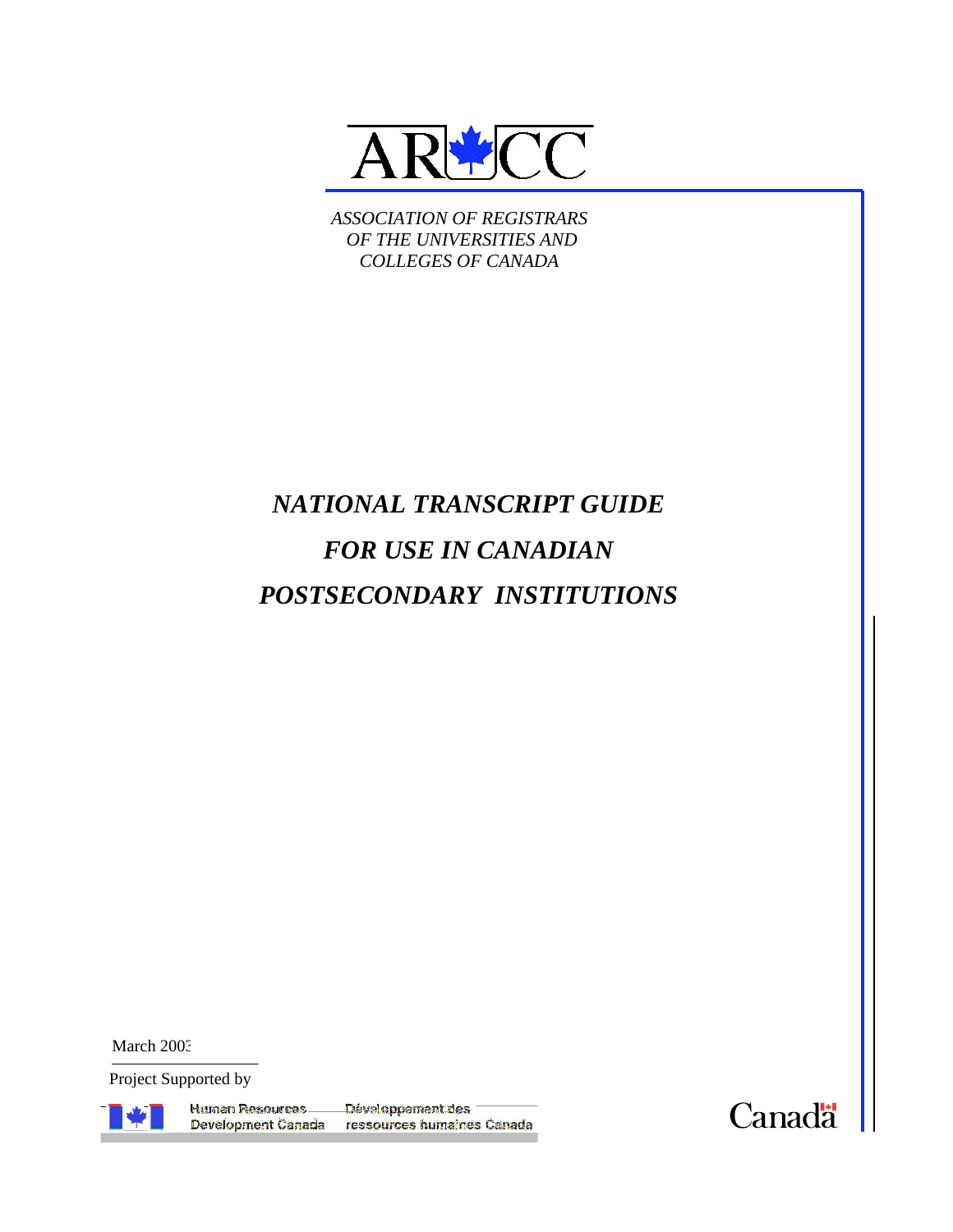# ARUCC

# ASSOCIATION OF REGISTRARS OF THE UNIVERSITIES AND COLLEGES OF CANADA

# *NATIONAL TRANSCRIPT GUIDE FOR USE IN CANADIAN POSTSECONDARY INSTITUTIONS*

By

Louis R. Ariano, University Registrar, York University Glenn W. Collins, University Registrar, Memorial University of Newfoundland Maggie Hartley, Assistant Registrar, University of British Columbia David J. Hinton, Registrar, University of New Brunswick, Fredericton Yves Jodoin, Directeur, Service de l'admission, Université du Québec à Montréal Clay MacDougall, Deputy Registrar, Humber College Bruce MacKenzie, Assistant Registrar, Concordia University Debi Sandul, Associate Registrar, Records and Registration, The University of Lethbridge J. Lynne Theriault, Registrar, Mount Saint Vincent University, Chair

With the Assistance of

Ygal Leibu Interface Research & Consulting

**MARCH 2003**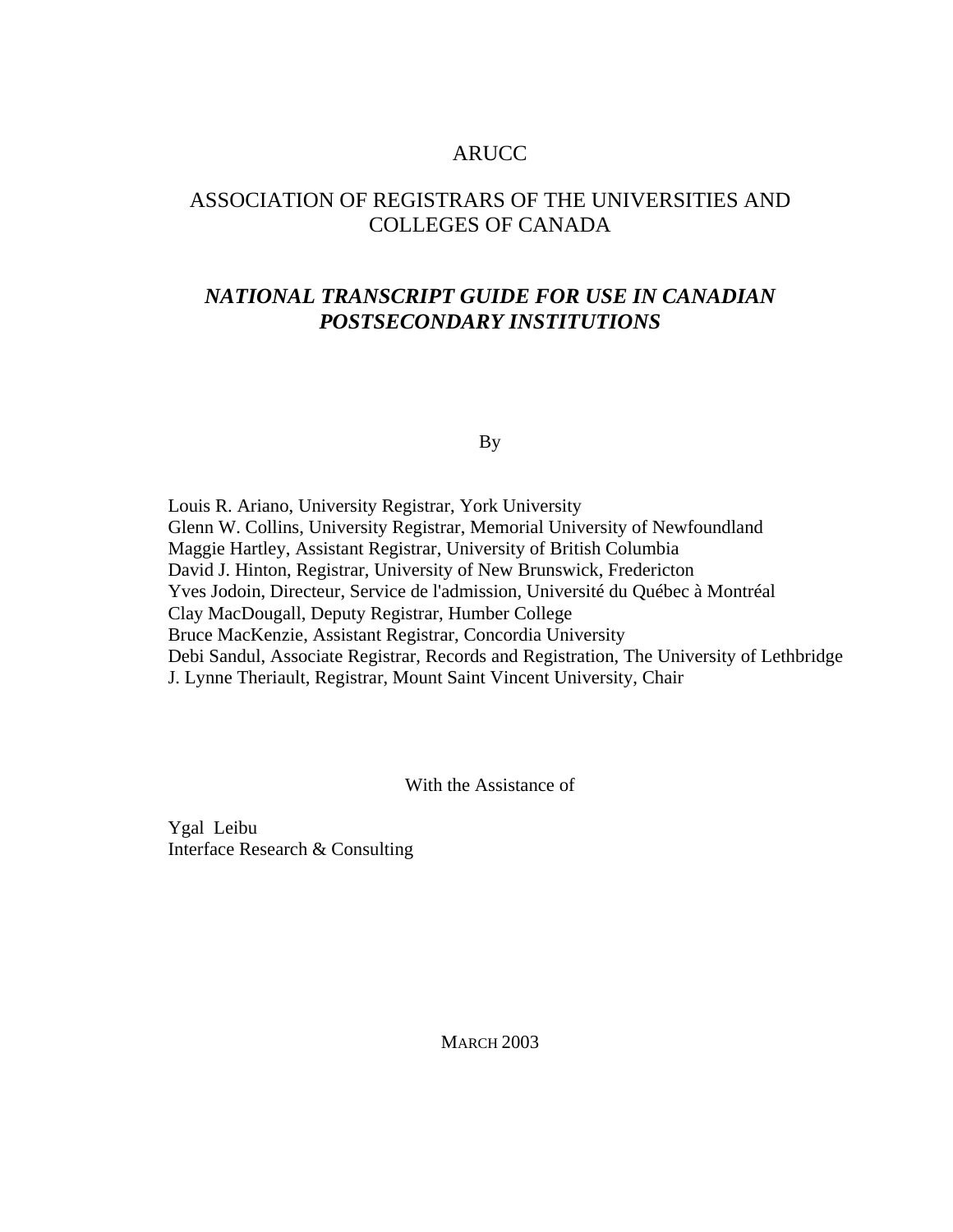#### **NATIONAL TRANSCRIPT GUIDE FOR USE IN CANADIAN POSTSECONDARY INSTITUTIONS Table of Contents**

# *TABLE OF CONTENTS*

|                                                               | 5  |
|---------------------------------------------------------------|----|
|                                                               | 7  |
|                                                               | 9  |
| CHAPTER II BACKGROUND, PROCESS AND METHODOLOGY                | 11 |
|                                                               | 11 |
|                                                               | 14 |
|                                                               | 18 |
|                                                               | 23 |
|                                                               | 23 |
|                                                               | 24 |
|                                                               | 26 |
|                                                               | 26 |
| III.5 Student Academic Status and Other Statuses              | 31 |
| III.6 External Learning Recognized By the Issuing Institution | 33 |
|                                                               | 34 |
|                                                               | 36 |
| <b>CHAPTER IV CURRENT TRANSCRIPT ISSUES AND ISSUES FOR</b>    |    |
|                                                               | 37 |
|                                                               | 38 |
|                                                               | 39 |
|                                                               | 44 |
|                                                               | 45 |
|                                                               | 49 |
|                                                               | 51 |
|                                                               | 53 |
| Appendix B - Canadian Postsecondary Transcript Terminology    | 55 |
|                                                               | 67 |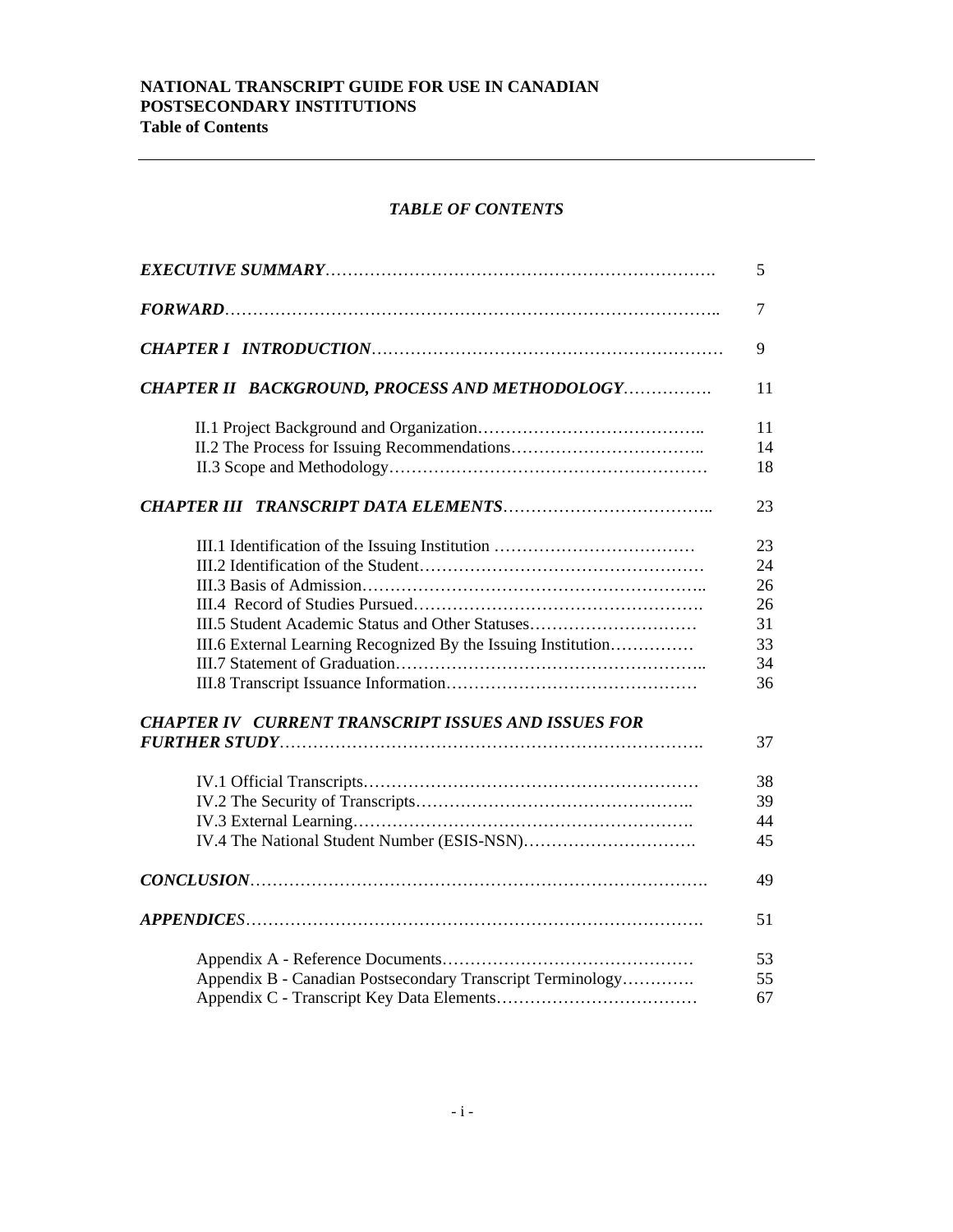# *EXECUTIVE SUMMARY*

*\_\_\_\_\_\_\_\_\_\_\_\_\_\_\_\_\_*

In September 2001, the Association of Registrars of the Universities and Colleges of Canada's (ARUCC) Executive Committee launched an initiative to develop a national academic record and transcript guide for use in Canadian postsecondary institutions. This *Report* is the result of that initiative.

Funded in part through the Learning Initiatives Program by the Learning and Literacy Directorate of Human Resources Development Canada, the work began at the end of August 2002 and was finished seven months later. A National Committee representative of all types of postsecondary institutions, in all parts of the country, was formed. Its investigations were supported by four representative Regional Committees from the Atlantic, from Québec, from Ontario and from the West.

A thorough literature search and analysis preceded four regional workshops which were held to gain perspective on current practices regarding the transcript and gather draft recommendations on the content and on the form of the transcript in the Canadian postsecondary context. The National Committee analyzed the draft recommendations and issued the final guidelines included in this *Report.*

The last chapter of the *Report* discusses current transcript issues from a Canadian postsecondary perspective and outlines themes for further study in the larger context of student record management issues.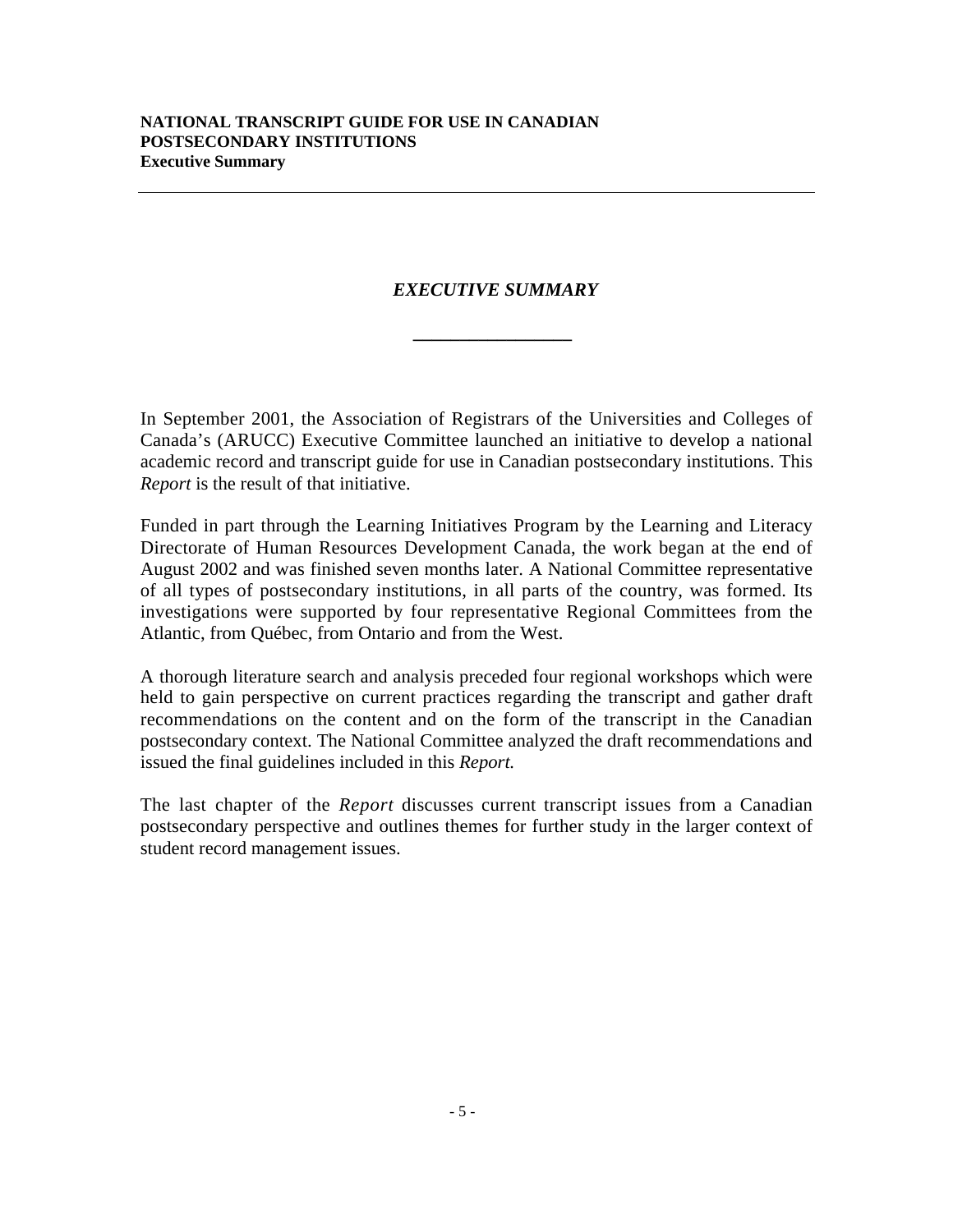# *FORWARD* \_\_\_\_\_\_\_\_\_\_\_\_\_\_\_\_\_\_\_\_\_\_

The 2003 edition of ARUCC's *National Transcript Guide* would not have been possible but for the dedication and the hard work of ARUCC members who volunteered their time and expertise for this project. My thanks go to all those who, in Regional Committees, in the National Committee, in their institutions, have spent time and effort analyzing and debating the issues and whose contributions have helped make this project a reality. **correlation** of the system of the system of the system of the system of the system of the system of the system of the system of the system of the system of the system of the system of the system of the system of the syst **SATTISNAT TRANSPORT CURRENT CONTRACT CANADIAN**<br>**FORTSECONDARY INSTITUTIONS**<br>**FORTSECONDARY INSTITUTIONS**<br>**FORTSECONDARY INSTITUTIONS**<br>**FORTSECOND** (**Similar ARES)**  $\mathbf{F}(\mathbf{X}|\mathbf{W}) = \mathbf{F}(\mathbf{X}|\mathbf{W})$  and  $\mathbf{F}(\mathbf{X$ **NACCE Solutional Evensoript Quide xo Ald n**<br> **NACCE Solutional Evensoript Quide xo Ald n** SATIONAL TRANSCRITY CHIRE FOR USE IN CANADIAN<br>
FROM HOSTER CONTRAP<br>
FROM HOSTER AND <br>
FROM HERE AND THE CONTRAPY<br>
THE 2003 WHOME OF INSTERT COMMITTEE CONTRAPY<br>
THE CONSULTION OF THE CONTRAPY CONTRAPY CONTRAPY CONTRAPY CON

I wish to thank Ygal Leibu, consultant for this project, who provided the guidance, organization, humor and insight to keep the committees and the work of the project on track and on time.

I also wish to thank the members of ARUCC's Executive Committee who, since the summer of 2000 when the plan emerged to update the 1986 ARUCC's report on student records, have unfailingly supported this project.

ARUCC is grateful to the Learning and Literacy Directorate of Human Resources Development Canada, which, through its Learning Initiatives Program, contributed financially to the project. We thank AACRAO's Executive Director, Jerry Sullivan, for authorizing the publication, for a limited period of time, of AACRAO's material on ARUCC's National Transcript Guide Project web site.

Because they reflect the path of learning and because in the contemporary world learning has become both more diverse and more complex, transcripts of student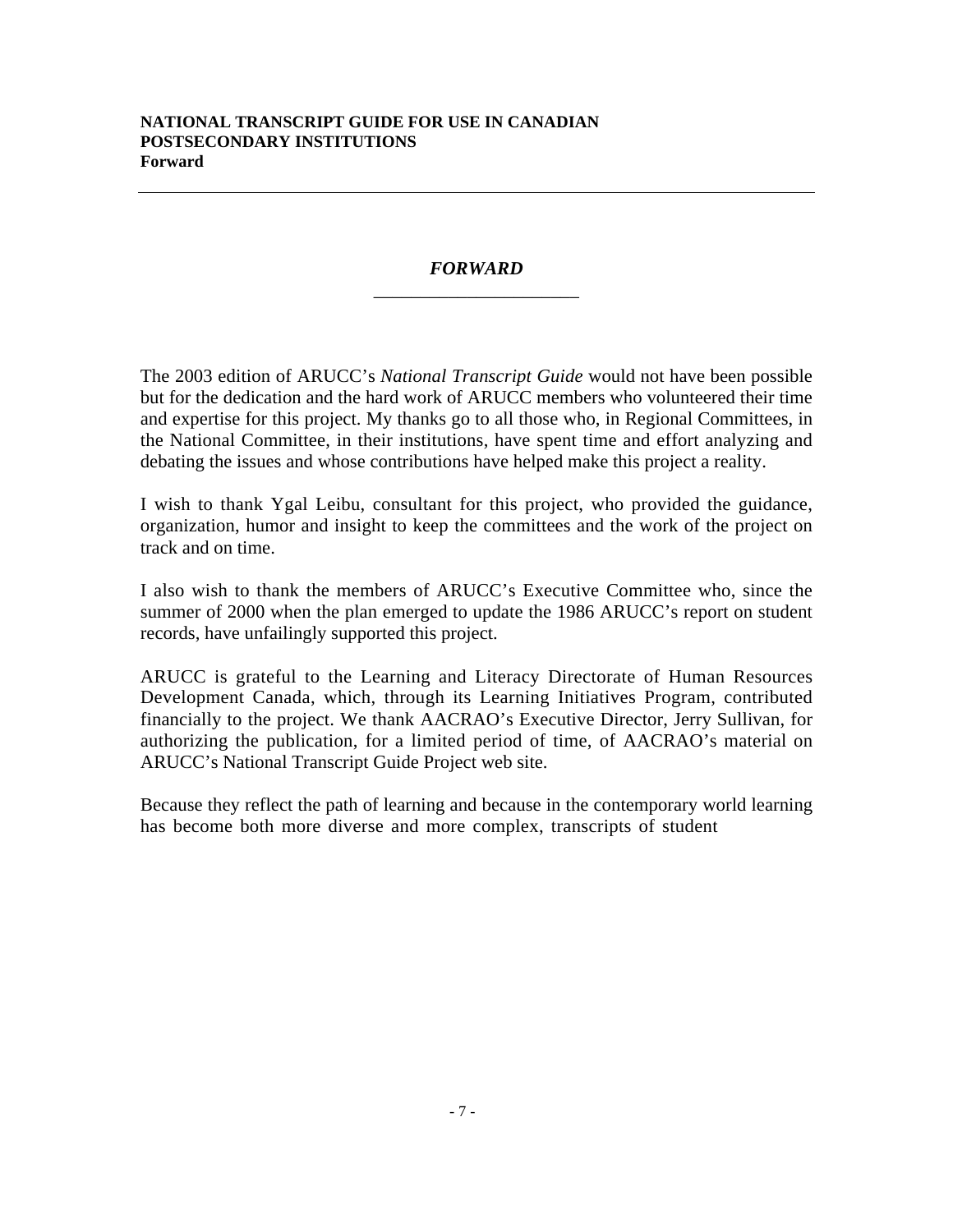#### **NATIONAL TRANSCRIPT GUIDE FOR USE IN CANADIAN POSTSECONDARY INSTITUTIONS Forward**

It is our wish and hope that the ARUCC 2003 *National Transcript Guide* will serve well the postsecondary education community in Canada and that when warranted by new educational trends and changing circumstances, ARUCC will update it regularly.

J. Lynne Theriault Registrar Mount Saint Vincent University Chair ARUCC's National Committee on the National Transcript Guide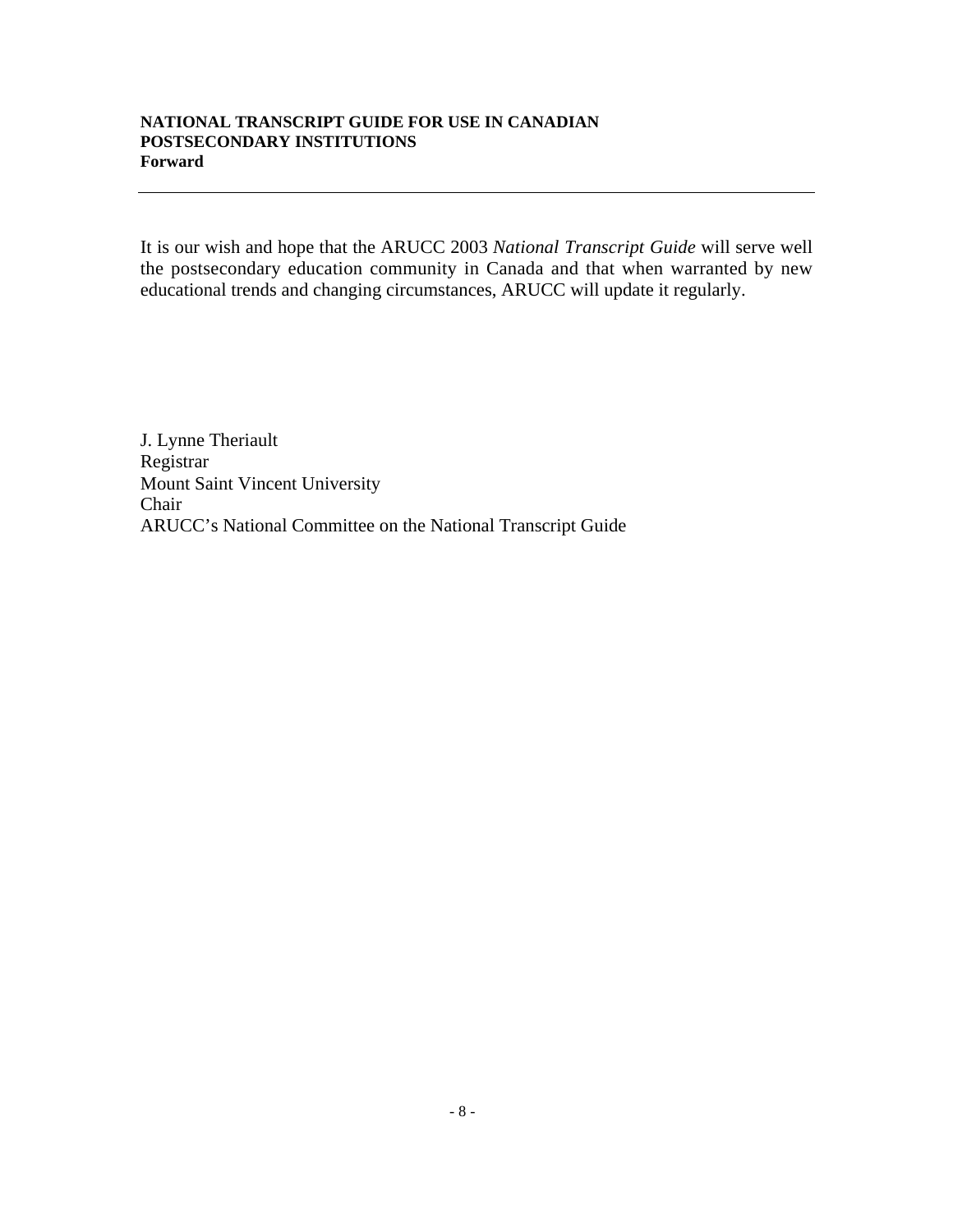### *CHAPTER I INTRODUCTION*

*\_\_\_\_\_\_\_\_\_\_\_\_\_\_\_\_\_\_\_\_\_*

In 1986, ARUCC sponsored and published the *Report of the Task Force on Student Records*. The *Report* focused mainly on the "*issues that affect the creation, maintenance,* security and control of the student record<sup>"1</sup>, but it also dealt with transcript related issues, particularly with the transcript data elements<sup>2</sup>.

While the ARUCC sponsored 1986 *Report on Student Records* continues to express the basic principles of academic record integrity, it no longer reflects current thinking, practices and concerns regarding the academic transcript. During the past decade and a half, postsecondary education in Canada has undergone significant change in every respect: the Canadian population's participation rates have increased, the absolute number of students has increased dramatically, the educational background of the participants is more diverse than ever, methods of delivery have multiplied. While traditional learners continue to move from high school to postsecondary institutions, increasing numbers of adult learners are entering or reentering colleges and universities. As a result, the academic transcript, which in previous decades had an active life of approximately four to ten years and a long inactive life, now has an active life of four to twenty-five years and a shorter inactive life span.

New patterns of study, new delivery methods and the increased active life of the transcript are new realities which have added new concepts and new vocabulary to the academic record. As the new reality is still somewhat fluid in many respects, the concepts are not always clear and the vocabulary is sometimes confusing. Discussions among ARUCC members and among members of the regional associations of the registrars in all parts of the country indicate that many questions abound regarding the information deemed appropriate to the transcript, as opposed to the student record as a whole. The nomenclature needed to accurately describe and record the outcomes of diverse learning environments and delivery methods is under intense debate as inconsistencies risk affecting negatively the current and future interpretation of the student record.

 <sup>1</sup> *Report of the Task Force on Student Records, A Publication Sponsored by the Association of Registrars of the Universities and Colleges of Canada*, April 1986, p. 3  $2$  Id. pp. 10-17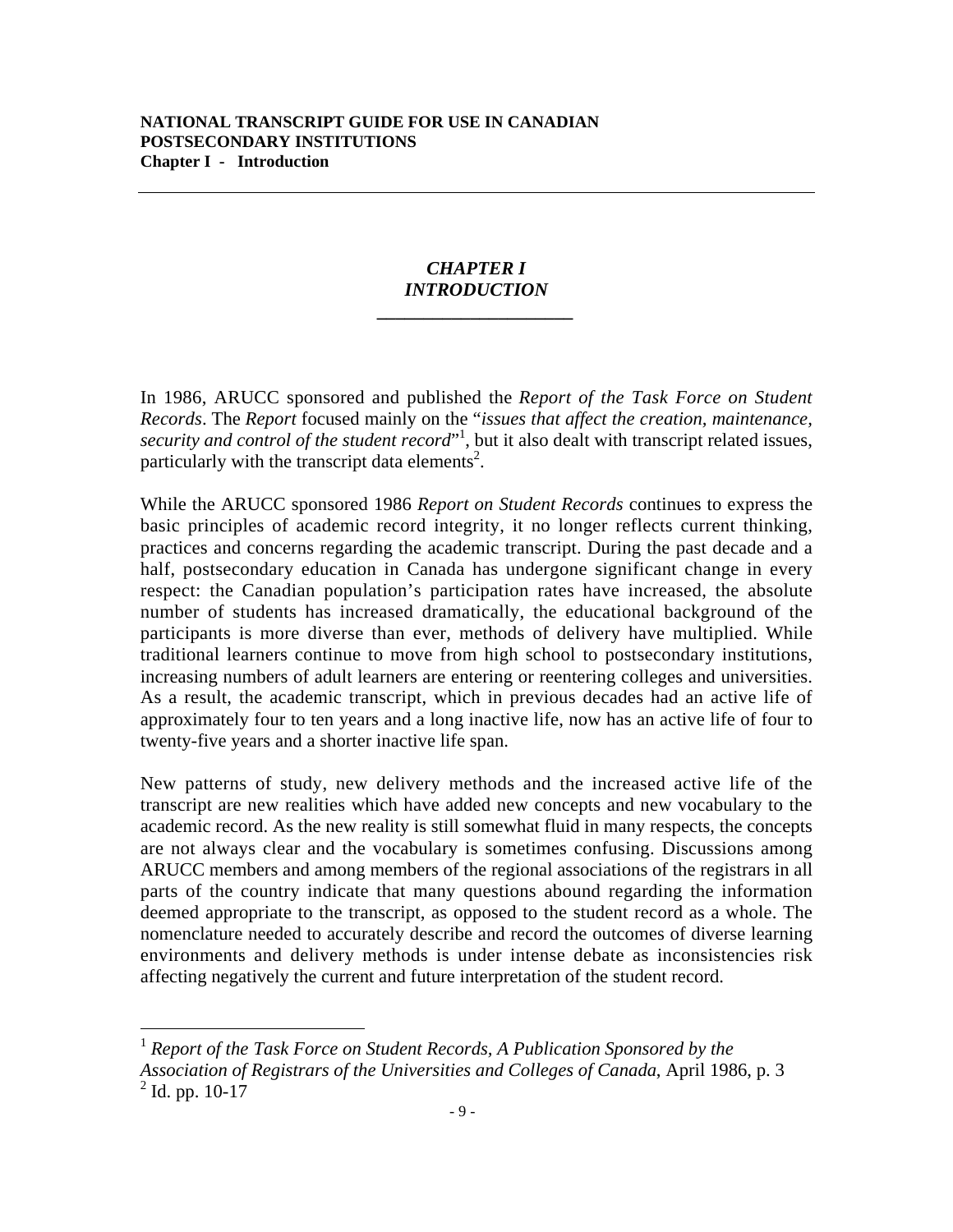The main issues then are "what information to record" on the transcript and "how to record" the needed information, so that the transcript accurately and equitably reflects educational achievements, and the information it conveys is clear and unambiguous for present and future users. The 2003 ARUCC *National Transcript Guide* seeks to answer these questions.

This *Guide* is neither a normative nor a prescriptive document. Its purpose is not to set policies in this regard -- only postsecondary institutions may do that -- but rather to point to good practices, even best practices, in this area and by thus doing, to help establish standards for the postsecondary transcript. Its main goals are to clarify the issues involved, to define transcript related concepts and data elements, and to recommend appropriate content and format for the postsecondary transcript, for use in the Canadian, North-American and international contexts. It should be noted that this *Guide*' s recommendations are for postsecondary institutions to consider and to weigh in the light of their traditions, their policies and their constraints, legal or otherwise.

Chapter II, *Background, Process and Methodology*, presents the project's background, describes its organization and the process by which the recommendations were achieved. In addition, it defines the object of the *National Transcript Guide,* establishes its limits, outlines clearly the definition of the postsecondary transcript and the basic principles which govern the guidelines, lists the transcript's components in the Canadian context, presents the classification of the recommendations, as well as the methodological choices made in this report.

Chapter III, *Transcript Data Elements*, is an effort to list, to classify and, where warranted, to define in an as exhaustive and as unambiguous a manner as possible, all data elements discussed in relation to the postsecondary transcript in Canada, whether they are recommended for inclusion or not.

Chapter IV discusses some of the current issues in the postsecondary transcript in Canada and lists issues for further analysis and debate.

Three *Appendices* complete the *National Transcript Guide*.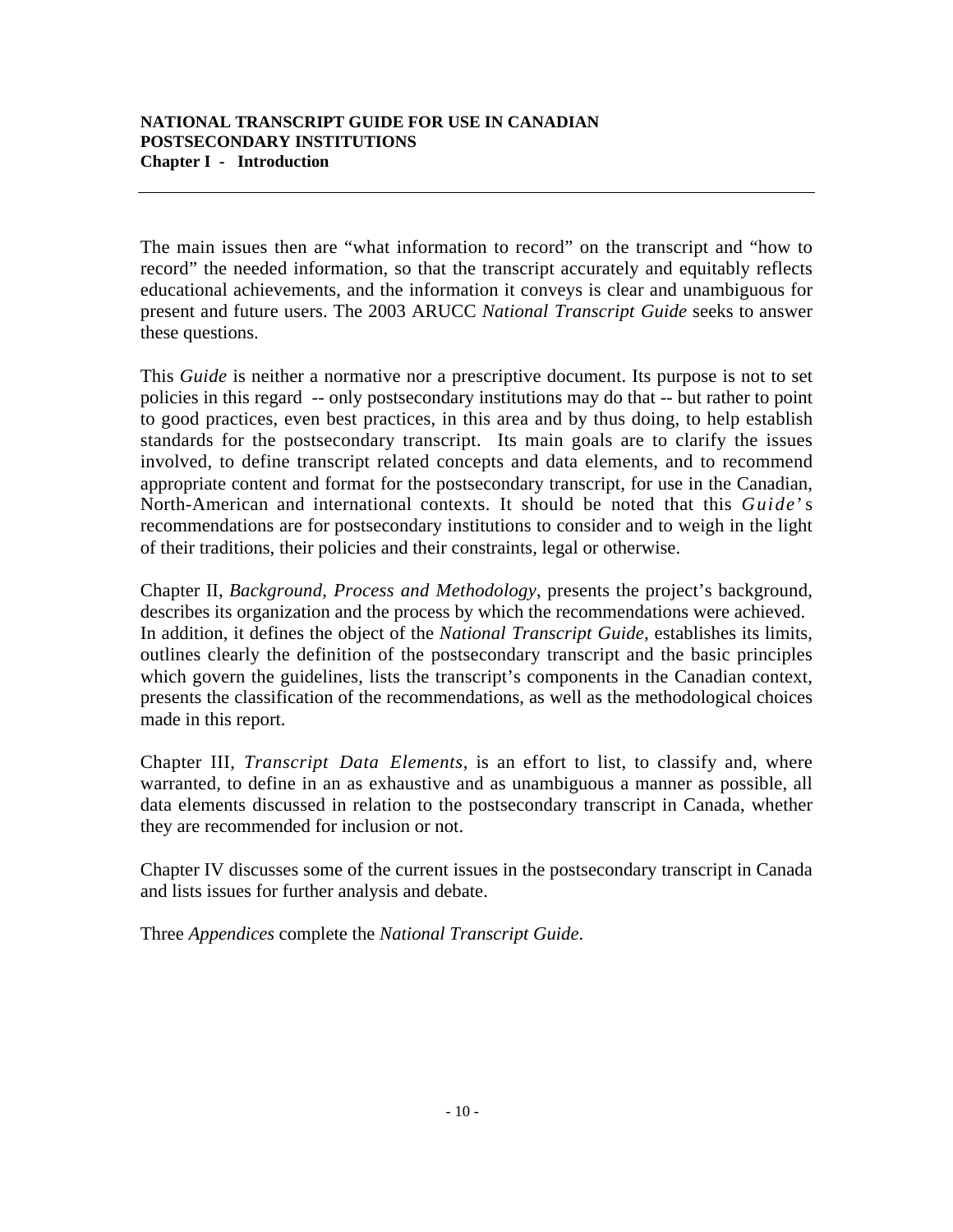# *CHAPTER II BACKGROUND, PROCESS AND METHODOLOGY*

*\_\_\_\_\_\_\_\_\_\_\_\_\_\_\_\_\_\_\_\_\_\_*

# **II.1 Project Background and Organization**

ARUCC's 2003 edition of the *National Transcript Guide* was proposed, designed and developed, with the assistance of a project consultant, by ARUCC members who volunteered their time and expertise.

At the ARUCC 2000 conference in Saint Andrews, NB, Frank Gelin, Executive Director and Co-Chair, BC Council on Admissions and Transfer, presented the British Columbia Registrars' Association work on the *British Columbia Record and Transcript Guide for Use in Postsecondary Institutions in BC* (last revised March 25, 1998).

Following the presentation, and given the intense interest raised by the issues involved, the ARUCC Executive undertook an initiative to develop a national academic record and transcript guide for use in Canadian postsecondary institutions. Then, as today, the initiative seemed both timely and opportune:

• It has been more than 15 years since ARUCC sponsored its first report on student records.

• The 2000 and 2002 ARUCC conferences, as well as periodic inquiries and discussions on the ARUCC Listserv, indicate that there is a clear need for standards in the content and in the presentation of the official transcript in Canadian postsecondary institutions, whether they are affiliated or not with ARUCC. The development of national reasoned guidelines for the transcript, intended to become a live document which is updated as frequently as required by the evolution of the Canadian postsecondary community will help institutions facilitate student mobility and increase the portability of postsecondary learning in Canada.

• The great contemporary diversity in learning modes creates significant challenges for revising the 1986 Task Force's work on student records. In a global environment dominated by instant communications, by technology and by the Internet, by the emergence of the virtual classroom, the internationalization of postsecondary education, new trends in transferring credits and in the assessment and recognition of prior learning,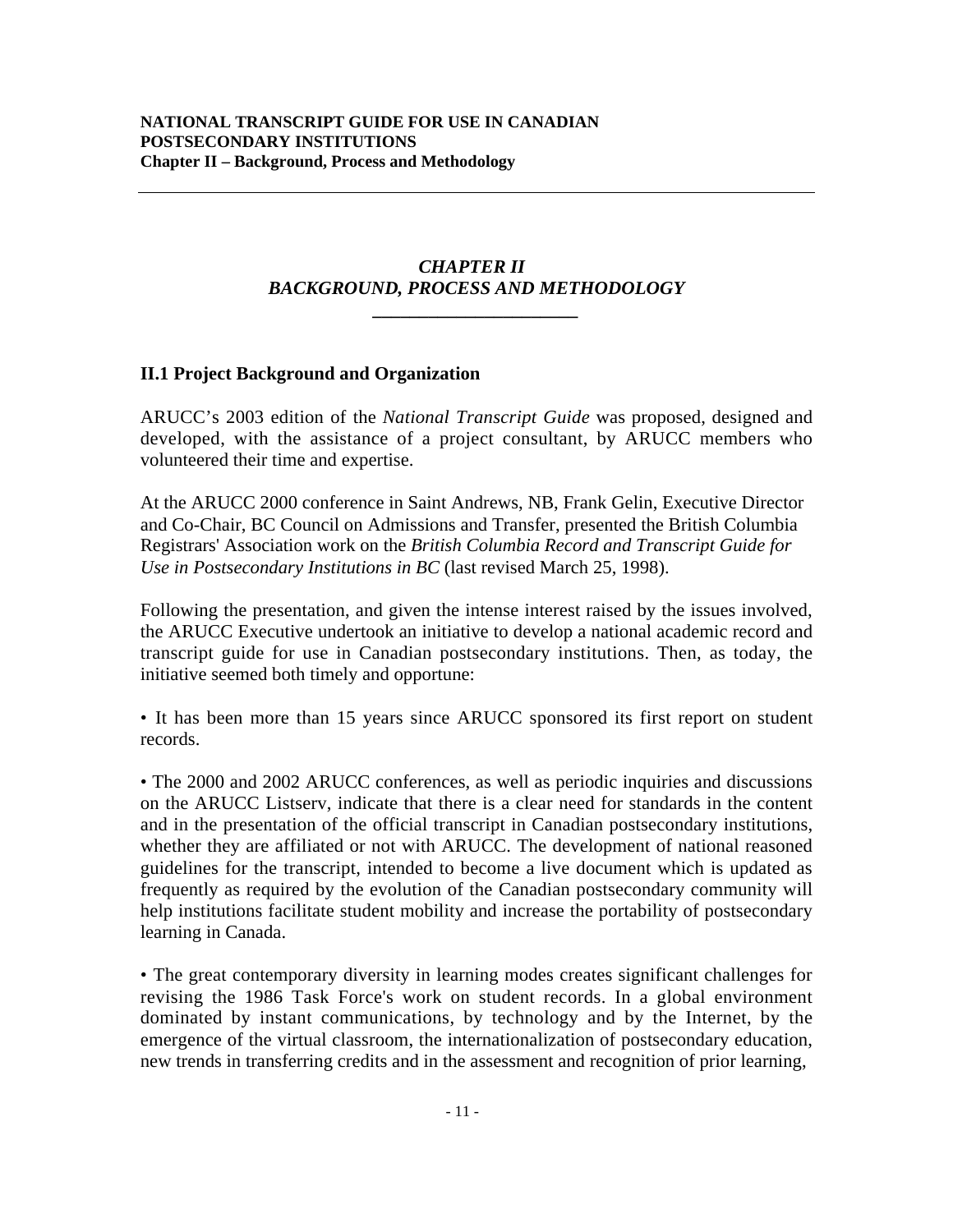create a new environment in which administrative practices must be revised, adapted or changed. It is in this new environment that ARUCC members must continuously ask themselves, with respect to the official transcript: what needs to be recorded and how should it be recorded?

• Achieving administrative standards, which are a reflection of academic quality in the content and presentation of the official transcript, will insure that learning will be recognized regardless of the circumstances in which it occurred. This in turn will favor and encourage a diversity of learning modes.

It is in this context that in September 2001, the ARUCC Executive Committee submitted to the Learning and Literacy Directorate of Human Resources Development Canada (HRDC) a proposal to fund the development of a national academic and transcript guide for use in Canadian postsecondary institutions. The proposal was selected on a competitive basis from among sixty-eight proposals. Funding through a Learning Initiatives Program contribution agreement was announced in June 2002 and the first meeting of the National Committee took place at the end of August 2002. The final report was published by the end of March 2003, in accordance with the commitments made by the ARUCC's Executive Committee.

A National Committee, with the help of four Regional Committees, prepared the recommendations on transcript data elements. The Regional Committees provided input on issues and made recommendations to the National Committee. The National Committee was ultimately responsible for establishing the transcript guidelines. The National Committee consisted of a chair and eight members:

Louis R. Ariano, University Registrar, York University, ON Glenn W. Collins, University Registrar, Memorial University of Newfoundland, NL Maggie Hartley, Assistant Registrar, University of British Columbia, BC David J. Hinton, Registrar, University of New Brunswick, Fredericton, NB Yves Jodoin, Directeur, Service de l'admission, Université du Québec à Montréal, QC<sup>3</sup> Clay MacDougall, Deputy Registrar, Humber College, Toronto,  $ON^4$ Bruce MacKenzie, Assistant Registrar, Concordia University, QC Debi Sandul, Associate Registrar, Records and Registration, The University of Lethbridge, AB

J. Lynne Theriault, Registrar, Mount Saint Vincent University, NS, Chair.

<sup>&</sup>lt;sup>3</sup> Since mid-February 2003

<sup>4</sup> As of the end of January 2003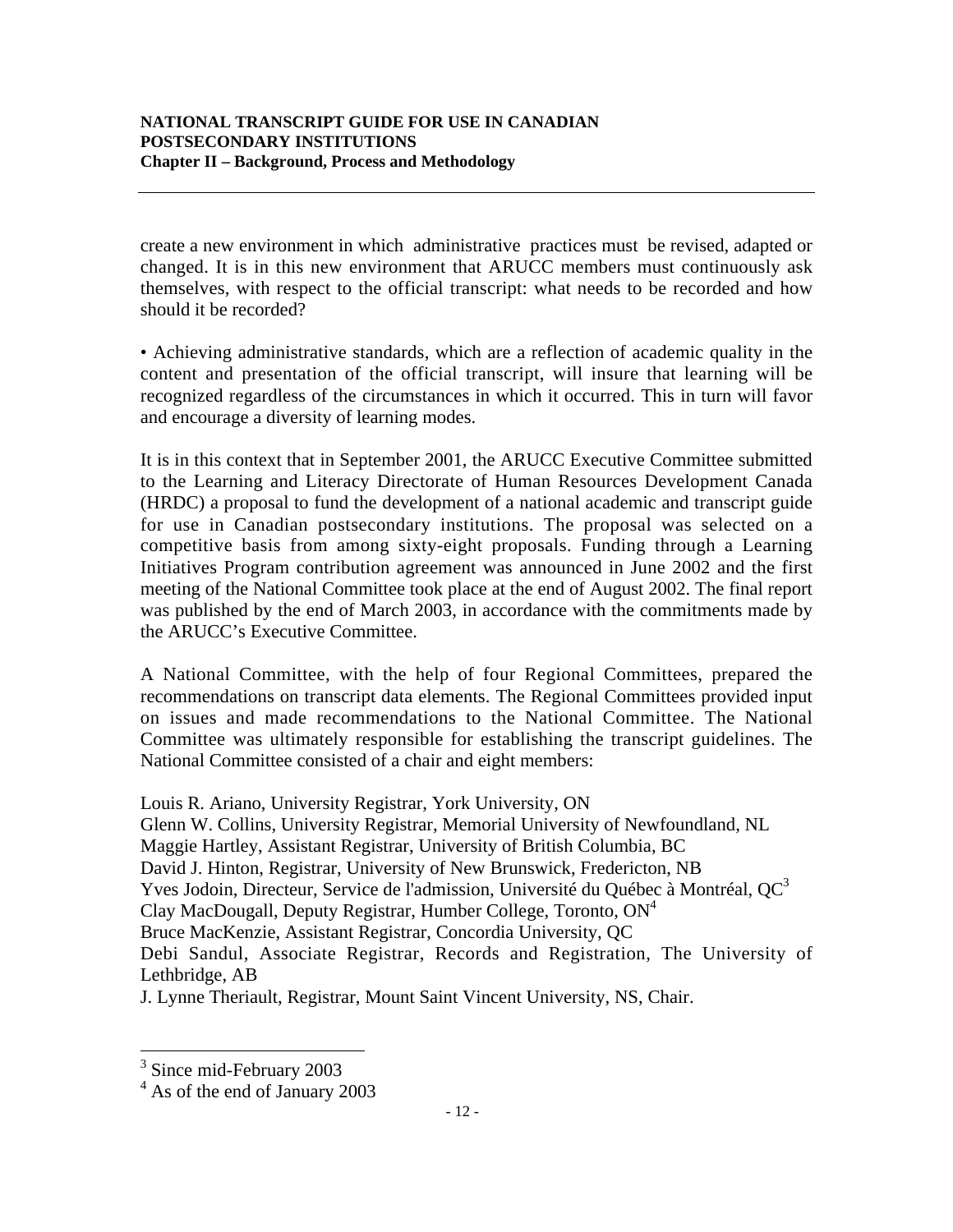Each Regional Committees consisted of a chair and five members (six in the Atlantic, four in Québec). Lack of institutional membership in ARUCC did not prevent a person from sitting on a regional committee for the purposes of this project.

The Atlantic Regional Committee was composed of:

Donna Ball, Assistant Registrar, Records & Registration Manager, Memorial University of Newfoundland, NL Patrick J. Donahue, College Registrar, Nova Scotia Community College, NS

Marion Hannaford, Associate Registrar (Admissions), University of Prince Edward Island, PEI David Hinton, Registrar, University of New Brunswick, Fredericton, NB, Chair

Susan Leblanc, Registraire, Université de Moncton, NB

Mary MacGillivray, Deputy Registrar, Dalhousie University, NS

J. Lynne Theriault, Registrar, Mount Saint Vincent University, NS

The Quebec Regional Committee was composed of:

Pierre Bergeron, Adjoint au Registraire, Université de Montréal, QC Sylvia Franke, Acting Registrar and Director of Admissions, McGill University, QC Yves Jodoin, Directeur, Service de l'admission, Université du Québec à Montréal, QC Bruce MacKenzie, Assistant Registrar, Concordia University, QC, Chair Louise Richard, Directrice du Service des dossiers universitaires, Université du Québec à Montréal, QC.

The Ontario Regional Committee was composed of:

Louis R. Ariano, University Registrar, York University, ON, Chair Alex Goody, Associate Registrar, University of Guelph, ON Kathleen Massey, Registrar, Centennial College, ON Clay MacDougall, Deputy Registrar, Humber College, ON Al Vaughan, Registrar, Niagara College, ON Henry Wong, Registraire, Université d'Ottawa, ON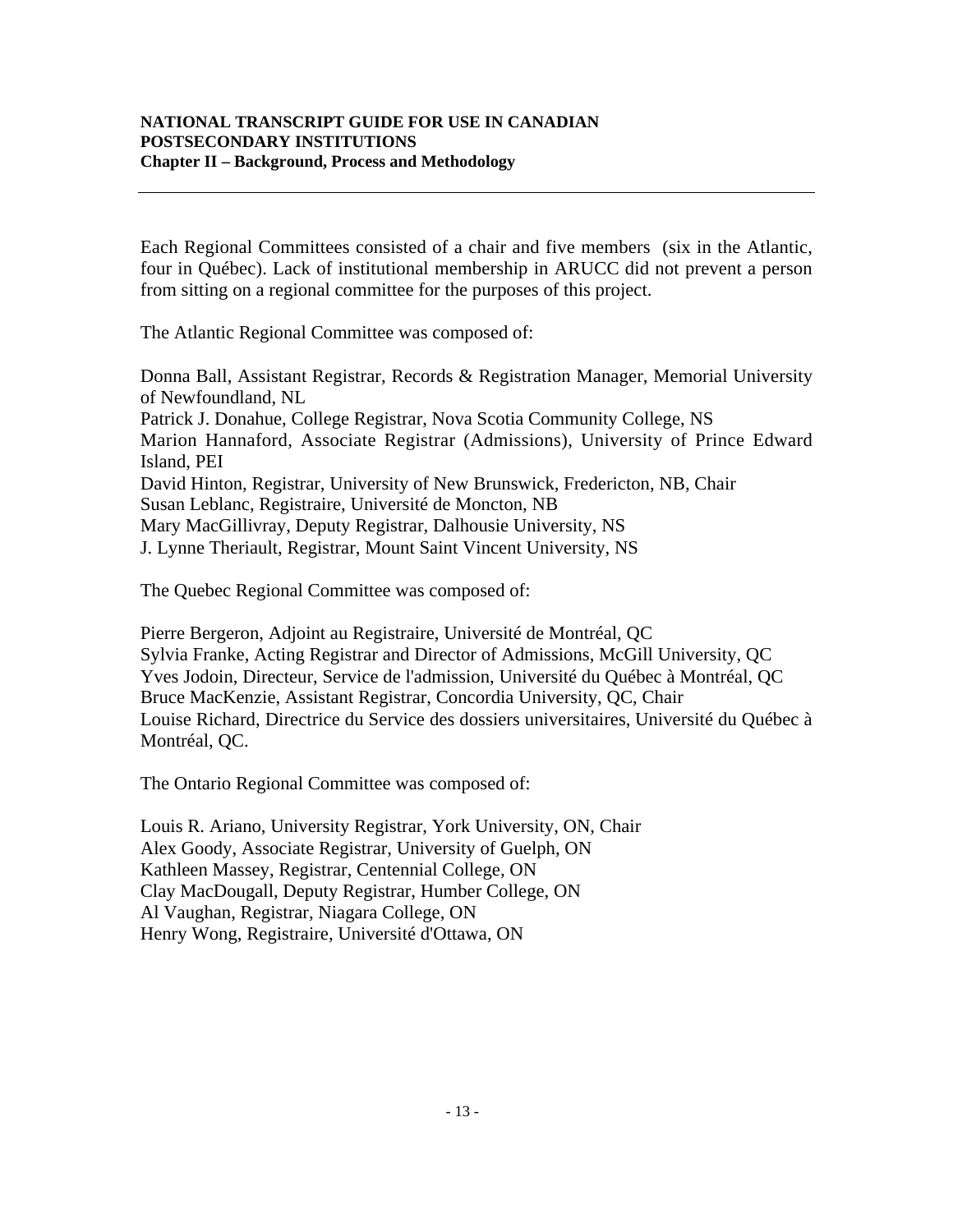The Western Regional Committee was composed of:

Maggie Hartley, Assistant Registrar, University of British Columbia, BC, Chair Joan Langevin, Registrar, Aurora College, NWT Greg Link, Registrar, Malaspina College, BC Gilbert Perras, Registrar, Athabasca University, AB Debi Sandul, Associate Registrar, Records and Registration, The University of Lethbridge, AB Richard Schick, Acting Registrar and Director of Student Records, University of Saskatchewan, SK

Ygal Leibu, past Registraire at Université du Québec à Montréal (1978-1998) and past University Registrar at York University (1998-2000) was selected to serve as project consultant. The project consultant was responsible for research, for drafting working papers, for supporting the organization of the National Committee's meetings and for following up on decisions made at its meetings, for supporting the regional workshops, for developing and maintaining the project's web site, and for drafting and revising the National Committee's report, in English and in French.

#### **II.2 The Process for Issuing Recommendations**

The project was structured to insure that a wide representation of postsecondary institutions from all regions and provinces, both universities and colleges, with diverse characteristics, histories and missions, contributed to drafting the guidelines.

In addition, in order to involve as many professionals as possible in the project and in order to take advantage of their expertise, a series of project web sites were created and published in early January 2003, in English<sup>5</sup>, in French<sup>6</sup> as well as a private web site for the use of the National Committee. The project web sites allowed interested persons to follow the evolution of ARUCC's National Transcript Guide project in all it stages, from the Executive Committee's proposal to the completion of the report. The project web site housed all reference documents, all projects documents, notes of all meetings, working papers such as recommendations issued in the regional workshops and draft recommendations of the National Committee.

 <sup>5</sup> http://arucctranscriptguide.homeunix.org:8080/

<sup>6</sup> http://arucctranscriptguide.homeunix.org:8080/ARUCCfr/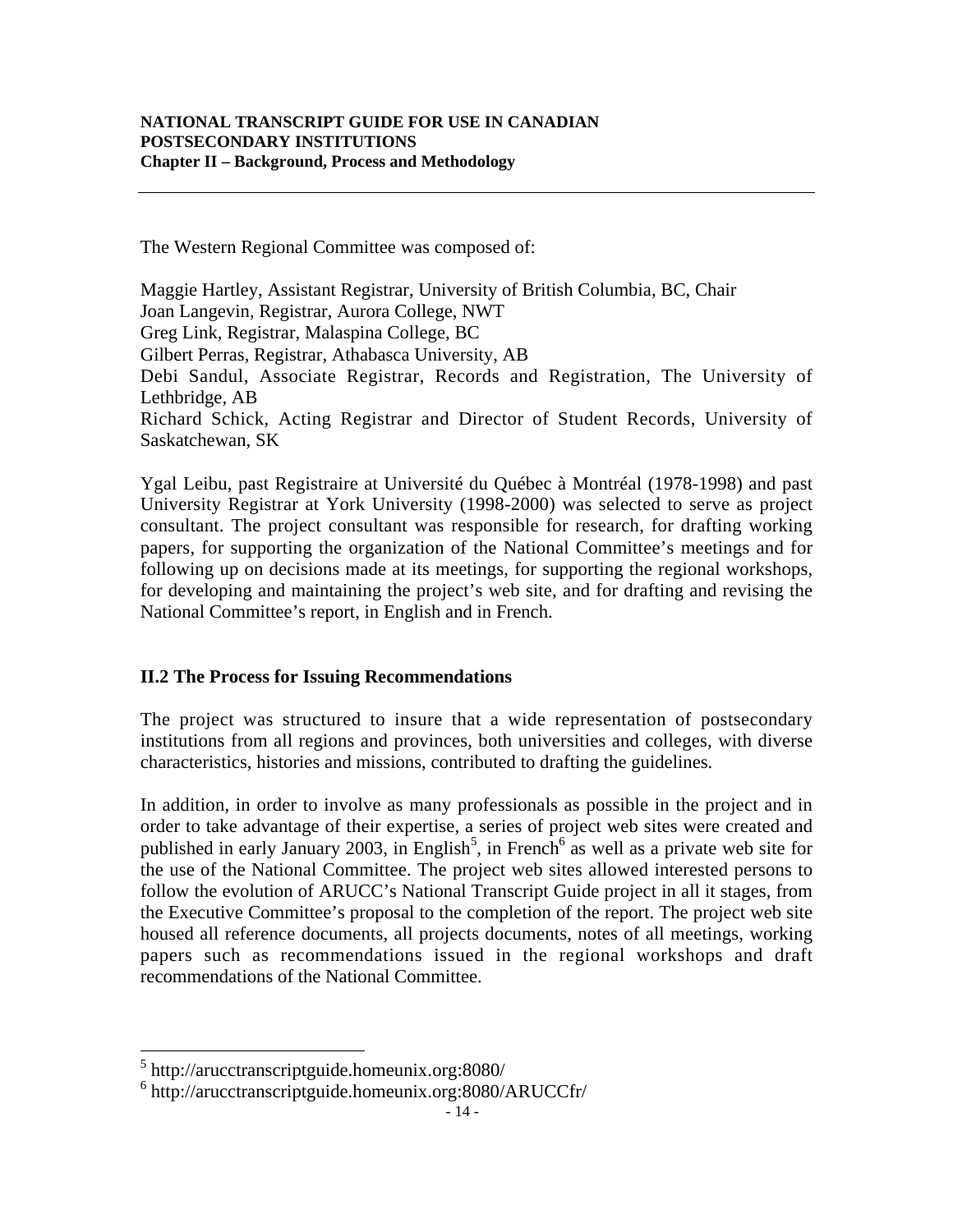A discussion forum on the project web site was designed to allow participants to comment quickly and easily, to express opinions and to take positions on the issues involved and on the draft recommendations. This communication infrastructure insured that ARUCC members were adequately informed about the progress of the project and were given timely opportunities to voice their comments, observations, and concerns. The project web site will be archived after the completion of the project.

The National Committee met to discuss issues, set directions and determine tasks to be accomplished. The first meeting was held on August 24 - 25, 2002 at Centennial College, in Toronto. The second meeting was held on November 22 - 23, 2002 at the Institut de Tourisme et d'Hôtellerie du Québec, in Montreal. The third meeting was held on January 31 and February 1, 2003 at York University, in Toronto. The fourth meeting was held by conference call on March 13, 2003.

Four Regional Committees were struck, ensuring wide representation and consultation of the ARUCC member institutions and non-member organizations. Members of the National Committee chaired the Regional Committees. Four regional workshops were held with representatives from constituent sectors in each region. Regional recommendations for the transcript guidelines were consolidated and debated by the National Committee.

ATLANTIC: Halifax, NS, October 21 and 22, 2002

The meeting was hosted by Mary MacGillivray, Deputy Registrar, Dalhousie University.

Participants:

Donna Ball, Assistant Registrar, Records and Registration Manager, Memorial University of Newfoundland Patrick J. Donahue, College Registrar, Nova Scotia Community College Marion Hannaford, Associate Registrar (Admissions), University of Prince Edward Island David Hinton, Chair, Registrar, University of New Brunswick, Fredericton Susan Leblanc, Registraire, Université de Moncton Mary MacGillivray, Deputy Registrar, Dalhousie University J. Lynne Theriault, Registrar, Mount Saint Vincent University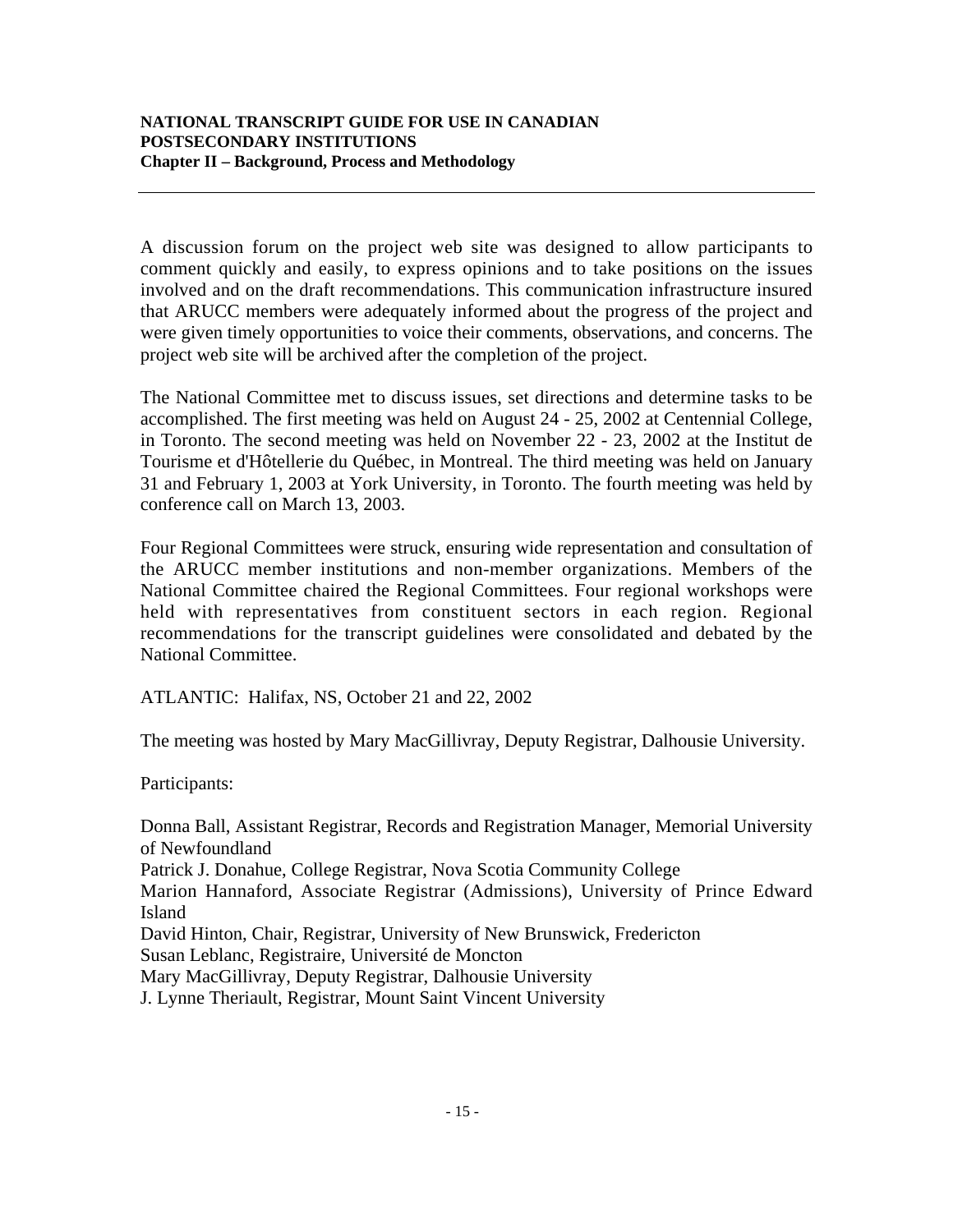QUEBEC: Montreal, QC, November 11, 2002

The meeting was hosted by Yves Jodoin, Directeur, Service de l'admission, Université du Québec à Montréal.

Participants:

Pierre Bergeron, Adjoint au Registraire, Université de Montréal Sylvia Franke, Acting Registrar and Director of Admissions, McGill University Yves Jodoin, Directeur, Service de l'admission, Université du Québec à Montréal Bruce MacKenzie, Assistant Registrar, Concordia University Louise Richard, Directrice du Service des dossiers universitaires, Université du Québec à Montréal

ONTARIO: Toronto, ON, October 24 and 25, 2002

The meeting was hosted by Louis R. Ariano, University Registrar, York University.

Participants:

Louis R. Ariano, University Registrar, York University Alex Goody, Associate Registrar, University of Guelph Kathhleen Massey, Registrar, Centennial College Clay MacDougall, Registrar, Humber College Al Vaughan, Registrar, Niagara College Henry Wong, Registraire, Université d'Ottawa

WEST: Victoria, BC, November 1 and 2, 2002

The meeting was hosted by Maggie Hartley, Assistant Registrar, University of British Columbia.

Participants:

Maggie Hartley, Assistant Registrar, University of British Columbia Joan Langevin, Registrar, Aurora College Greg Link, Registrar, Malaspina College Gilbert Perras, Registrar, Athabasca University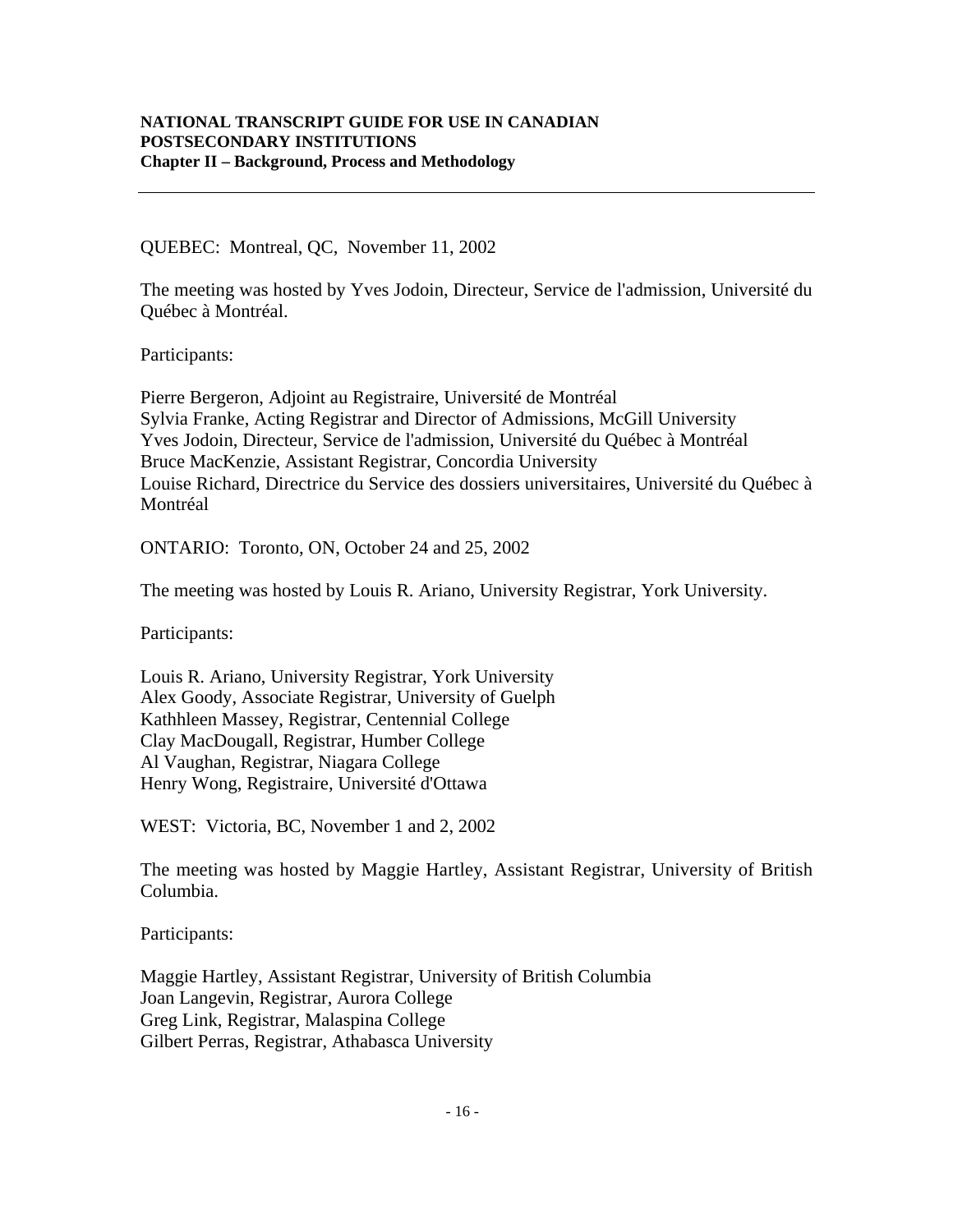Richard Schick, Acting Registrar and Director of Student Records, University of Saskatchewan.

Following an information session held for ARUCC members at the biennial conference in June  $2002$  in Edmonton<sup>7</sup>, the National Committee first looked at the existing literature on transcript content and format. A complete reference list was drafted and the literature was collected and distributed among members. The National Committee relied heavily on the 1986 ARUCC *Report on Student Records*, quoted earlier as well as on the 1996 American Association of Collegiate Registrars and Admission Officers (AACRAO)'s report.<sup>8</sup>

At its first meeting in August 2002 in Toronto, the National Committee formulated a working definition of the transcript, determined taxonomy for the recommendations, flagged the main issues and determined a methodology for formulating, discussing and validating recommendations for the guidelines. This was done in an iterative fashion, in several stages:

• A literature search and analysis put into historical perspective past positions regarding the transcript's data elements and issues. To this end, a matrix of historical guidelines was built and analyzed. It was very interesting to see how, in the course of time, positions of the same organization have evolved regarding any given data element;

• The National Committee and the Regional Committees discussed the findings;

• The Regional Committees discussed the historical guidelines and formulated their own recommendations, based on their current perspectives, institutional and provincial constraints, legal or otherwise;

• The project consultant consolidated the regional recommendations in a form that allowed comparison among themselves as well as with the historic guidelines of various organizations;

• The National Committee discussed the findings and formulated a first version of national recommendations;

 <sup>7</sup> *Toward a National Transcript Guide: Round Table Discussion on the Issues*, Session 6A, Moderator J. Lynne Theriault

<sup>8</sup> *Academic Record and Transcript Guide,* AACRAO, 1996, 37 pp.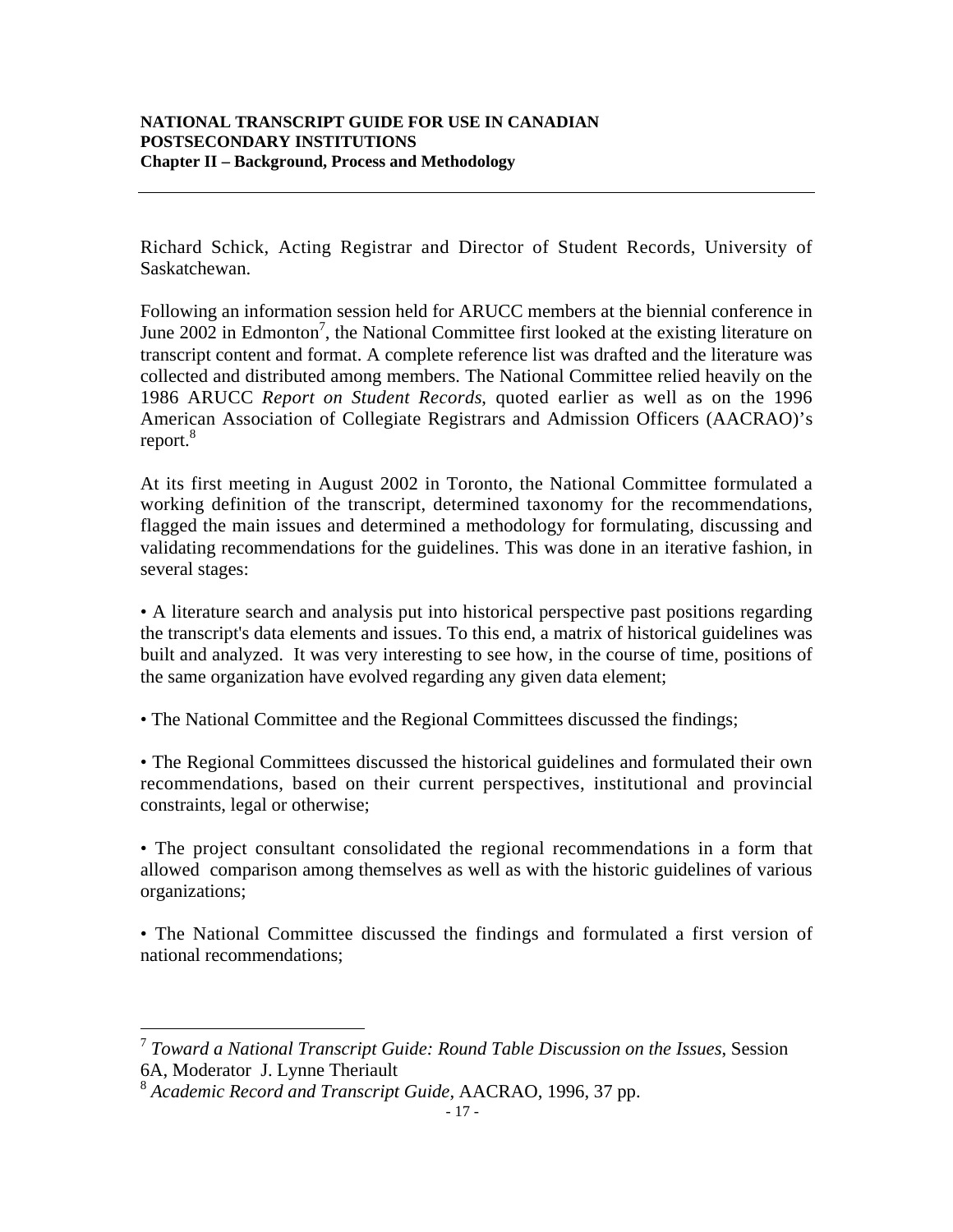• The project consultant consigned the recommendations in a readable form and circulated them among the National Committee members;

• The draft recommendations were finalized at subsequent meetings of the National Committee;

• The finalized draft recommendations and draft of the report's *Table of Contents*, were made available online, on the project web site, for the information of ARUCC members. Their feedback and comments were solicited. In addition to the material used by the National Committee in the course of its work, the project web site provided interactive tools for feedback, discussion and interaction among people who had an interest in the project. Posted messages were logged and archived for easy retrieval by date and by topic.

# **II.3 Scope and Methodology**

The 2003 edition of ARUCC's *National Transcript Guide* is the result of a vast consultative process of ARUCC members as well as members of regional associations of university registrars and college registrars in all parts of the country. In response to the complexity of this process and the limits imposed by available time and resources, the National Committee determined from the onset of the project its boundaries and its deliverables.

Historically, publications of this nature have approached questions of content and format of the transcript in the larger context of the student record and of its database or of its underlying student information system. This was the case for the 1986 ARUCC *Report on Student Records* as well as of the 1996 AACRAO's *Academic and Transcript Guide* quoted earlier<sup>9</sup>. One notable exception is the 1998 British Columbia Record and *Transcript Guide for Use in Postsecondary Institutions in BC*, which limited itself to the schema of the transcript data elements, patterned after the 1996 AACRAO table of database and transcript components and adapted for the BC context. It should be noted that since the early 1980s, successive editions of AACRAO's *Academic Record and Transcript Guide* have constituted de facto models for the Canadian publications in this

<sup>&</sup>lt;sup>9</sup> It must be noted however that AACRAO also publishes periodically a separate document dealing specifically with questions related to the preservation of the student record (*Retention of Records. A Guide for Retention and Disposal of Student Record*s, AACRAO, 2000, 50 pp.)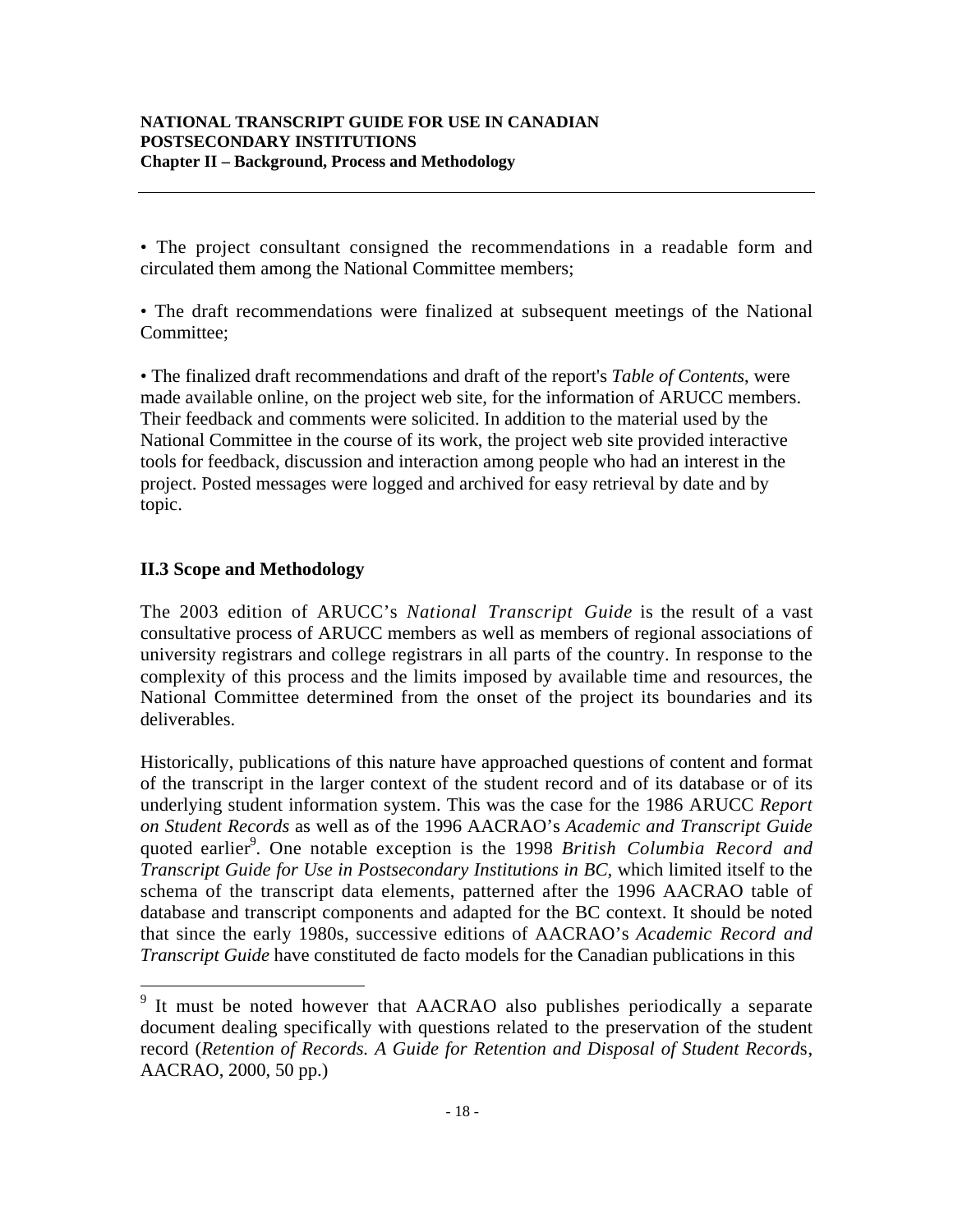area. This was the case with the ARUCC sponsored 1986 *Report of the Task Force on Student Records*, as well as with the 1998 BC document. The interest raised by the BC registrars' project among ARUCC professionals initiated the update of the 1986 ARUCC study.

The first questions, which the National Committee addressed, were the nature and the scope of the update to be undertaken. Was it going to be modeled on previous publications, or was it to break new ground by approaching the transcript issues from a different perspective? The 1996 AACRAO *Academic and Transcript Guide* was deemed to be a *modèle du genre* for its professionalism, and the National Committee undertook to reach the same standards of quality while taking a somewhat different approach.

At its first meeting, the National Committee decided to limit somewhat the scope of the 2003 guidelines to questions related to the postsecondary transcript and to leave for further study aspects related to the underlying information system (for example, are elements x, y, z recommended for the database?), or to the student record (what should the record contain, security of records, preservation and disposal polices and practices, etc.). At the same time, the National Committee decided that it would approach all transcript issues rigorously, that it would produce a clear and unambiguous commentary on all aspects of the transcript data elements, and that it would attempt to define or redefine the data elements in the light of the current context, trends of the Canadian postsecondary education and the challenges it faces.

As a result of this approach, all transcript data elements were classified in an appropriate category and none was determined to be "Miscellaneous". For example, data elements, which in the literature traditionally belonged to a category called "Supplemental Information for Graduate and Professional Students" were deemed to belong simply to the category "Records of Studies Pursued" and were classified therein. In the same vein, the National Committee created an entirely new category, appropriate for the current Canadian environment, called "External Learning Recognized by the Issuing Institution". This category stresses the importance of the portability of learning and the learners' mobility among institutions and among provinces. This category subsumes and groups logically a host of transcript data elements which in the past were scattered and not very well understood.

Finally, the National Committee made a conscious and sustained effort to clarify the concepts, to simplify the transcript's somewhat ambiguous terminology and generally to make more transparent, both for the professionals and the public, an important area of activity in registrars' offices.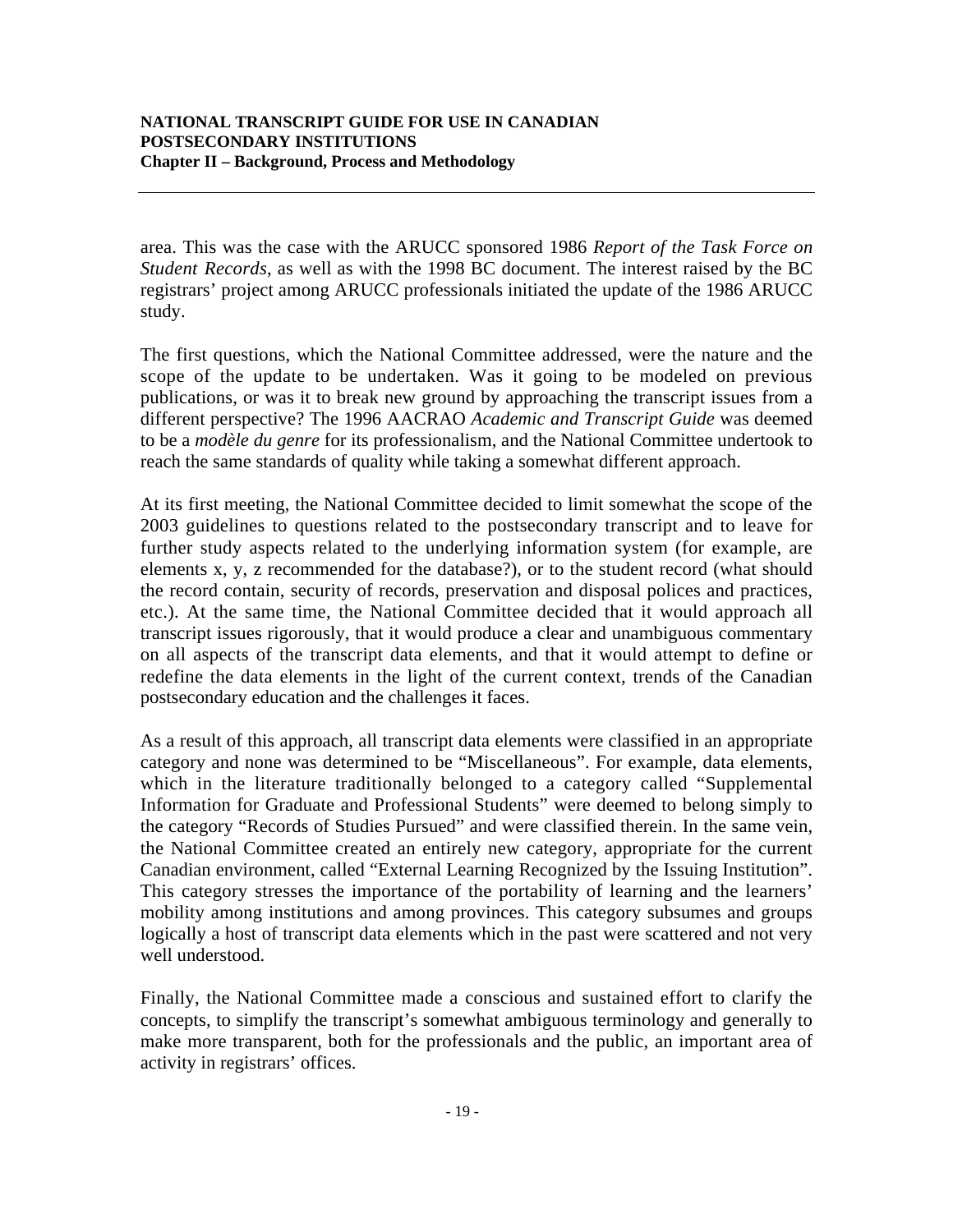Consistent with its position that this project would limit itself strictly to transcript issues, the National Committee decided that systematic recommendations regarding the status of transcript data elements in the student database were not warranted. Specifically, any and all transcript data elements are derived form the student database. Therefore, if a given element is not contained in the student record database, regardless of the format of the database, it cannot be excerpted and transcripted. In this sense, recommendations on transcript data elements for the student database are redundant. On the other hand, this *Guide* is not an inventory of the student information system data elements. To recommend transcript data elements as data elements for the student database is either overkill or insufficient. In this *Guide*, a data element will be occasionally mentioned for the database in contexts where this helps clarify its recommended status for the transcript.

The National Committee's approach to postsecondary transcripts is based upon a clear definition and upon a few basic principles, which in turn govern its positions and recommendations.

# **Definition**

The transcript is a subset of the student's academic record. The transcript should contain a complete and accurate history of the academic path of a given student in a particular postsecondary institution. Its content and format are determined by institutional history, evolution, policies and regulations and are subject to legal constraints.

# **Basic Guiding Principles**

• The transcript is a trusted document and all efforts should be made to avoid undermining this trust.

• The official character of the transcript is determined by the criteria of both the sending and the receiving institution.

• The transcript is considered official when verified by the receiving institution.

• All credentials should be displayed on a single transcript which reflects the entire academic experience at the issuing institution.

Thus undergraduate and graduate studies should be displayed on the same transcript.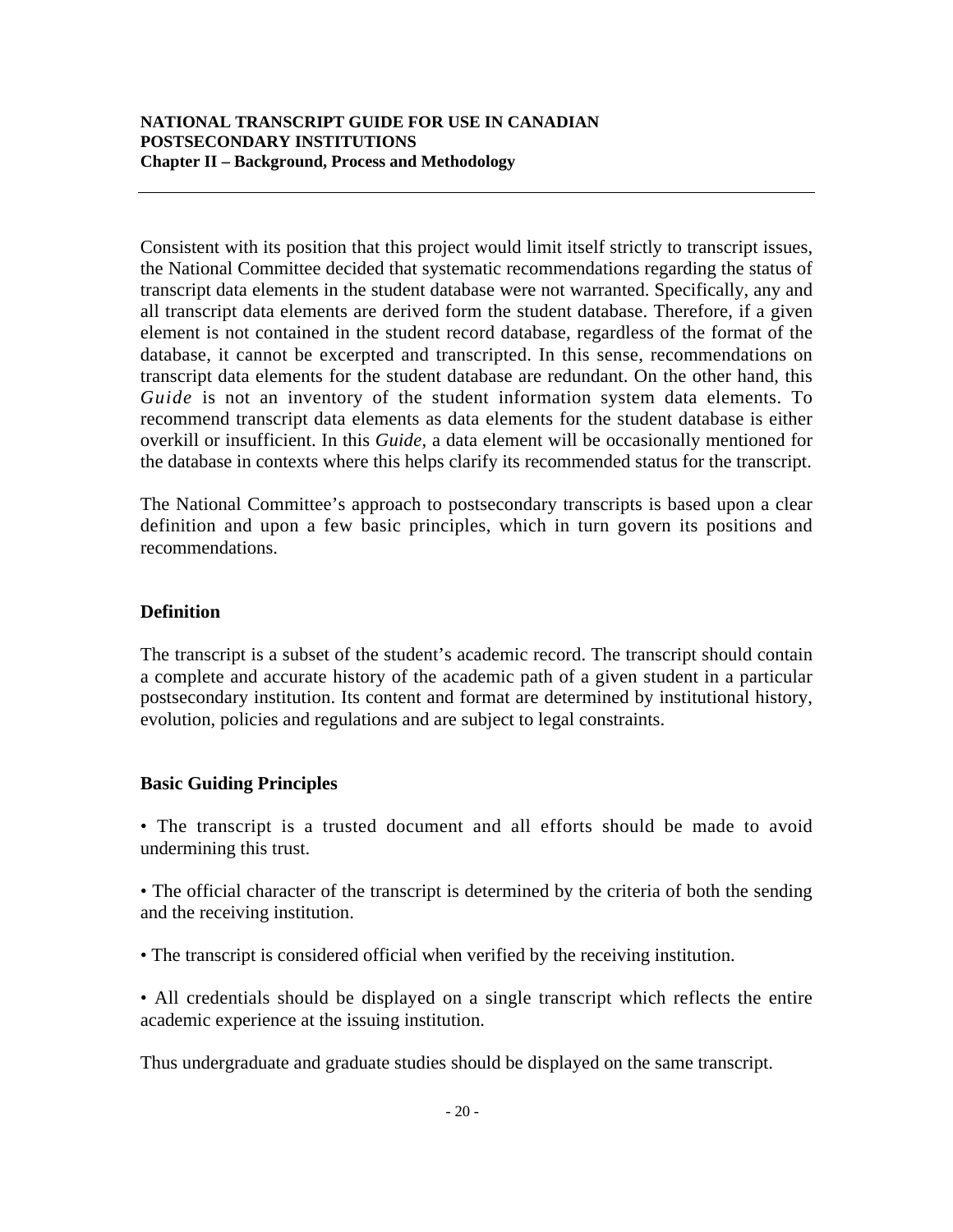• Expunging a student's academic record contradicts the basic principle that the transcript should be a complete and historically accurate image of the academic record.

Thus, practices of academic forgiveness in the sense of expunging the record, that is rewriting history, are not recommended.

• Normally, policy changes affecting the transcript of the academic record should not be applied retroactively.

The following chapter details the transcript data elements, offers definitions and comments, sometimes redefinitions or entirely new definitions, as well as recommendations regarding the appropriateness, or lack thereof, of any and all data elements for the transcript. The transcript data elements are grouped in eight categories:

- Issuing Institution Identification
- Student Identification
- Admission
- Record of Studies Pursued
- Academic Status
- External Learning Recognized by the Issuing Institution
- Statement of Graduation
- Issuance Information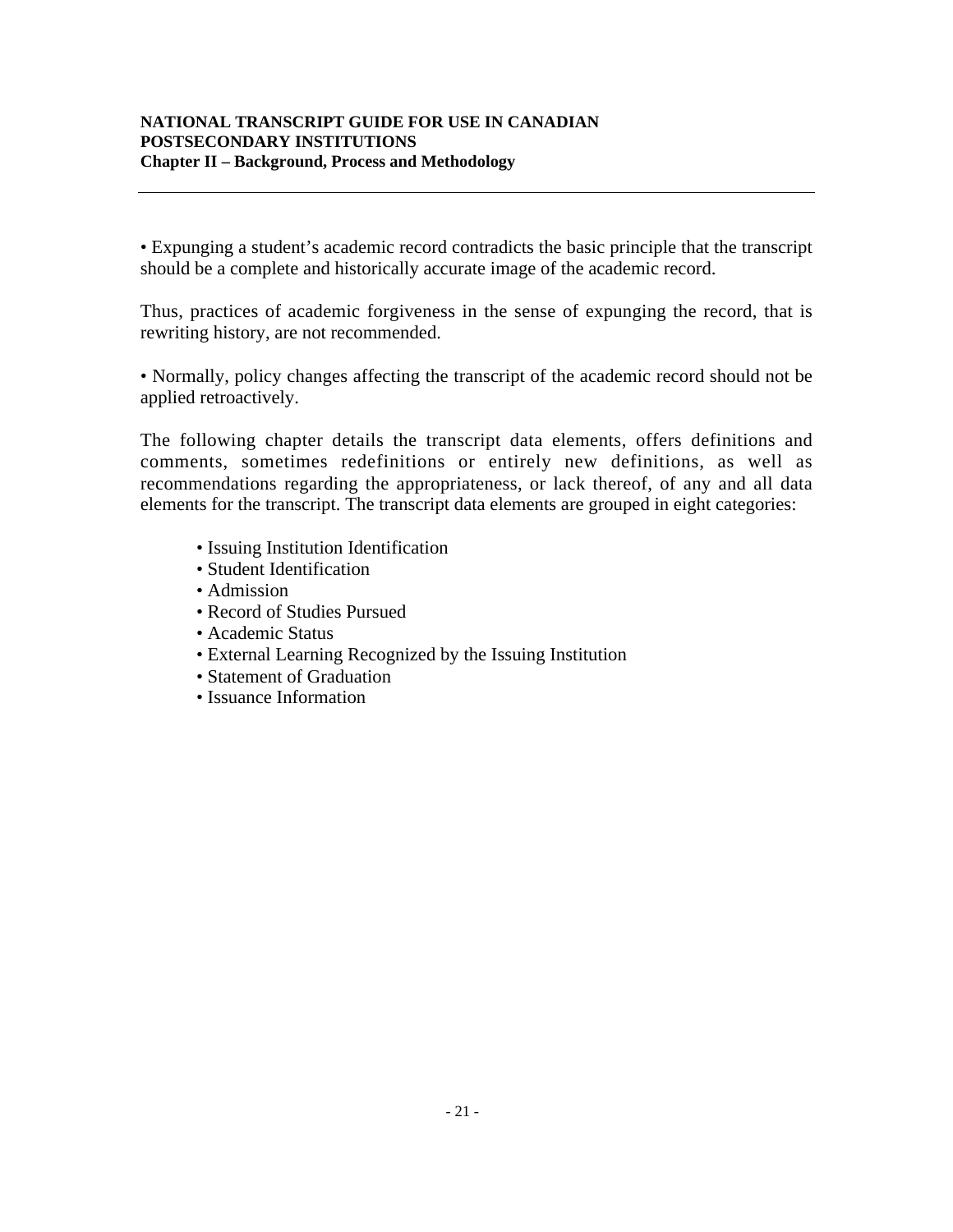#### **NATIONAL TRANSCRIPT GUIDE FOR USE IN CANADIAN POSTSECONDARY INSTITUTIONS Chapter III – Transcript Data Elements**

### *CHAPTER III TRANSCRIPT DATA ELEMENTS*

*\_\_\_\_\_\_\_\_\_\_\_\_\_\_\_\_\_\_\_\_\_\_*

The recommendations used in this *Guide* are:

- **ESSENTIAL**
- **RECOMMENDED**
- **DISCRETIONARY**
- **NOT RECOMMENDED**

### **III.1 Identification of the Issuing Institution**

#### **1.1 Official Name of the Issuing Institution ESSENTIAL**

# Full, legal name of the institution which issues the transcript. The official name should identify independent branches of multi-campus institutions. The existence of affiliated colleges with universities makes this imperative. The transcript key should include indefinitely previous names of the institution.

# **1.2 Location**

Information that can be used to contact the issuing institution.

**1.2.1 Location: City, Province, Postal Code ESSENTIAL**

# **1.2.2 Telephone Number, Fax Number, Web Site RECOMMENDED**

May be a part of the transcript key or on the face of the transcript.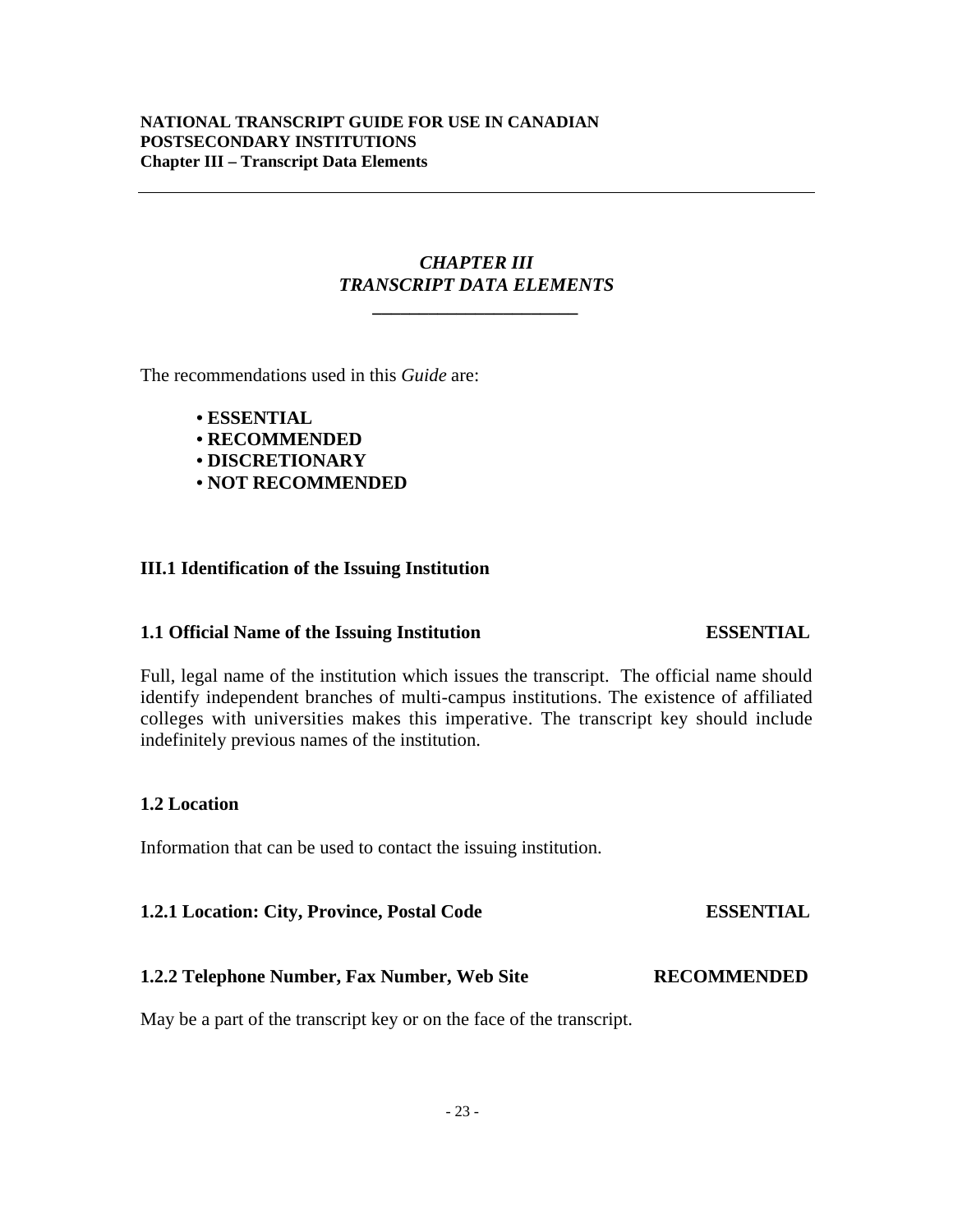#### **1.3 Institutional Identification Code ESSENTIAL… …**for EDI

Institution identifier used in electronic transmissions, as per EDI standards.

#### **III.2 Identification of the Student**

#### **2.1 Official name ESSENTIAL**

The student's official name of record, as per provincial legislation and institutional policies regarding names and change of names. Previous names known to the institution are essential for the database but are not recommended for the transcript.

#### **2.2 Student Identification Codes**

#### **2.2.1 Student Institutional Identification Code ESSENTIAL**

A unique identifier assigned to the student by the issuing institution. This code is generated by the institution and is specific to the institution.

#### **2.2.2 Student Provincial Identifiers Codes**

Student identifiers mandated by and generated by the provincial education authorities, for example, Alberta's Student Identifier, British Columbia's Personal Education Number, the *Code permanent unique* in Québec, etc. These identifiers are used for reporting to the provincial authorities, for grant determination, and for statistical purposes. They have no bearing on the transcript.

#### **2.2.3 ESIS National Student Number (ESIS-NSN) Code**

Student identifier prescribed by Statistics Canada for statistical and analytical purposes. The ESIS-NSN is discussed in chapter IV.4.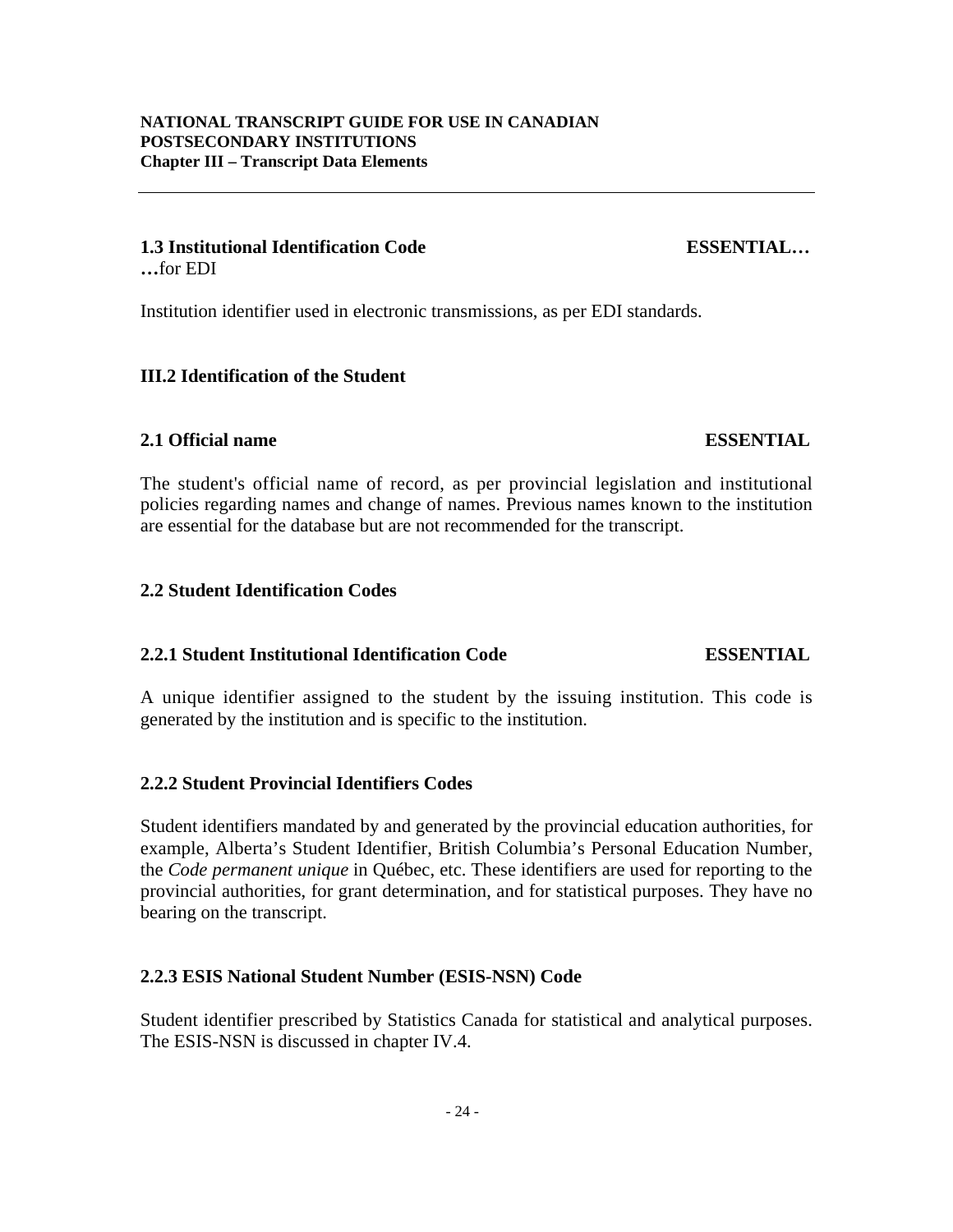**2.12 Citizenship NOT RECOMMENDED** 

Both elements concerning citizenship are essential for the database but are not

- 25 -

recommended for the transcript.

Institutions should limit the notation on the transcript to the day and month of birth only. If used, the Canadian format (day, month) is recommended.

In this context, the student's place of residence. The address serves no useful purpose on the transcript and may be considered a breach of the confidentiality of the student record.

**2.4 Date of Birth DISCRETIONARY**

The date of birth is an essential item for the database, used for reports and research.

**NATIONAL TRANSCRIPT GUIDE FOR USE IN CANADIAN**

**POSTSECONDARY INSTITUTIONS Chapter III – Transcript Data Elements**

**2.5 Place of Birth NOT RECOMMENDED 2.6 Gender NOT RECOMMENDED 2.7 Race, Ethnicity or First Nations Status NOT RECOMMENDED 2.8 Marital Status 19. In the COMMENDED NOT RECOMMENDED 2.9 Religious Preference NOT RECOMMENDED 2.10 Disability NOT RECOMMENDED 2.11 Financial Sponsorship NOT RECOMMENDED** 

# **2.3 Address DISCRETIONARY**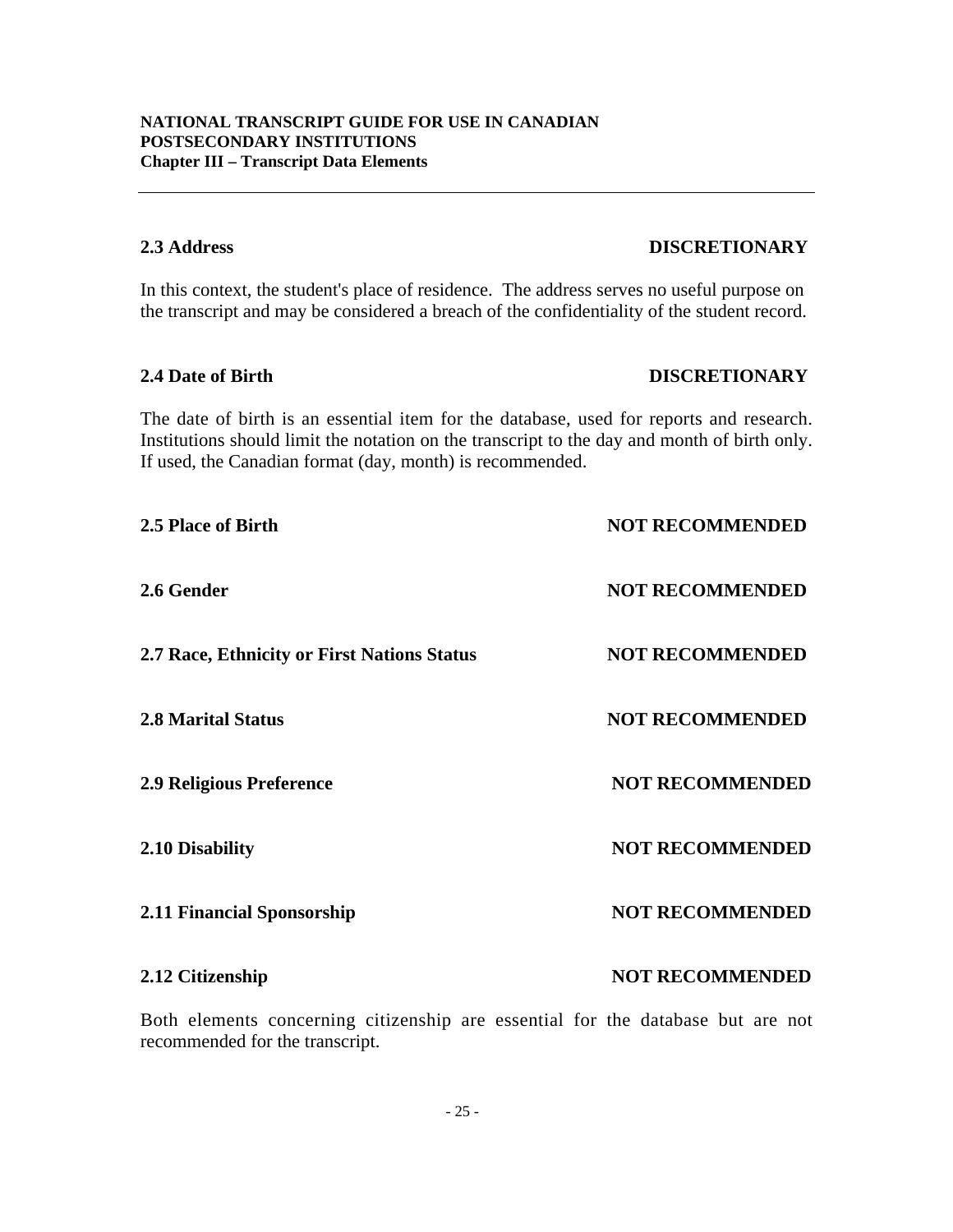### **2.12.1 Country of citizenship NOT RECOMMENDED**

### **2.12.2 Status with Citizenship and Immigration Canada NOT RECOMMENDED**

The description that identifies the status of the student's citizenship or residency in Canada.

### **III.3 Basis of Admission NOT RECOMMENDED**

Elements defining previous educational background, be it at the secondary school or equivalent level or at the postsecondary level (college or university studies), including standard test scores, are essential for the database, but are not recommended for the transcript.

See 6.1 Transfer Credits

# **III.4 Record of Studies Pursued**

# **4.1 Program of Study Identification ESSENTIAL**

This is the program of study pursued and for which normally a credential is sought. The institutionally approved curriculum defines the program of study. This data element's name (program, field of study, honours, major, minor, specialization, concentration, cooperative education, etc.) varies with institutional rules and practice.

In the case of joint or collaborative programs and degrees, whether the partnership is with either degree granting or with non-degree granting institutions, the names of all participating institutions are essential: each institution which takes part in a joint program, should be indicated on the transcript.

See 7.3 Program of Study at Graduation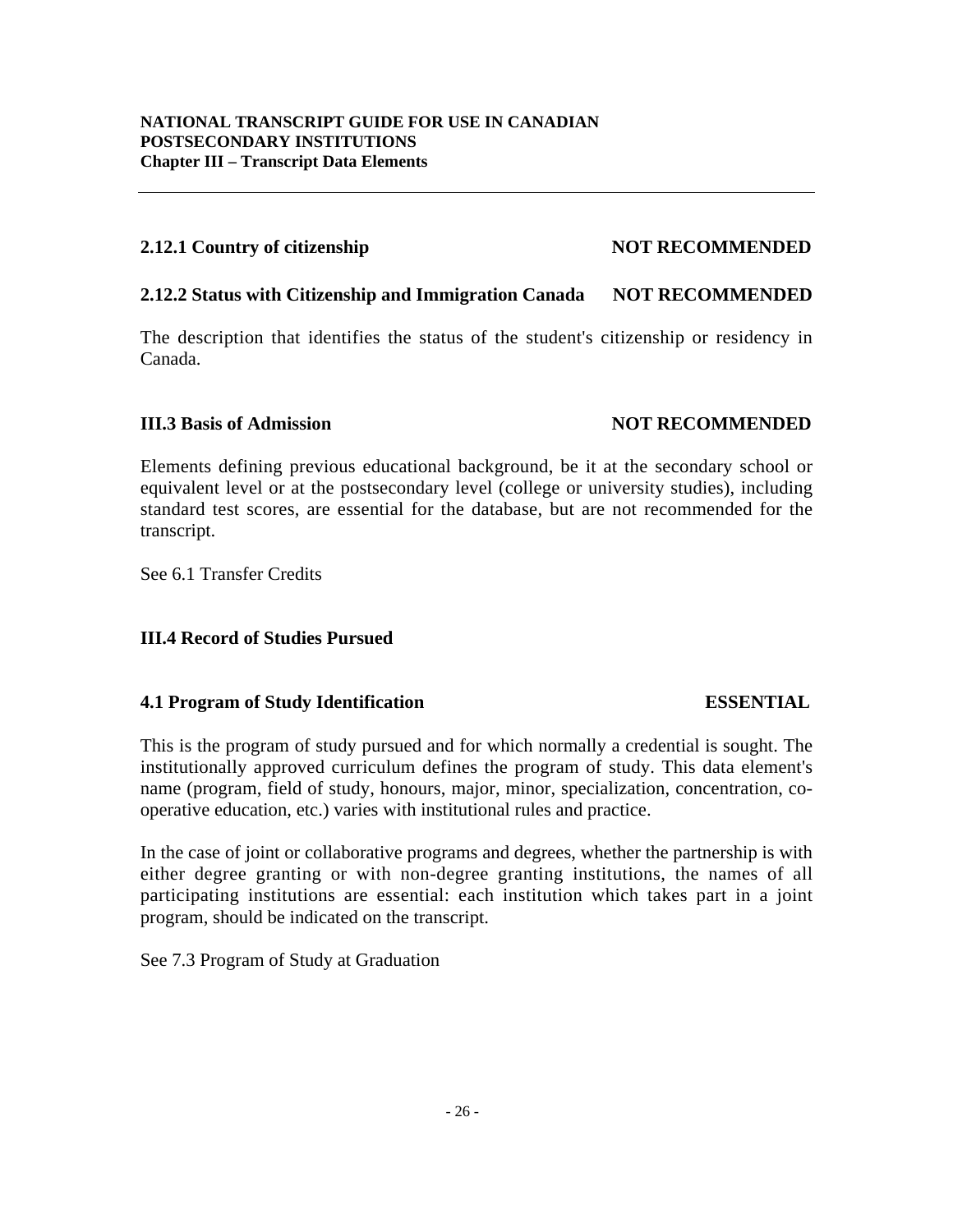#### **4.2 Course Identification Code ESSENTIAL**

### The code that identifies the organization of subject matter and related learning experiences provided to students. This includes the department or the discipline identifier, the course number and the course title. Courses taught as special topics or as variable content courses should include the topic's title. Credits and grades should be noted on the transcript. While the methods of delivery are recommended for the database, they are not recommended for the transcript. This applies to Correspondence Courses, Distance Education or Distance Learning, Electronic Classroom Entries.

#### **4.3 Period of Attendance ESSENTIAL**

### Chronological notation showing the period of attendance of the student. The period of attendance is a prescribed span of time when instruction is provided. It may be interrupted by one or more holidays. The terminology and the definition of the period of attendance (term, session, trimester, etc.), vary on an institutional basis and are determined by internal rules and regulations.

#### **4.4 Withdrawal from Period of Attendance Notation**

Information concerning a student's exit or withdrawal from a course, from a program, or from the institution, during a regular term or between regular terms, for known or unknown reasons.

| 4.4.1 Withdrawal from the institution                         | <b>ESSENTIAL</b>     |
|---------------------------------------------------------------|----------------------|
| 4.4.2 Withdrawal from the program                             | <b>DISCRETIONARY</b> |
| Essential for the database, discretionary for the transcript. |                      |
| 4.4.3 Withdrawal from the course                              | <b>DISCRETIONARY</b> |

Essential for the database, discretionary for the transcript.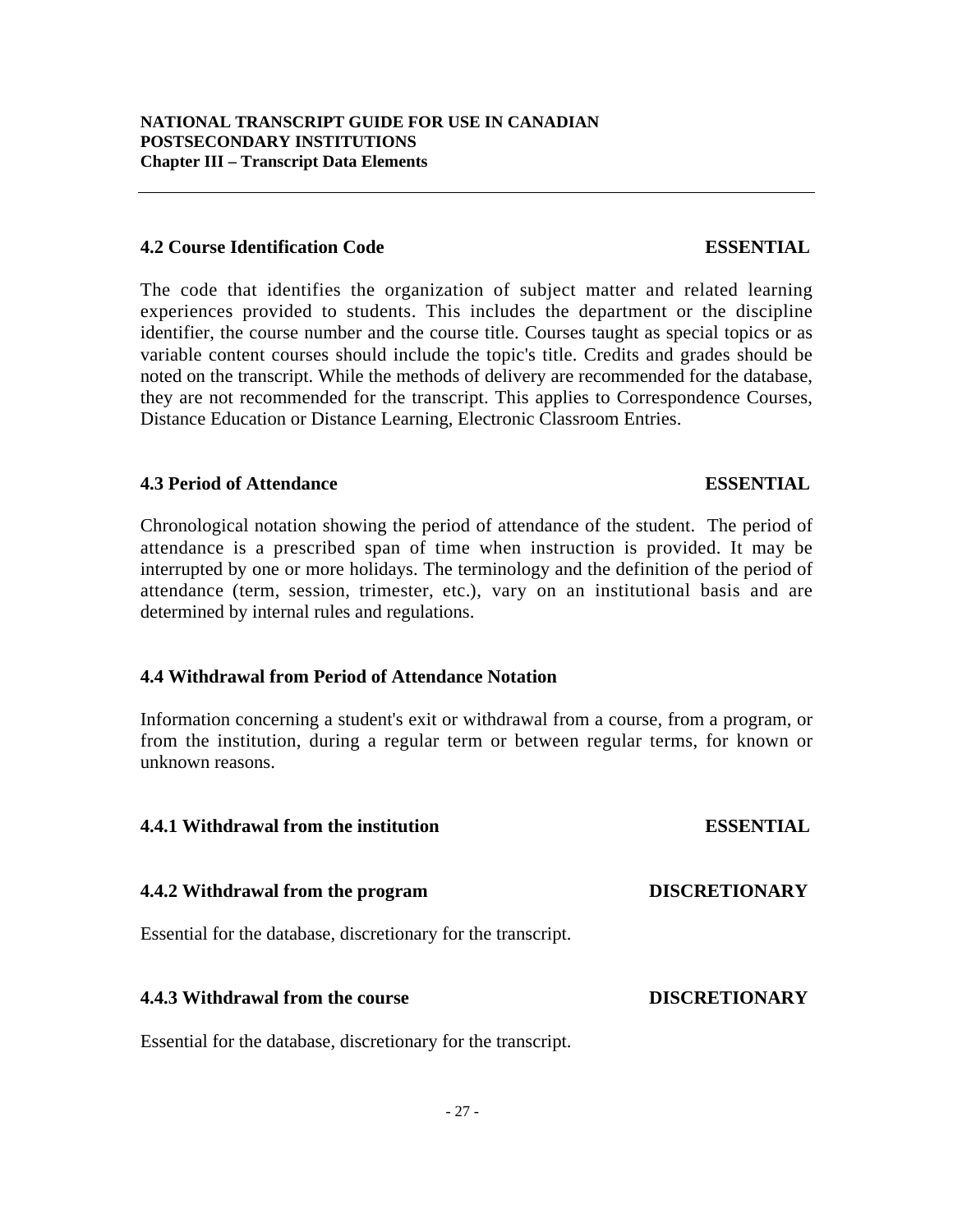### **4.5 Grades and Averages**

Information about the performance of a student in a course or in courses during a given grading period (term or duration of program). In all cases of derived values, the transcript key should explain how the calculations are made.

### **4.5.1 Course Credits and Course Grade**

# **4.5.1.1 Approved Credit Value ESSENTIAL**

The number of units of value awarded for the completion of a course, as stated in the issuing institution's official curriculum.

# **4.5.1.2 Course Grade ESSENTIAL**

Final indicator of a student's performance in a course, as submitted by the instructor.

# **4.5.1.3 Credit Value Earned ESSENTIAL**

The number of credits that a student earns by satisfying the course requirements during a given term.

# **4.5.2 Grade Distribution Information**

The number of students in the student's class.

# **4.5.2.2 Class average DISCRETIONARY**

A measure of average performance of all students in a course taken during a given term. This is obtained by dividing the total grade points received by the number of credits attempted.

# **4.5.2.1 Class size DISCRETIONARY**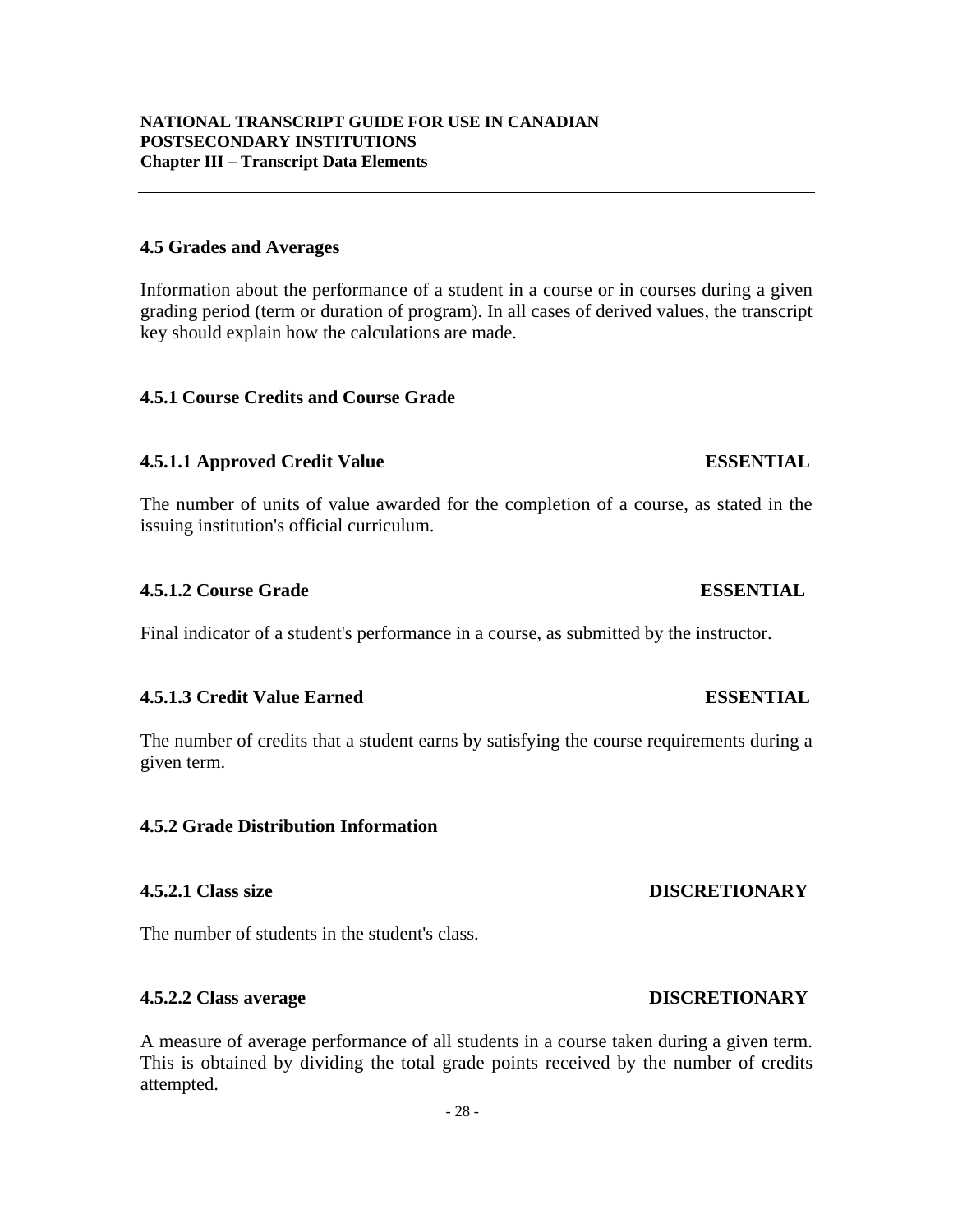#### **4.5.2.3 Distribution of grades DISCRETIONARY**

#### A tally of the number of students who received each possible grade in a given class.

#### **4.5.3 Term Credits and Averages**

#### **4.5.3.1 Term Credit Value Attempted RECOMMENDED**

### The total number of credits that a student attempts to earn by taking courses during a given term.

#### **4.5.3.2 Term Credit Value Earned RECOMMENDED**

The total number of credits that a student earns by satisfying the course requirements during a given term.

#### **4.5.3.3 Term Average or Term Grade Point Average (GPA) RECOMMENDED**

A measure of average performance in all courses taken by a student during a given term. The method for determining the term average should be described in the Transcript Key. Usually this involves dividing the sum of the grades received by the sum of the credits attempted. In the case of the Term Grade Point Average, the result is obtained by dividing the total grade points received by the number of credits attempted in the term.

#### **4.5.4 Cumulative Credits and Averages**

### **4.5.4.1 Cumulative Credit Value Attempted RECOMMENDED**

The cumulative number of credits that a student attempts to earn by taking courses during his or her enrollment in the issuing institution. This may or may not include credits recognized and transferred from schools in which the student had been previously enrolled.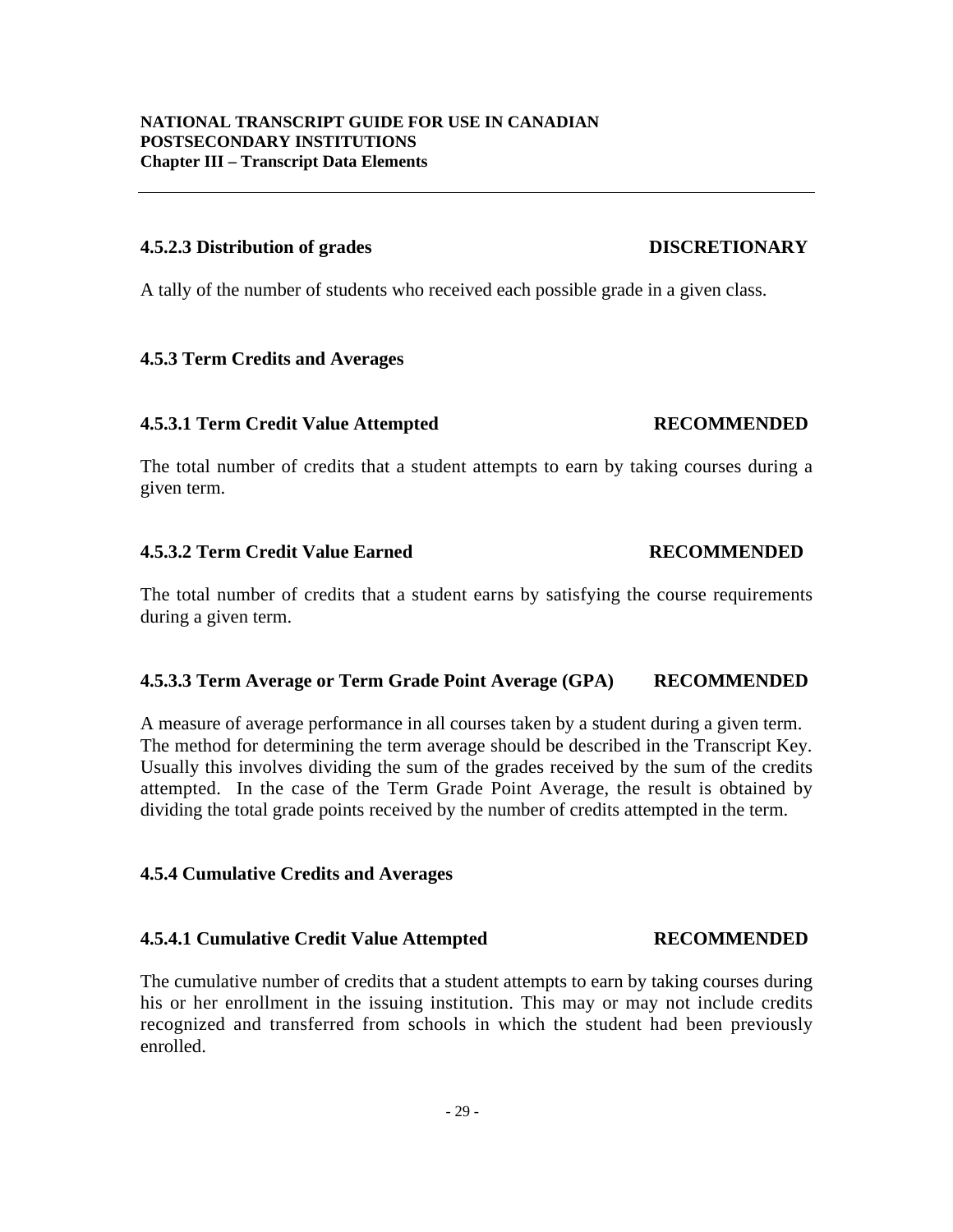#### **4.5.4.2 Cumulative Credit Value Earned RECOMMENDED**

The cumulative number of credits that a student earns by successfully completing courses during his or her enrollment in the issuing institution. This may or may not include credits recognized and transferred from schools in which the student had been previously enrolled.

# **4.5.4.3 Cumulative Average or Cumulative Grade Point Average (GPA) RECOMMENDED**

The Cumulative Average is the total sum of the grades received during the entire period of the student's enrollment in the issuing institution divided by the number of credits he or she attempted during that period. The Cumulative Grade Point Average (GPA) is the number of grade points that a student earns by successfully completing courses during his or her enrollment in the issuing institution, divided by the credits attempted. This may or may not include grade points recognized and transferred from schools in which the student had been previously enrolled.

### **4.6 Narrative Evaluation ESSENTIAL…**

**…**when no other type of grading is used.

Narrative evaluation is sometimes used in lieu of other types of grading systems.

See 4.5.1 Course Credits and Course Grade

# **4.7 Additional Information for Graduate and Professional Studies**

#### **4.7.1 Satisfactory Completion of Institutional Qualifying Examinations ESSENTIAL…**

**…**if it is a program requirement.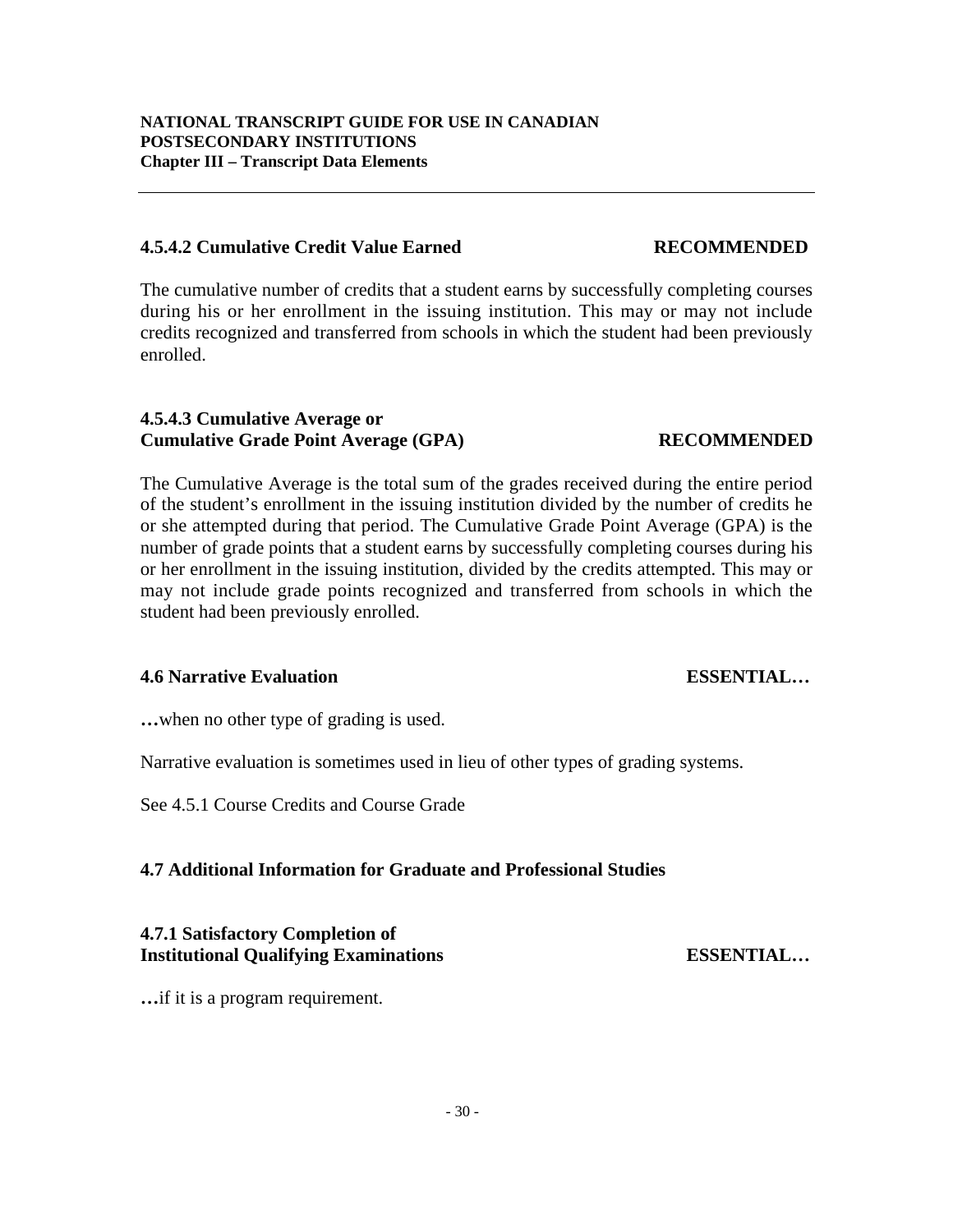#### **4.7.2 Advancement and /or Admission to PhD Candidacy ESSENTIAL…**

**…**if it is a program requirement.

**4.7.3 Title of Thesis / Dissertation ESSENTIAL**

#### **III.5 Student Academic Status and Other Statuses**

#### **5.1 Academic Status**

Academic status notations result from regular assessments or reviews of the student's academic performance. They do not include actions related to academic misconduct. Only academic status that interrupts the continuous enrollment ("May not continue") is essential for the transcript. All other status indications (warning, probation, eligible to enroll, eligible to continue, may continue, may continue with conditions, etc.) are discretionary.

#### **5.1.1 May not continue ESSENTIAL**

**5.1.2. May continue DISCRETIONARY**

### **5.1.3 May continue with conditions DISCRETIONARY**

#### **5.2 Rank in Class DISCRETIONARY**

This is the student's numerical rank in class where  $1 =$  highest rank. Variations in grading practices, methodology in determining rank, and other variables tend to render such information of little positive value and establish the potential for harm to the student. However, this element is noted as discretionary in order to maintain consistency with the recommendation of the data element 4.5.2.3 Distribution of Grades, which seems an appropriate way of looking at the performance of a class.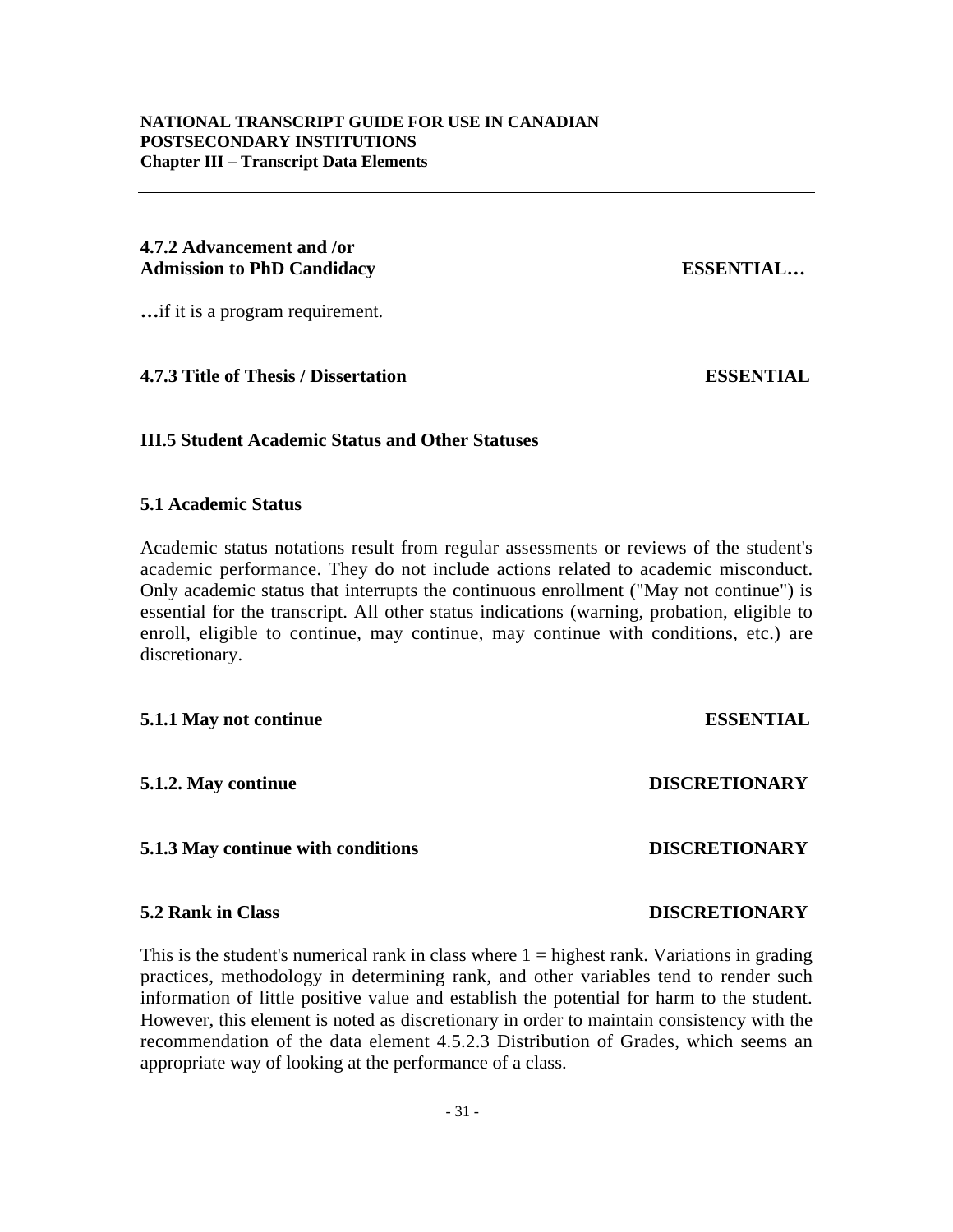### **5.3 Disciplinary Action Statements**

#### **5.3.1 Disciplinary Action for Academic Misconduct RECOMMENDED**

Recommended unless the disciplinary action results in interruption of studies (suspension, expulsion) in which case it is essential. The transcript entry reflects the institutional policy regarding the recording and the expunging of the record of suspensions and other penalties. Details of the offense should not be shown.

#### **5.3.2 Disciplinary Action for Non Academic Misconduct NOT RECOMMENDED**

Not recommended unless the disciplinary action results in the interruption of studies (suspension, expulsion,) in which case it is essential. The period of penalty is at the discretion of the institution. The transcript entry reflects the institutional policy regarding the recording and the expunging of the record of suspensions and other penalties. Details of the offense should not be shown.

| <b>5.4 Sanctions for Indebtedness</b>                    | <b>NOT RECOMMENDED</b> |
|----------------------------------------------------------|------------------------|
| 5.5 Scholarships (Awards on the basis of academic merit) |                        |
| 5.5.1 Internally adjudicated awards                      | <b>RECOMMENDED</b>     |
| 5.5.2 Externally adjudicated awards                      | <b>NOT RECOMMENDED</b> |
| <b>5.6 Membership in Institutional Committees</b>        | <b>NOT RECOMMENDED</b> |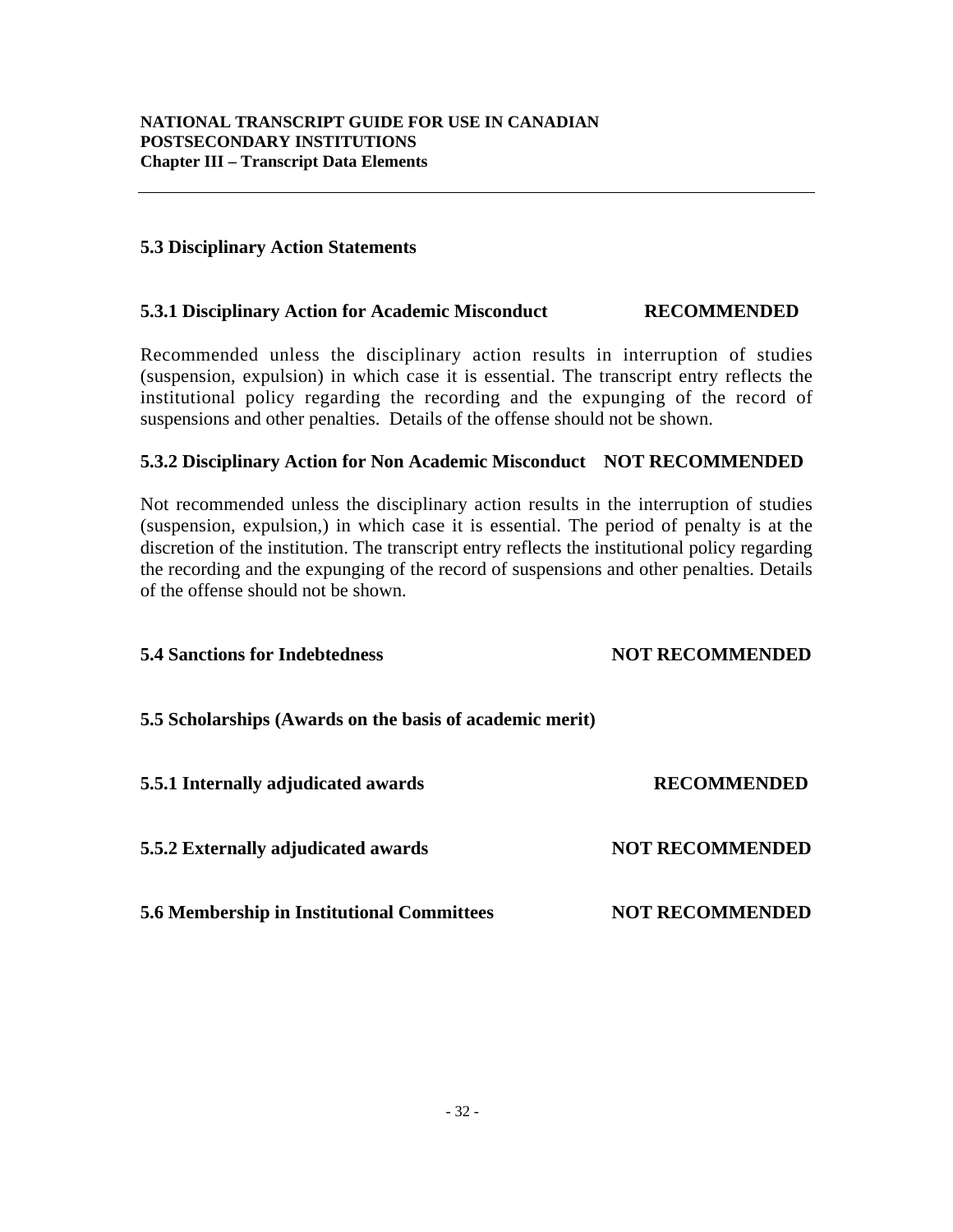**NATIONAL TRANSCRIPT GUIDE FOR USE IN CANADIAN POSTSECONDARY INSTITUTIONS Chapter III – Transcript Data Elements**

#### **III. 6 External Learning Recognized by the Issuing Institution**

#### **6.1 Transfer Credits RECOMMENDED**

Credits awarded for courses completed at another institution. If the details are not listed, a summary of the credits transferred should be provided.

**6.1.1 Courses Accepted RECOMMENDED**

**6.1.2 Credits Accepted RECOMMENDED**

### **6.1.3 Grades Accepted DISCRETIONARY**

If institutions accept grades and if they include them in the GPA, then the grades should be displayed and the key should clearly explain the method of calculus.

#### **6.1.4 Cumulative transfer of credits DISCRETIONARY**

Summary of transfer credit awarded for courses completed at another institution. While essential for the database, this element is discretionary for the transcript, unless no details of transfer credit are provided, in which case the cumulative transfer of credit should be shown on transcript.

See section III. Basis of Admission

# **6.1.5 Block transfer of credits RECOMMENDED**

# **6.2 Letters of Permission RECOMMENDED**

It is recommended that these be reported in the term in which they were taken.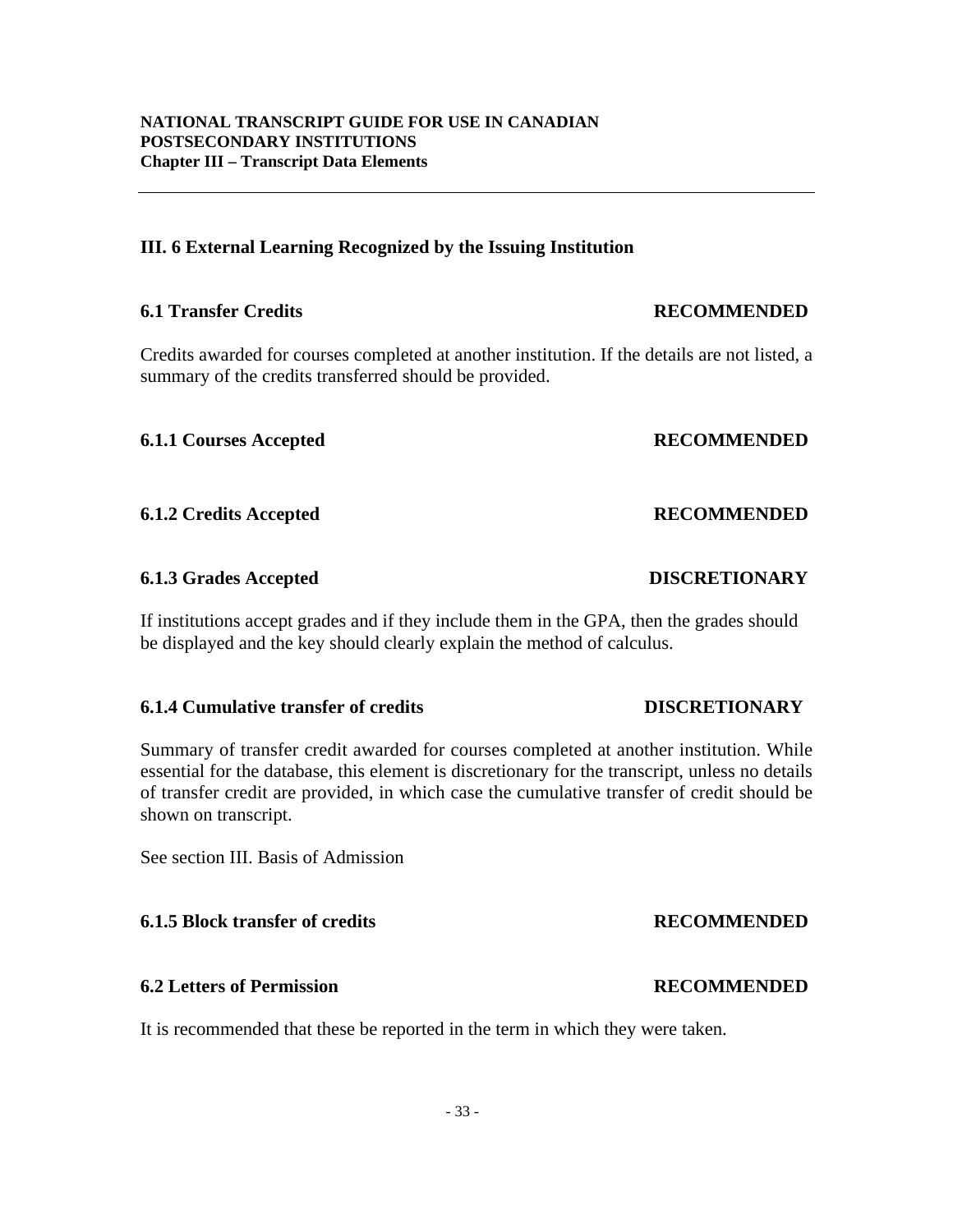#### **6.3 Student Exchange RECOMMENDED**

It is recommended that these be reported in the term in which they were taken.

#### **6.4 Demonstrated Competencies / Prior Learning / Experiential Learning / Other Educational Experiences RECOMMENDED**

If credit, which is not transfer credit, is awarded for learning in another environment, it should be identified as such on the transcript.

If recognized, demonstrated knowledge and skills for which the issuing institution awards credit should appear on the transcript. As well, a body of external work, achieved in artistic, military, corporate, private institutions, continuing education units or courses, which is assessed and recognized, should appear on the transcript. Increasingly postsecondary institutions in Canada are moving in this direction.

Methods of assessment of external learning include challenges for credit and portfolio assessment. Methods of assessment notations are at the institution's discretion.

See 6.1 Transfer Credits

#### **III.7 Statement of Graduation**

#### **7.1 Credential Awarded ESSENTIAL**

This is the name of the credential awarded.

#### **7.2 Date Credential Conferred / Date Program Completed**

**7.2.1 Date Credential Conferred ESSENTIAL**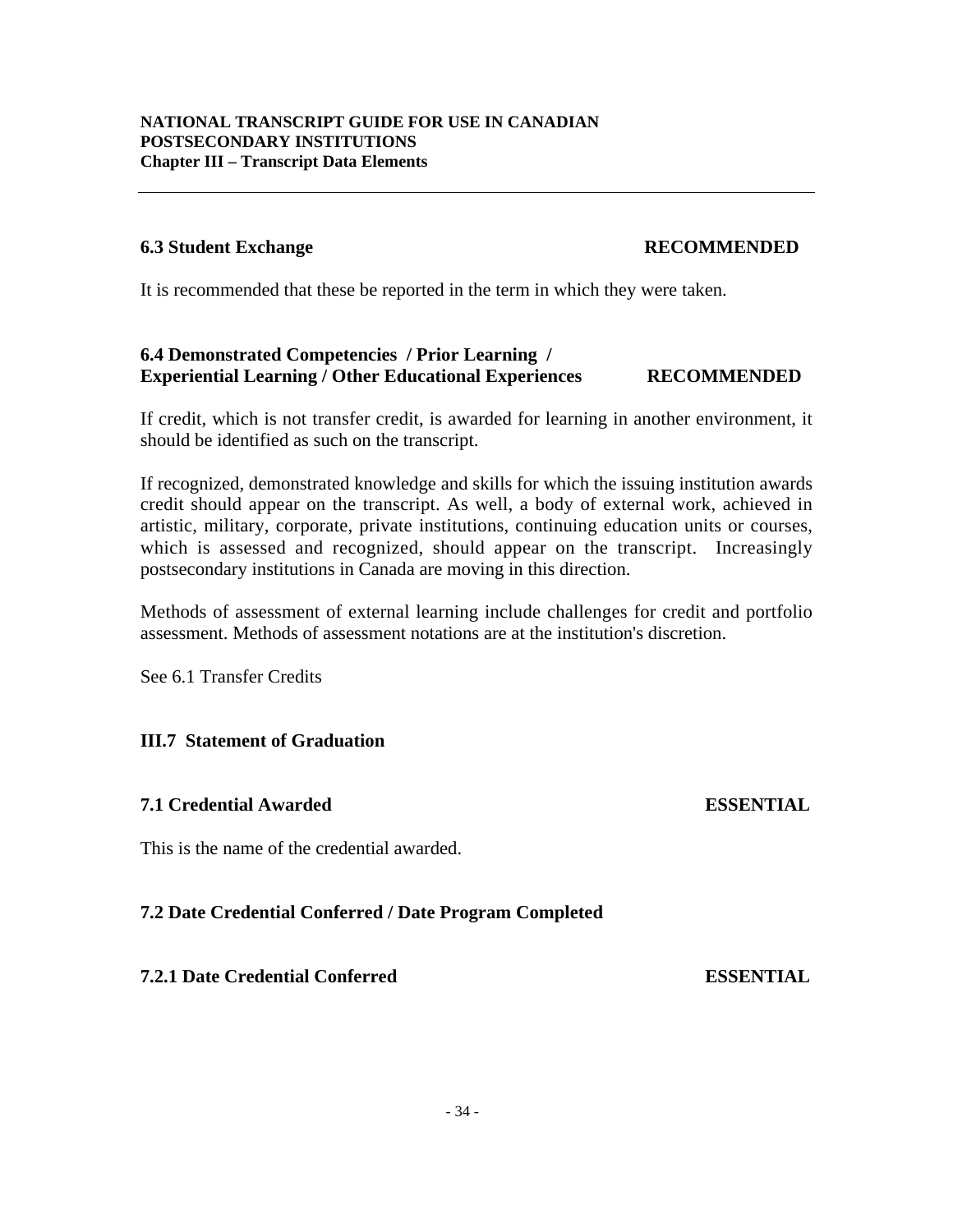#### **7.2.2 Date Program Completed RECOMMENDED**

The request for this information can be met through an official letter specifying that the requirements have been met and that the credential will be conferred on a given date.

#### **7.3 Program of Study at Graduation ESSENTIAL**

Program of study for which the credential is awarded. The institutionally approved curriculum defines the program of study. This data element's name (program, field of study, honours, major, minor, specialization, concentration, co-operative education, etc.) varies with institutional rules and practice.

See 4.1 Program of Study Identification

#### **7.4 Distinctions (Honours) at Graduation RECOMMENDED**

Institutions may award distinctions (honours) such as Dean's List, Distinction, etc., at the time of graduation.

#### **7.5 Professional Certification Requirements DISCRETIONARY**

Professional or other certification requirements should be included only if they are part of the program's requirements. Specific tests scores should not be shown. It should be noted that the institution at the time of graduation validates such requirements.

#### **7.6 Rank in Class at Graduation DISCRETIONARY**

See 5.2 Rank in Class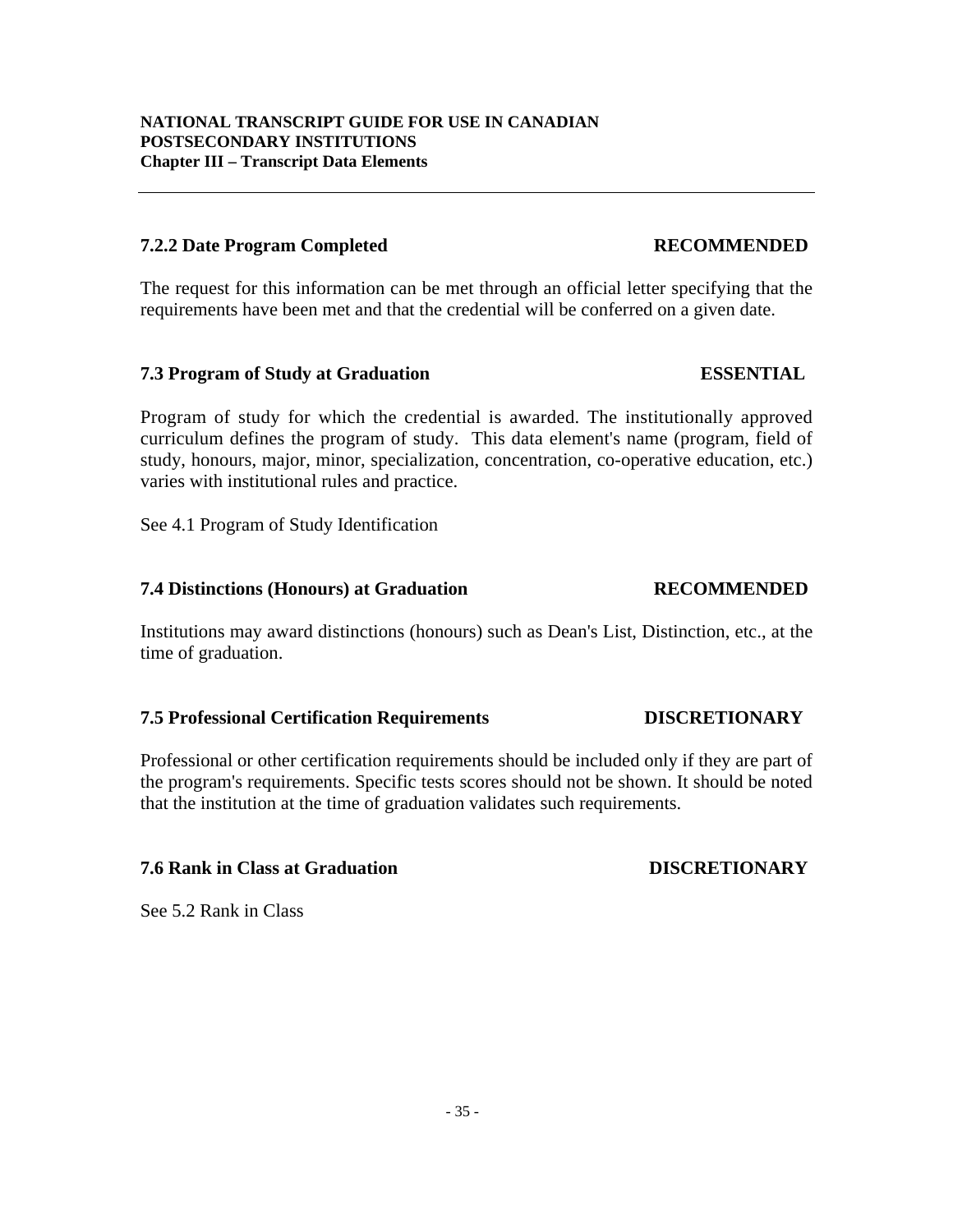#### **III.8 Transcript Issuance Information**

**8.1 Date of Issue ESSENTIAL**

#### **8.2 Courses in Progress RECOMMENDED**

List of courses in which the student is registered at the time of issuance of transcript, either for the current or future terms.

#### **8.3 Transcript Issuance Status ESSENTIAL**

If the transcript is issued to the student, this fact should be mentioned on the transcript.

**8.4 Last Entry Notation ESSENTIAL**

**8.5 Pagination Status Indicator ESSENTIAL**

For example*, Page 1 of…*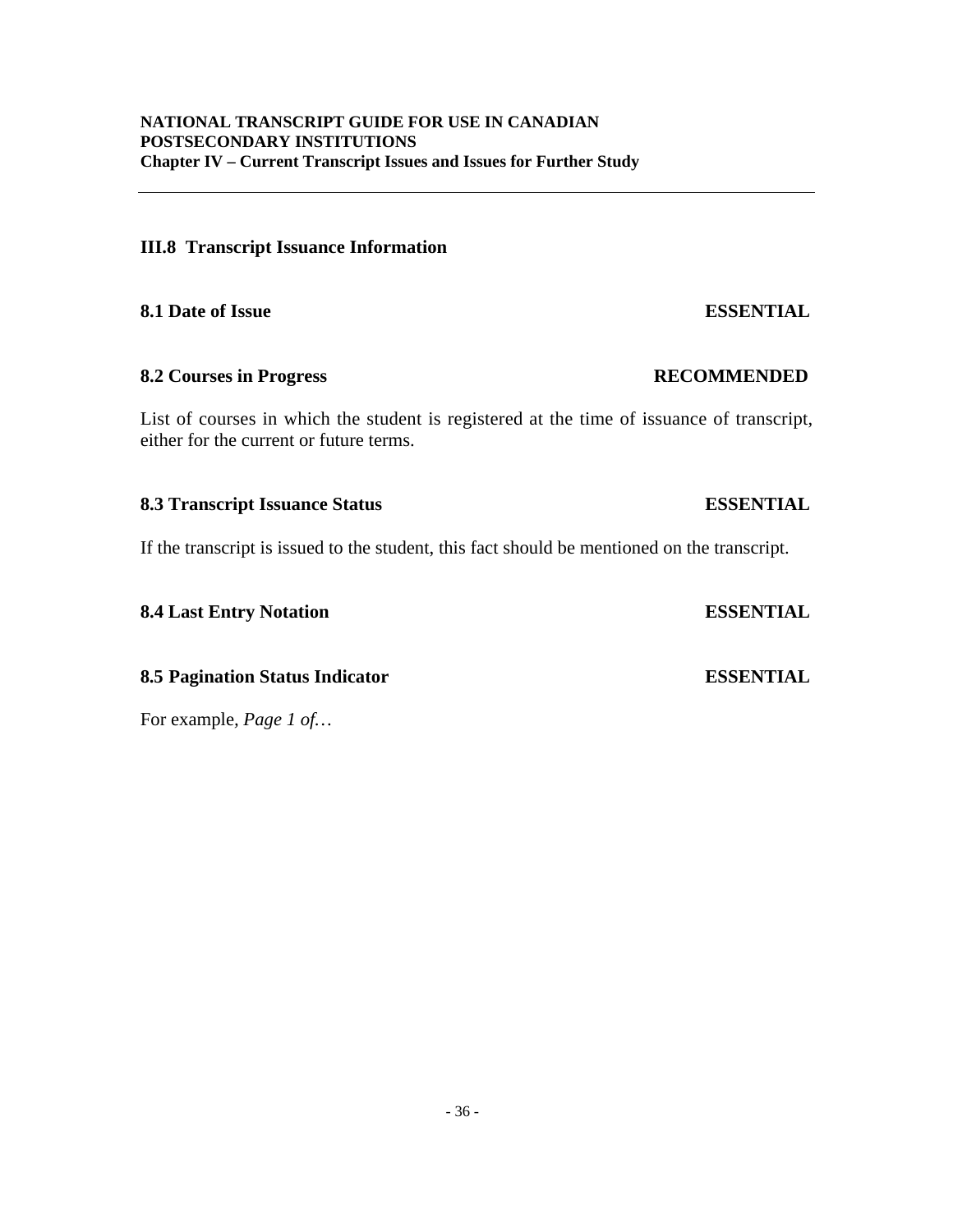# *CHAPTER IV CURRENT TRANSCRIPT ISSUES AND ISSUES FOR FURTHER STUDY*

\_\_\_\_\_\_\_\_\_\_\_\_\_\_\_\_\_\_\_\_\_

As indicated in Chapter II.3 *Scope and Methodology*, this *Guide* deals only with issues directly related to the transcript. Issues concerning the student record as a whole and its underlying information system or database were deemed to be outside the scope of the present study: the content of the student record and its database, the preservation of the student record (issues of document support, document storage and document disposal), the confidentiality of the student record (issues of policies, of access and of access control), the secure exchange of documents electronically, are all important and quite complex aspects of the work performed by offices of registrars in postsecondary institutions.

For instance, it would be useful to have access to an up to date comparative study of existing legislation regarding the privacy of records and the current state of the institutional policies necessitated by the current legislation in various jurisdictions across the country. Likewise, there are many yet unanswered questions concerning the practices which surround the so-called developmental transcript (or the co-curricular transcript), which attests to activities that have educational value but which take place outside the class. There is a need to explore these issues thoroughly and individually, in order to update other aspects of ARUCC's 1986 *Report on Student Records*.

Emerging issues in transcript policies and management, which also should be explored in the coming years, are the application of the 1999 Convention on the Recognition of Qualifications related to Higher Education in the European Region<sup>10</sup>, known as the Lisbon Convention, which promotes a transcript-like *Diploma Supplement*, as well as the impact of the European Credit Transfer System<sup>11</sup> and of the Asian University Credit Transfer System $^{12}$ .

 <sup>10</sup> http://europa.eu.int/comm/education/recognition/diploma.html

<sup>11</sup> http://europa.eu.int/comm/education/socrates/ects.html

<sup>12</sup> http://www.umap.org/Main/UCTS.htm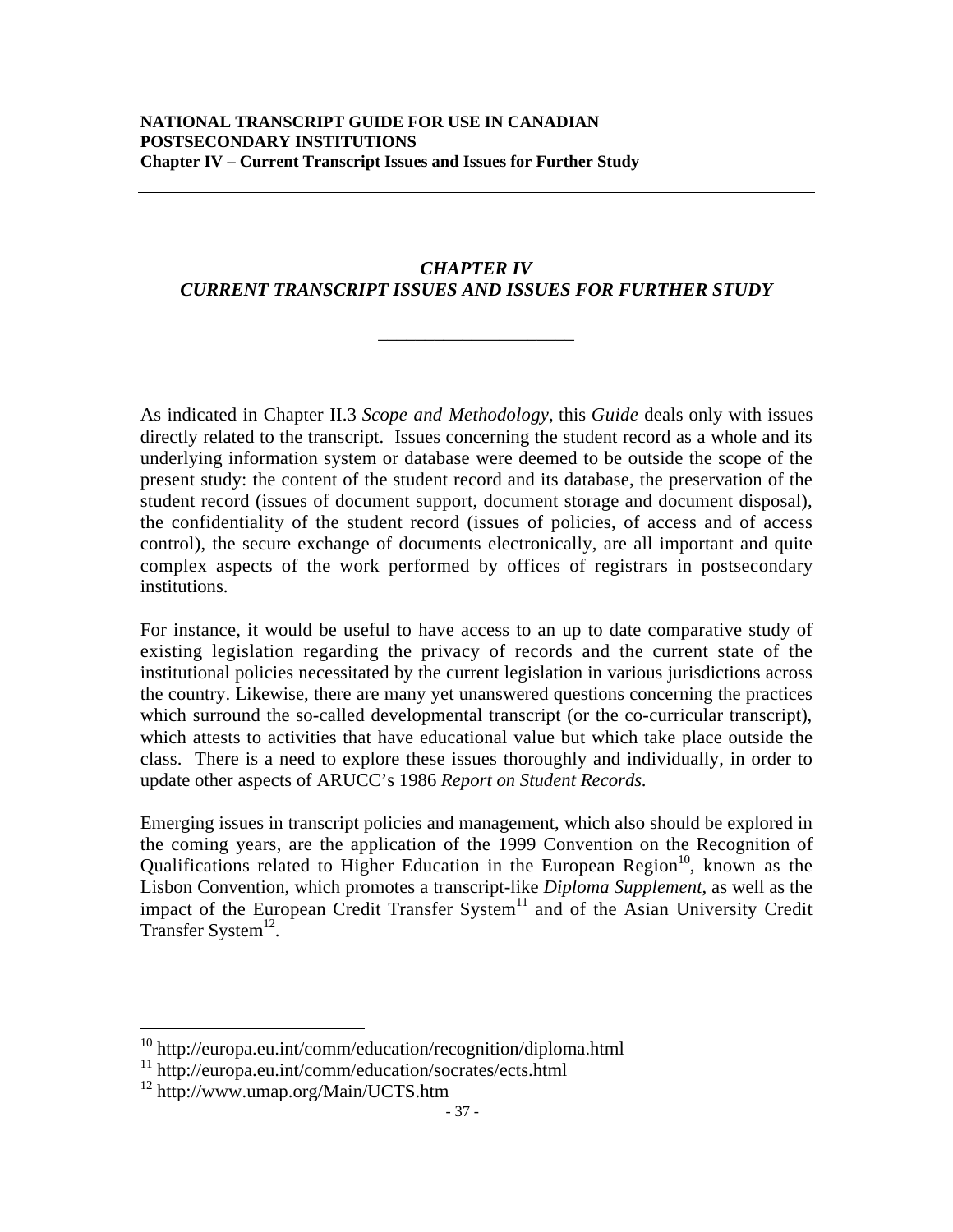Among the currently debated transcript issues in Canada, the National Committee identified four recurring themes which are discussed below: official transcripts, security of transcripts, external learning, and the national student identifier.

# **IV.1 Official Transcripts**

The debate over what constitutes an official transcript is as old as the transcript itself and seems to become more intense with time. The reasons for this seem obvious.

 $\bullet$ 

Ő

en.<br>E

ë

The transcript is intended to be a trusted document. Trusted documents are those which have been issued by a competent designated authority, have not been altered and have been transmitted securely to their intended recipients. If these conditions are met and can be verified, the recipient can trust the accuracy of their content. The extraordinary developments of computing, of print and communications technologies in the last two decades have made trust a central issue in communications in the age of the Internet. How does one ascertain that the received document is trustworthy? The answer lies not in any single feature, technique or procedure, but rather in the process by which a receiving institution verifies the authenticity of the document.

In its 1996 Academic Record and Transcript Guide, AACRAO noted that

«...it is now generally the practice for the receiving institution to determine whether or not a transcript is official. One of the key items in such a determination is the delivery method of the transcript, that is, whether it was sent directly from institution to institution, or is forwarded through an intermediary (such as the student whose record is in question). $y<sup>12</sup>$ 

This does not mean that the receiving institution has the power or the authority to determine by itself that a transcript issued by another institution is or is not official, by applying its own criteria. After all, each sending and receiving institution has their own, often different, criteria for defining an official transcript. It merely means that the receiving institution has the opportunity to authenticate the document by verifying its identity and authenticity with the sending institution.

In our view, the official character of the transcript is determined by the criteria of each sending and receiving institution. Every issuing institution should determine and make

 $12$  p. 11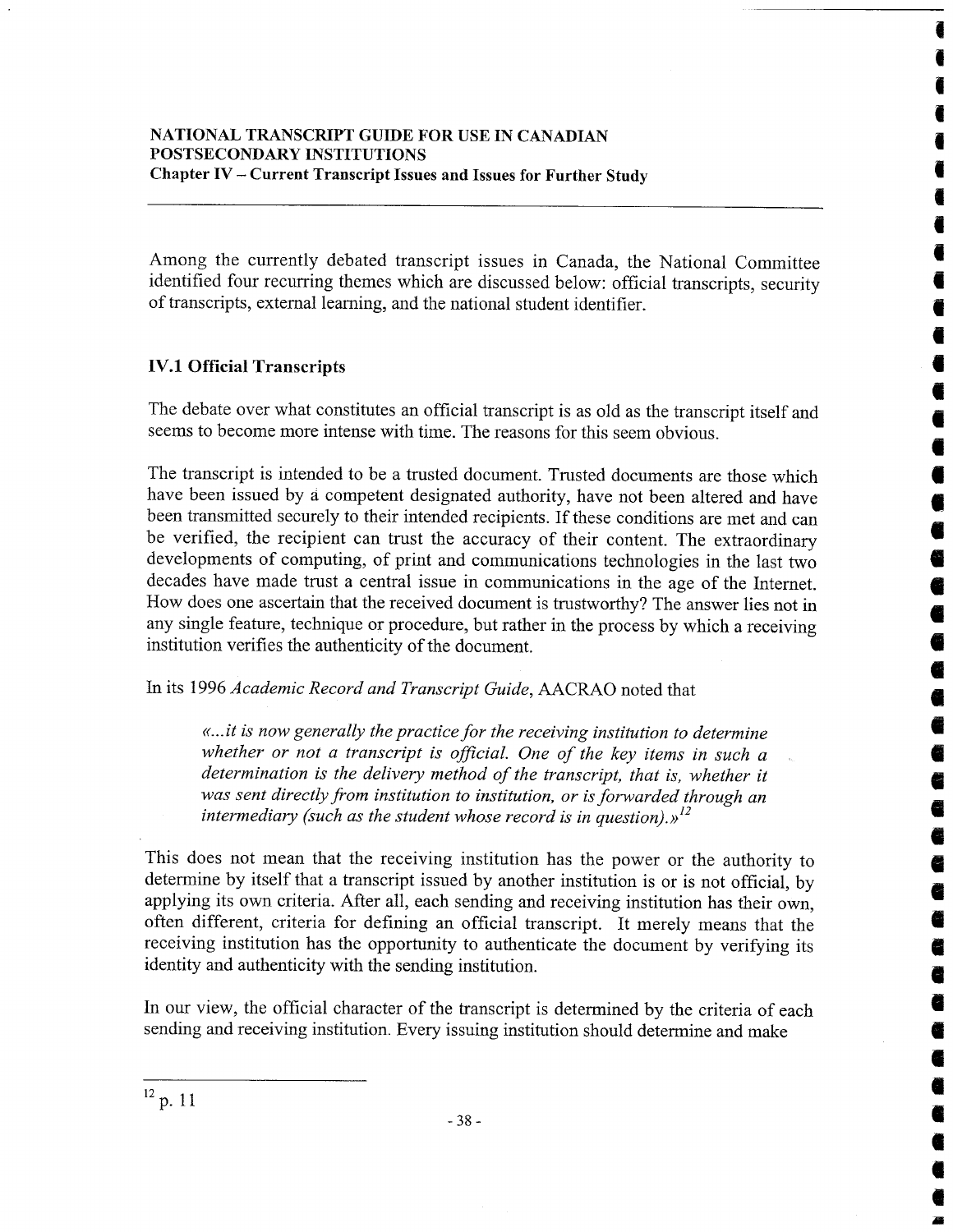#### **NATIONAL TRANSCRIPT GUIDE FOR USE IN CANADIAN POSTSECONDARY INSTITUTIONS Chapter IV – Current Transcript Issues and Issues for Further Study**

known, notably through the transcript key, the criteria by which its transcript is deemed official. Among the most important criteria that we recommend are the following:

• The transcript is issued by the designated authority of the issuing institution;

• The transcript is transmitted by secure means such Electronic Data Interchange or in sealed envelopes;

• The transcript indicates if it was issued to students.

By contrast, unofficial transcripts or transcript-like documents include photocopies of transcripts, e-mails or faxes of transcripts (at least until their authenticity has been verified with the sending institution), grade reports, degree audit documents, transcripts posted on unsecured web sites which offer transcript information web services to students and staff.

### **IV.2 The Security of Transcripts**

Concerns regarding the security of the transcript, particularly the paper based transcript, are on the rise. This is understandable in an age when degree and transcript mills sell their products openly on the Internet. Below is just one example, to illustrate the seriousness with which one has to take issues of transcript security and the necessity to insure systematic measures to prevent fraud. Here is how one degree and transcript factory promotes its products for sale:

*«The INTERNET'S #1 Source for Quality Replacement Novelty & Fake Diplomas and Transcripts www.FantasyDiplomas.com*

*Fake, diplomas, fake diplomas, fake college diplomas, fake high school diplomas, buy fake diplomas, cheap fake diplomas, best fake diplomas*

*We offer diplomas and transcripts from most US high schools as well as the colleges and universities on our list. We offer replacement diplomas and transcripts. While we don't require proof that you actually graduated, we will make all reasonable efforts to ensure that we abide by all applicable state and federal laws. If you obtain a diploma from us and didn't actually graduate, then the document will obviously be a "fake diploma."*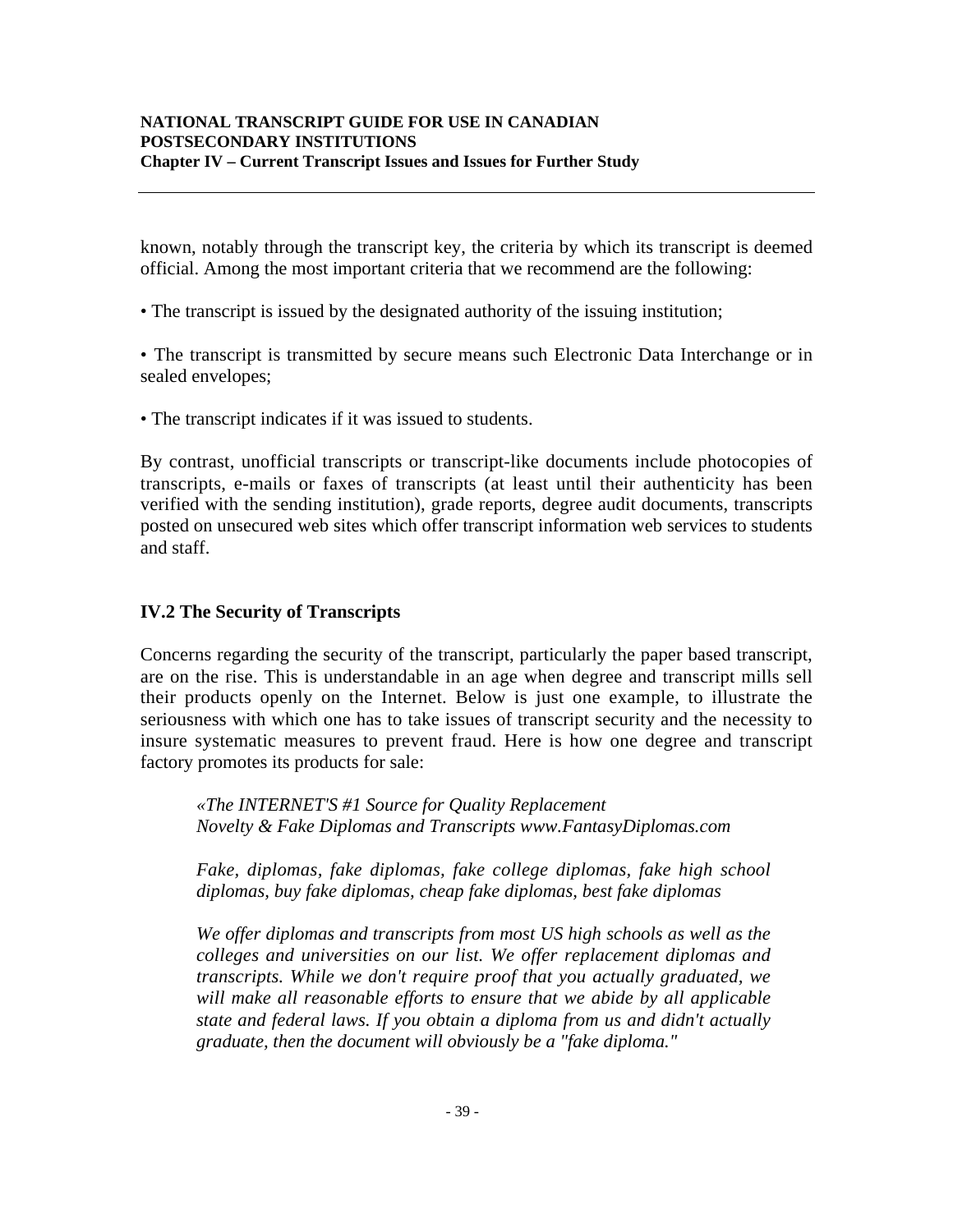*Our Diplomas are printed on the highest quality parchment paper available. The 72-lb parchment paper is the same thickness as real university diplomas. If you're considering purchasing a document from another diploma service, first ask what type and weight paper they use. We are the only printing service that exclusively uses 72-lb parchment paper for diplomas and geninue* (sic*) university security paper for high school and college transcripts. Our college transcripts are printed on genuine university security paper. We use the same security paper and even buy it from the same supplier as most US colleges and universities. Visit our transcripts page for more information.»14*

Many similar enterprises advertise their capacity to counter transcript and diploma security measures and "to beat" the security systems with their own tools.

Fraudulent and forged transcripts have reached unprecedented levels, and the very technologies designed to prevent fraud are available to those intent on providing forged documents. Nevertheless, those issuing and receiving legitimate transcripts have at their disposal the means to combat this trend.

# **Paper Transcripts**

Although there are no hard data on the number of paper based transcripts processed by the postsecondary institutions in Canada, comparaed to those processed electronically, there are reasons to believe that the paper based transcripts form the vast majority.

The support of these trusted documents is both their most vulnerable feature and their most important potential asset to secure their authenticity and integrity. Because of the enormous loss to the economy and the risks to institutional and personal credibility provoked by fraudulent operations, the paper industry has gone to great lengths to provide ever more sophisticated means to insure paper safety. Together with verification processes of the authenticity of the documents that they receive from other institutions which are sending them transcripts, postsecondary institutions issuing transcripts can take advantage of advances in the paper manufacturing technologies to counter the forgeries.

A paper industry document defines security paper or safety paper as paper that has been engineered and manufactured in such a way that it embeds physical features making it

 <sup>14</sup> http://www.diplomasforless.com/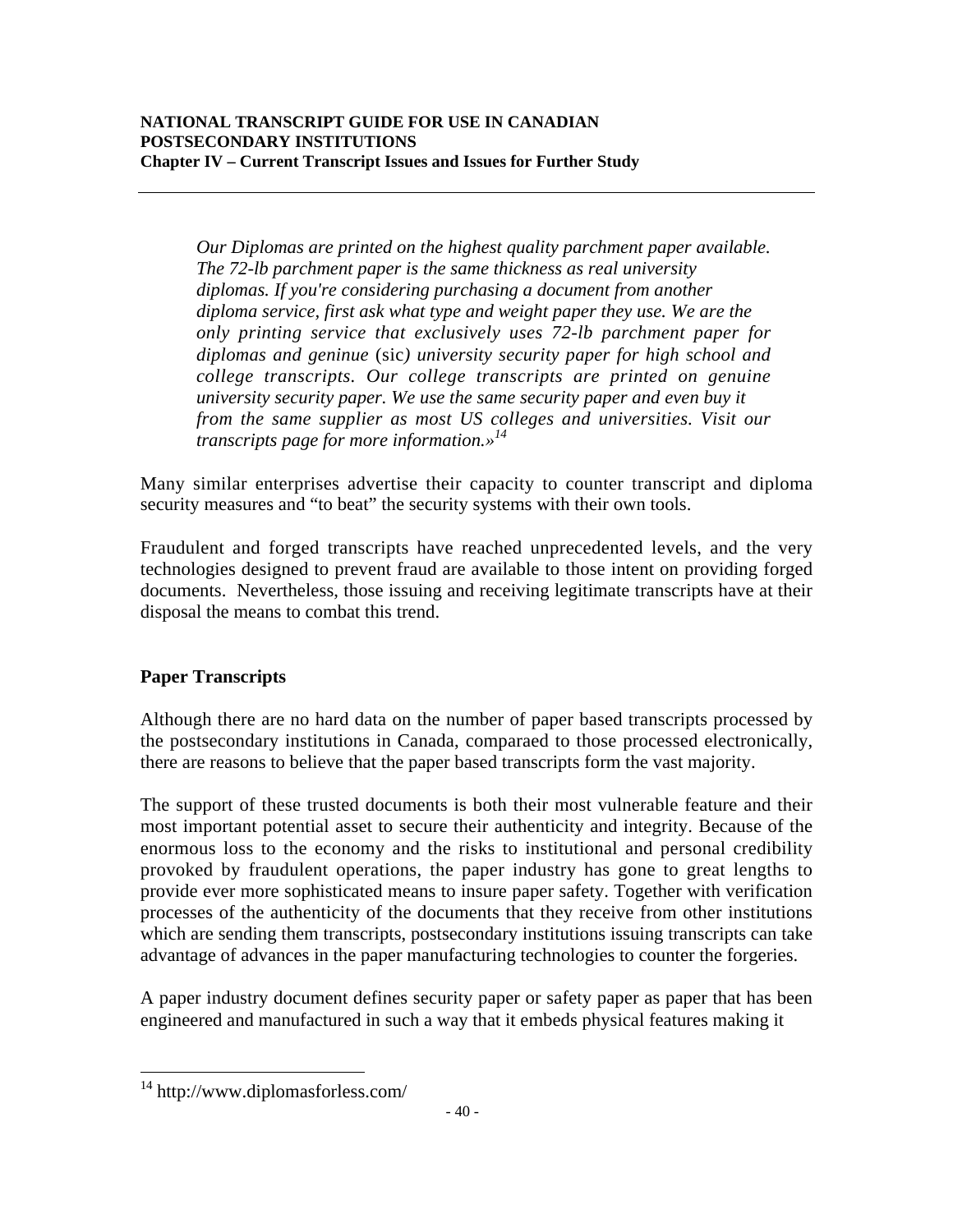### NATIONAL TRANSCRIPT GUIDE FOR USE IN CANADIAN POSTSECONDARY INSTITUTIONS Chapter IV - Current Transcript Issues and Issues for Further Study

able to resist document forgery and copying when it is printed on laser printers. This type of paper

« is fully compliant with the physical paper standards of weight, grain direction, moisture content etc. for laser printers but has additional chemical manufacturing process. Plain laser printer paper meets the physical standards of the laser printer but does not possess any of the capabilities of fiber, chemical, or external processes that make "security paper" fraud resistant and tamper proof. Security paper provides assistance to an institution's "back office processing" of documents by making document fraud tampering attempts physically obvious to the institution's review personnel and prompts the reviewer to look at the document more closely for any form of tampering. The features themselves cannot be readily copied or reproduced via conventional reproduction processes. Security paper is a major preventive mean in stopping forged documents from being validated...Document fraud costs...millions of dollars, every day...Security papers have "engineered features," embedded in the paper itself, of both a fiber and chemical reactive substance to thwart and inhibit ...fraud attempts on these document forms. $y^{14}$ 

However, advances in high resolution color printing, copying and scanning have created easily accessible methods for counterfeiting trusted documents, even when they are printed on safety paper. Accurate color reproduction and detailed resolution now allow the duplication of even high quality offset lithography. As a result, trusted documents such as the transcript should not be printed on commonly available bond paper, used by today's copiers. High resolution copies of such transcripts are often indistinguishable from the original. In light of these issues, safety paper should be chosen with great care to insure that it incorporates not just one but multiple protective features. These security features include:

«• the paper meets the major printer manufacturers technical requirements to ensure optimum printing on high resolution laser printers

• the safety paper check contains an intricate design feature that produces a series of VOIDs if the checks are processed through a single or full color copier.

<sup>&</sup>lt;sup>14</sup> White Paper on Safety Paper (http://www.acom.com/micr\_lib/news005.htm)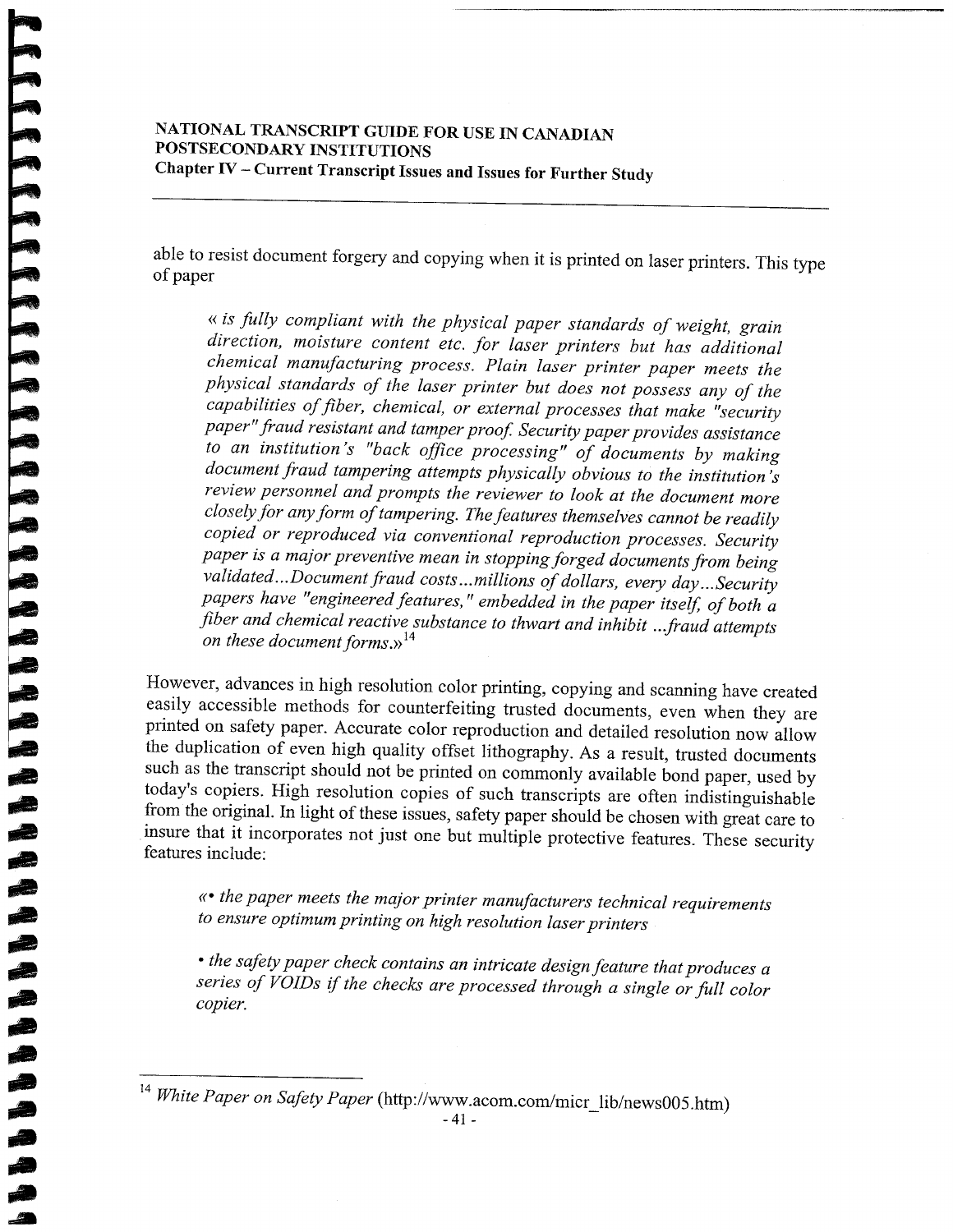*• the signature area is printed in a different pantograph background than is the document. A warning clause is also printed stating that the signature has a colored background.*

*• the pantographic design is printed with gradient colors. These versions are the most difficult to photocopy and include copier/VOID security feature.*

*• a watermark which is in the paper itself and can be seen when held up to the light.*

*• inclusion of chemical stain that makes it difficult to remove toner from laser printed documents.*

*• inclusion of fluorescent fibers which make printing appear only under ultraviolet light.»16*

By using safety paper which contains several of these features, issuing institutions can prevent or make more difficult the unauthorized duplication of their transcripts.

# **Electronic Transcripts**

The trustworthiness of transcripts exchanged electronically, from one institution's computer to another institution's computer, is insured by software authentication methods. Such exchanges are the most secure methods of communication of the transcripts. In Canada, the degree of standards based Electronic Data Interchange (EDI) implementation among postsecondary institutions varies greatly. Where it is implemented, EDI's use is greater among universities than among colleges or between universities and colleges. The degree of implementation across the country runs the gamut from full implementation among Ontario universities (but not among Ontario colleges or between Ontario universities and Ontario colleges) to implementation of proprietary EDI in Quebec between the Ministry of Education and the postsecondary institutions (but not standard based EDI implementation among institutions), and everything else in between in the West and in the Atlantic areas. After a burst of activity in the mid 1990s, EDI implementations in postsecondary institutions in Canada have reached a plateau. It is doubtful that EDI will regain momentum in Canada in the near future, given the current state of university funding and extensive coordination required by the EDI technology.

 $\frac{16}{16}$  Idem.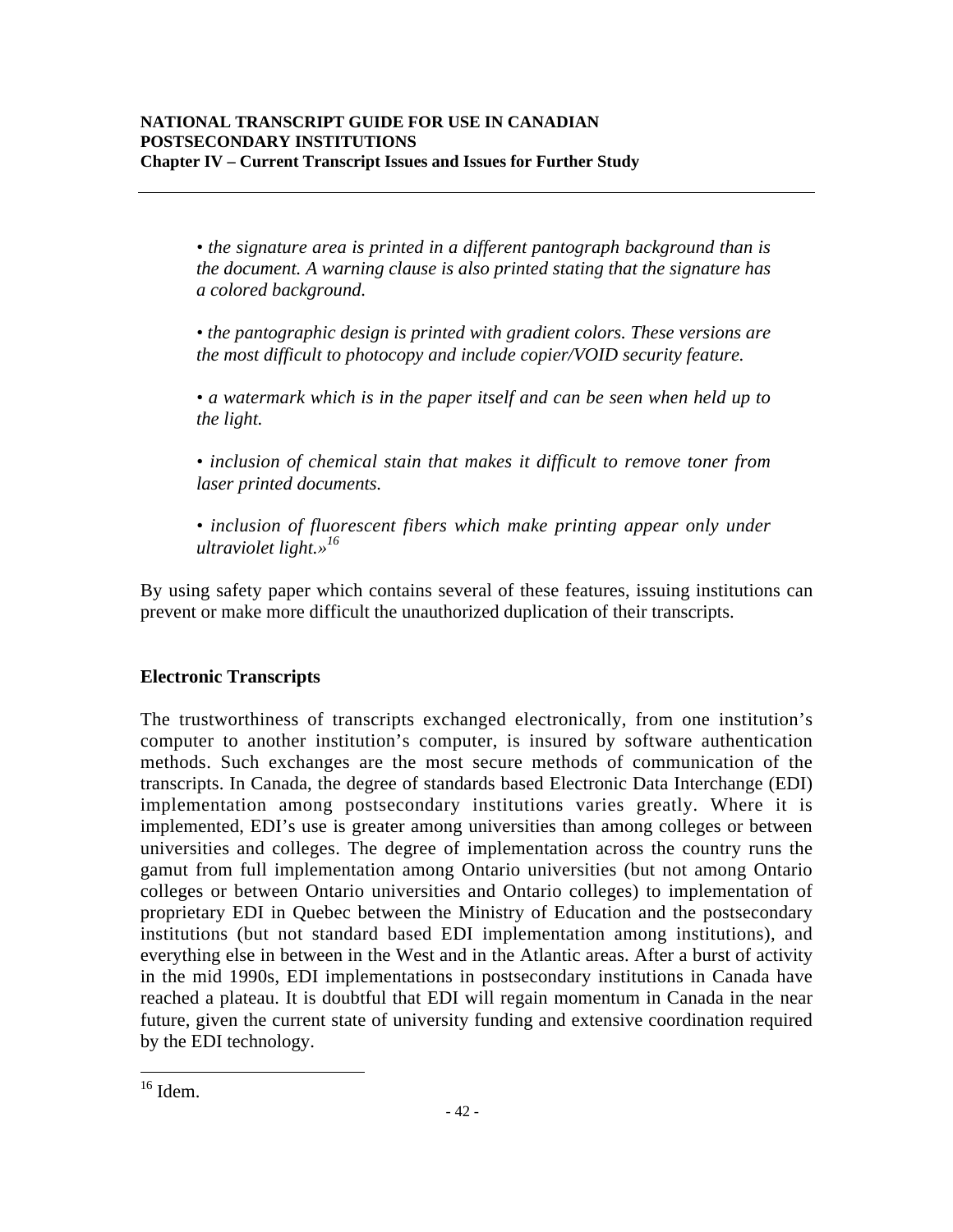A new, emerging, technology, the Extensible Markup Language (XML), which like the ubiquitous Hypertext Markup Language (HTML) is a subset of the Standard Generalized Markup Language (SGML), holds great promise as the foundation of simplified and less costly methods of encapsulating and transmitting secure documents and transactions electronically through the Internet. There are many initiatives under way to develop technical and business standards for using XML for electronic transmissions. Of particular interest for postsecondary institutions is the work being done by the Postsecondary Electronics Standards Council (PESC)<sup>17</sup> in the USA.

Among other publications, PESC has issued a white paper on XML for electronic exchanges<sup>18</sup>, a technical report on the XML specifications as they apply to higher education<sup>19</sup> and a white paper on the student identifiers<sup>20</sup>. Even more remarkable, PESC has submitted recently a proposal for a standard for the postsecondary transcript:

*«At the February 2003 American National Standards Institute (ANSI) Accredited Standards Committee (ASC) X12 meeting, representatives of PESC, the XML Forum for Education, and the higher education community submitted the XML Postsecondary Transcript for review and approval. This means that once reviewed and approved, a process which normally takes several months, the XML Postsecondary Transcript will become an X12 standard.*

*The XML Postsecondary Transcript is the result of collaborative efforts between PESC's XML Forum and AACRAO's SPEEDE Committee, the original pioneers in higher education standardization.*»<sup>21</sup>

Electronic Standards Council, XML Work Group, Washington, DC May, 2000, 19 pp.

 <sup>17</sup> http://www.standardscouncil.org/index.asp

<sup>18</sup> *Extensible Markup Language for Electronic Transactions in Higher Education*, A Publication of the Postsecondary Electronic Standards Council, XML Work Group, Washington, DC May, 2000, 27 pp.

<sup>19</sup> *XML Technical Specification for Higher Education*, A Publication of the

Postsecondary Electronic Standards Council, Washington, DC September 2001, 28 pp. <sup>20</sup> Report of the Student Identifier Work Group, A Publication of the Postsecondary

<sup>21</sup> *The Standard, News and Commentary on Standards and Technology in*

*Postsecondary Education*, Volume 2, Issues 1, February 2003. p. 8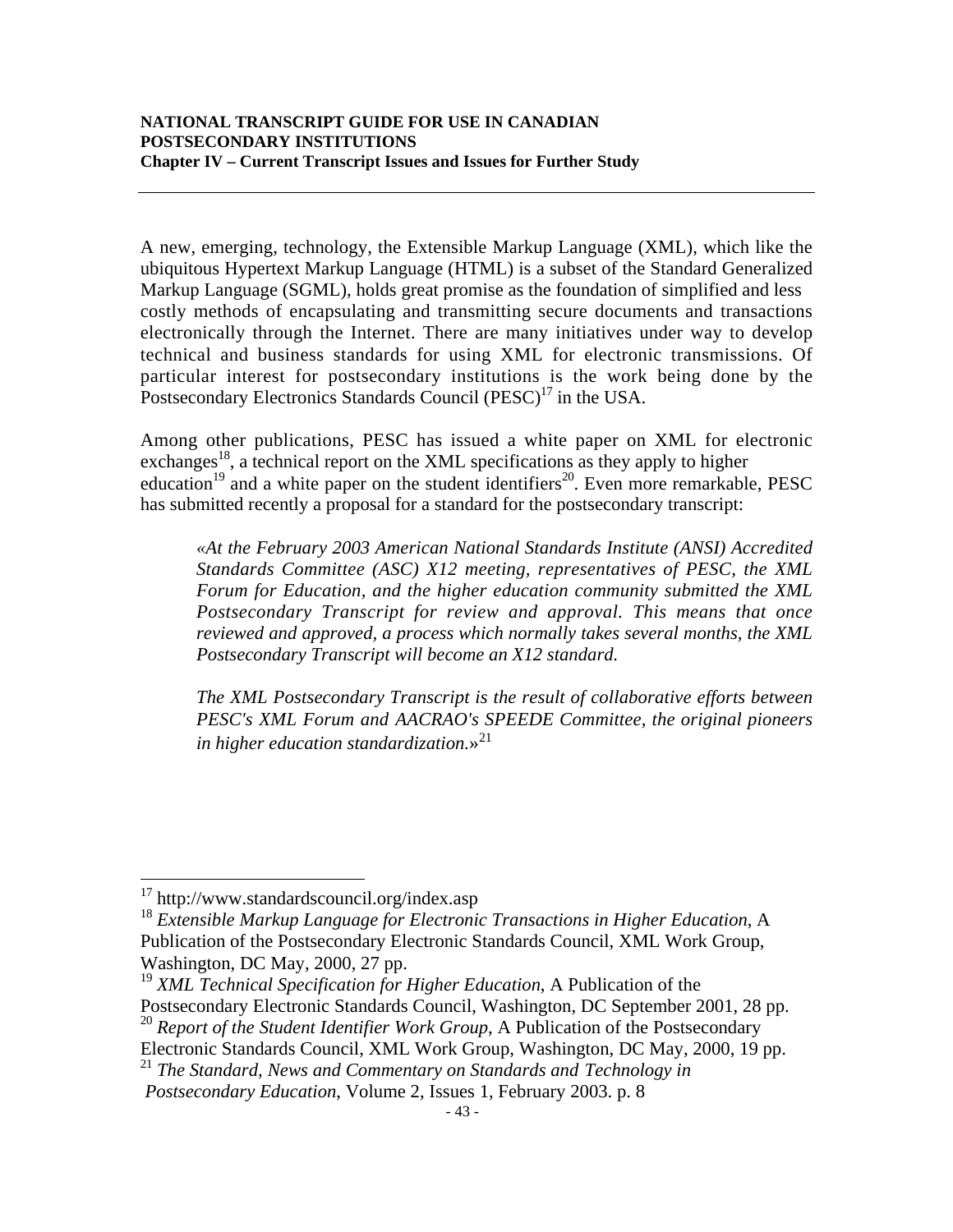This holds great promise for the future of secure exchange of documents and transactions among postsecondary institutions.

# **IV.3 External Learning**

One of the most important challenges encountered by professionals in the field is how to measure and record learning achieved outside the issuing institution. In our global society, mobility of learners requires recognition and portability of the learning achieved elsewhere.The variety of situations, from simple credit transfers, through exchange programs, to challenge for credit, to demonstration and assessment of competencies, commands a re-conceptualization of what in past publications was labeled as "nontraditional transcript entries"<sup>22</sup>.

In this *Guide* external learning is understood to mean learning which is occurring or has occurred outside the issuing institution, from either a time or space perspective, or both. Indeed, there is no valid reason to separate "traditional" and "non-traditional" learning. The distinction has been associated with the environment in which the learning to be evaluated, validated and recognized, has occurred, the period in which it does occur or has occurred. Therefore, a value neutral concept such as external learning seems more apt to express the ever more present realities of life-long learning.

Increasingly, postsecondary institutions in Canada are moving in the direction of evaluating and, when deemed valid, recognizing learning that occurs or has occurred outside their boundaries. This may include longstanding recognition of transfer credits from other institutions, recognition of learning achieved while on leave to study in other institutions, at home or abroad and, increasingly, learning achieved through other educational, work, or life experiences, known as Prior Learning Assessment and Recognition (PLAR). Prior Learning Assessment is defined as

*«the process that involves the identification, documentation, assessment and recognition of learning acquired through formal and informal study. This may include work and life experience, training, independent study, volunteering, travel, hobbies, and family experiences. The recognition of prior learning can be used toward the requirements of an academic or*

 <sup>22</sup> The 1996 AACRAO *Academic Record and Transcript Guide* mentions Experiential Learning, Credit by Examination, Correspondence Study and Continuing Education Units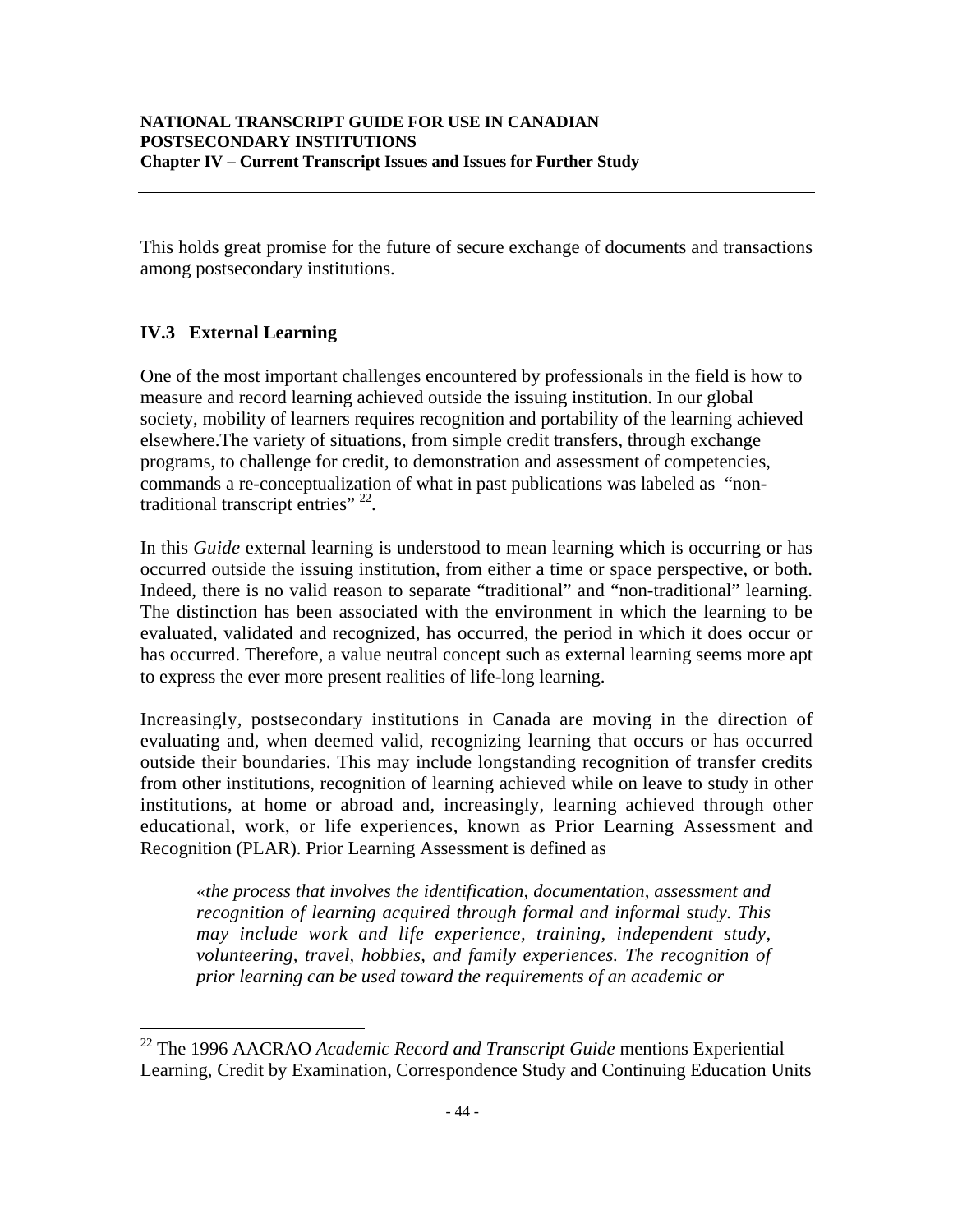*training program, occupational/professional certification or for employment/labor market entry purposes*.» 23

The Ontario Institute for the Study of Education<sup>24</sup> has developed one of the most comprehensive sources of information on prior learning  $2^5$ , in the framework of the national research network for New Approaches to Lifelong Learning (NALL)<sup>26</sup>, funded by the Social Sciences and Humanities Research Council (SSHRC) to study informal learning and its relation to formal and continuing education throughout the life course.

### **IV.4 The National Student Number (ESIS-NSN)**

Unique keys or universal identifiers are important data elements for student information systems which are the foundation of all transcripts. Unique keys can achieve reliable identifications and accurate matching between persons' identities and their data and documents. In the context of emerging technologies like XML, and of real time transactions in the provision of web services to students, a unique student key across systems and institutions is especially worth considering. A universal student identifier across systems and institutions has potential not only as a research tool but also as an administrative and service tool<sup>27</sup>. Nevertheless, the highly sensitive character of such powerful tools makes their acceptance problematic and their implementation difficult.

The National Student Number is a unique student identifier prescribed by Statistics Canada for reporting and for analytical purposes. The National Student Number is part of the Enhanced Student Information System (ESIS), developed by Statistics Canada for its data collection survey and designed to obtain and to publish information on student and graduates numbers of postsecondary institutions in Canada. Statistics Canada describes its Enhanced Student Information System (ESIS) as follows:

<sup>&</sup>lt;sup>23</sup> The Canadian Association for Prior Learning (CAPLA)

<sup>(</sup>http://www.tyendinaga.net/fnti/prior/capla.htm)

 $^{24}$  http://www.oise.utoronto.ca/

 $^{25}$  OISE, Prior Learning and Assessment and Recognition (PLAR)

<sup>(</sup>http://fcis.oise.utoronto.ca/~plar/)<br><sup>26</sup> http://www.oise.utoronto.ca/depts/sese/csew/nall/

<sup>27</sup> This seems to be the trend in the USA. PESC's *Report of the Student Identifier Group* analyzed several specific student unique identifiers, among them the Canadian ESIS-NSN. Its conclusion is that «*an authenticable ID, SSN or not, makes sense for controlling access and authorization of acctions by the student. It may not be useful for matching, and might not be unique unless the SSN is stored behind it* » (p.13)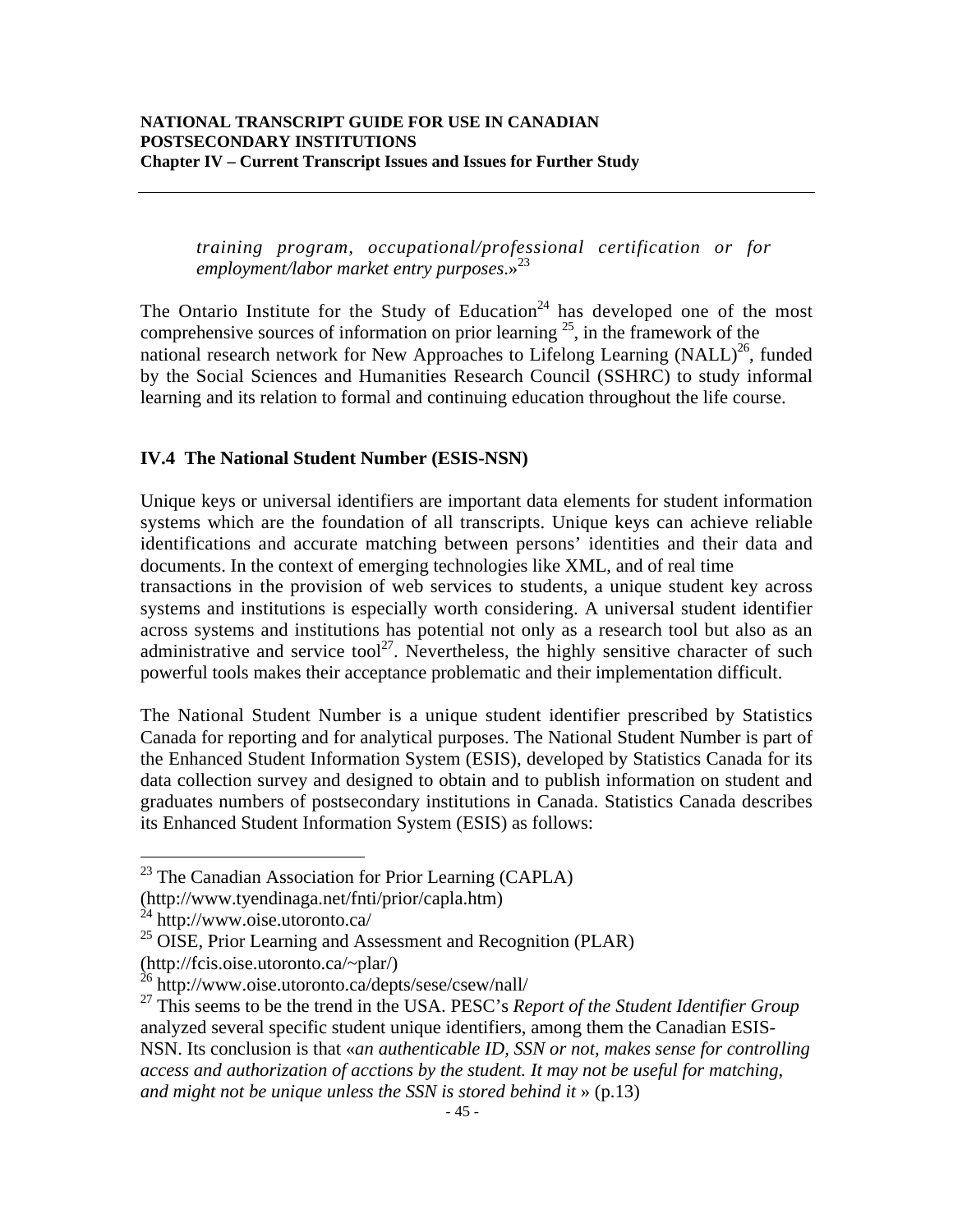*«ESIS is the acronym for the Enhanced Student Information System. ESIS is the national survey that enables Statistics Canada to publish information on enrolments and graduates of Canadian postsecondary education institutions.*

*Implemented in the year 2000, ESIS has begun to replace current postsecondary enrolment and graduate surveys with a single survey. Upon full implementation, ESIS will capture annually, the total enrolment and graduate information for all Canadian postsecondary institutions. To achieve this, Statistics Canada must request detailed information from postsecondary education institutions about the programs and courses offered, as well as about the students themselves and the program(s) and courses in which they were registered or from which they have graduated.*

*Upon commitment from all postsecondary education institutions, ESIS will become a means of following students throughout their academic careers in order to build a comprehensive picture of student flows - that is, their mobility and pathways within Canadian postsecondary education institutions. Mobility refers to geographic movement. Pathways refer to movement among fields of study, levels of education, and registration status (full-time and part-time). To achieve this, the ESIS database will carry a unique longitudinal record for each postsecondary student in Canada that will provide a history of flows he/she has taken as the student progresses through the education system».28*

Without going into the technical specification of the ESIS National Student Number, Statistics Canada describes its identifier as a unique tracking device which will be used only for research purposes:

*«The ESIS database will contain a single longitudinal record for each postsecondary student in Canada. Maintaining a unique record for each student requires a reliable identification system…Institutions are encouraged to include a field for the NSN in their administrative systems, as it is to be permanently linked to the student record and attached to the student transcript.*

 <sup>28</sup> http://www.statcan.ca/english/concepts/ESIS/what.htm. (Statistics Canada - ESIS). The technical specification for the ESIS – NSN can be found at http://www.statcan.ca/english/concepts/ESIS/nsn.htm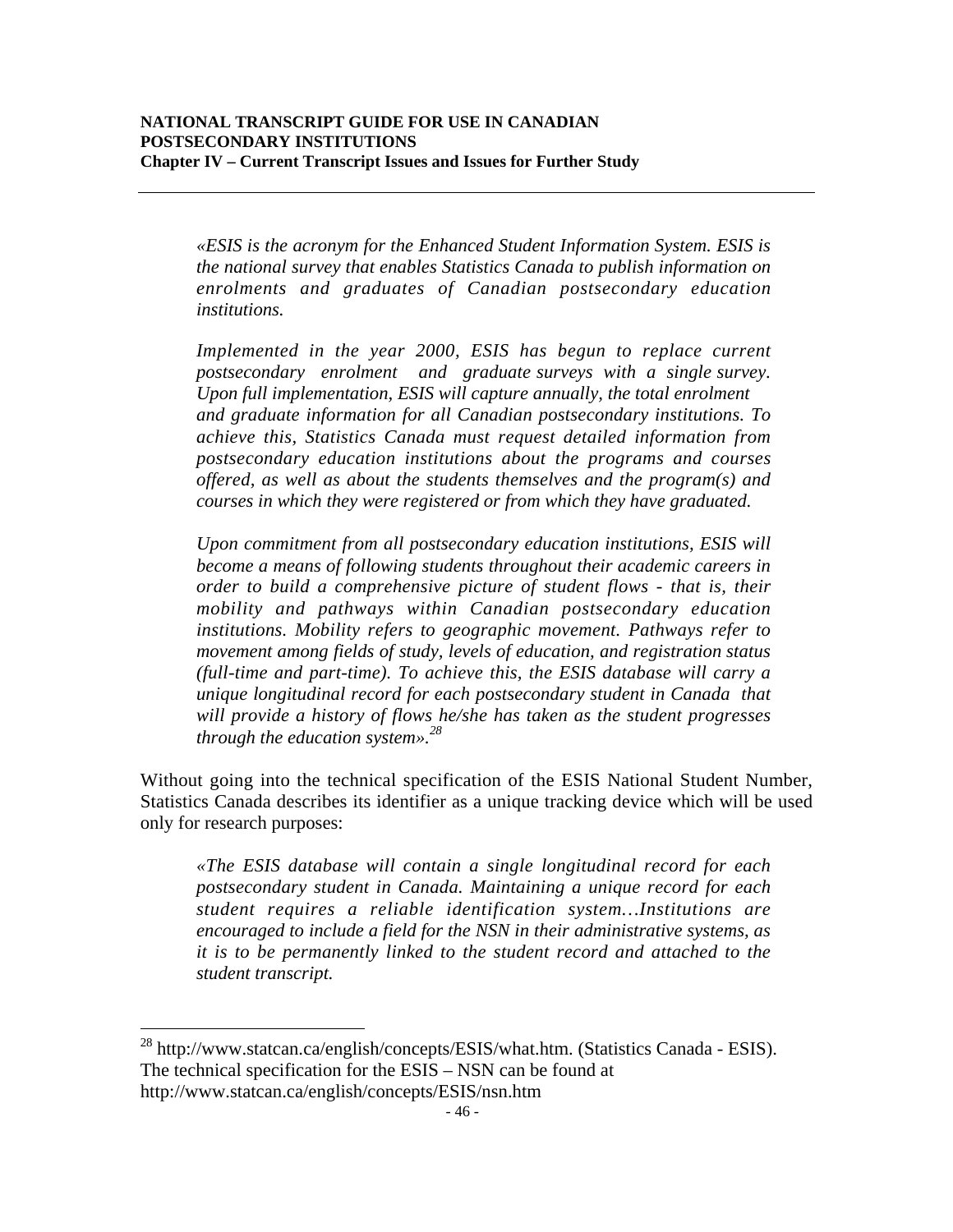*The 30-character identifier is comprised of an institution code, a Statistics Canada institution code, and an institution-assigned student number. Initially, this number will be assigned to all postsecondary students at the time of ESIS implementation by each institution* . *New students to an institution will carry their NSN on their transcript from another institution, or, if they have not yet had one assigned, the institution will assign one.»<sup>29</sup>*

Presently only postsecondary institutions from the Atlantic region are using the ESIS-NSN. In their experience, maintenance is a serious issue.

There are particular issues associated with the implementation of the ESIS-NSN in various provinces, depending on local circumstances. For instance in Québec, the Ministry of Education has assumed responsibility for reporting student numbers to Statistics Canada (SISCU). Therefore, Québec universities and colleges do not have to report directly to Statistics Canada.

Even institutions that do report student data directly to Statistics Canada only need the ESIS-NSN in their Student Information Systems databases. This data element is of no consequence for the transcript.

<sup>29</sup> Report of the Student Identifier Work Group, A Publication of the Postsecondary Electronic Standards Council, XML Work Group, Washington, DC May, 2000, pp.10-11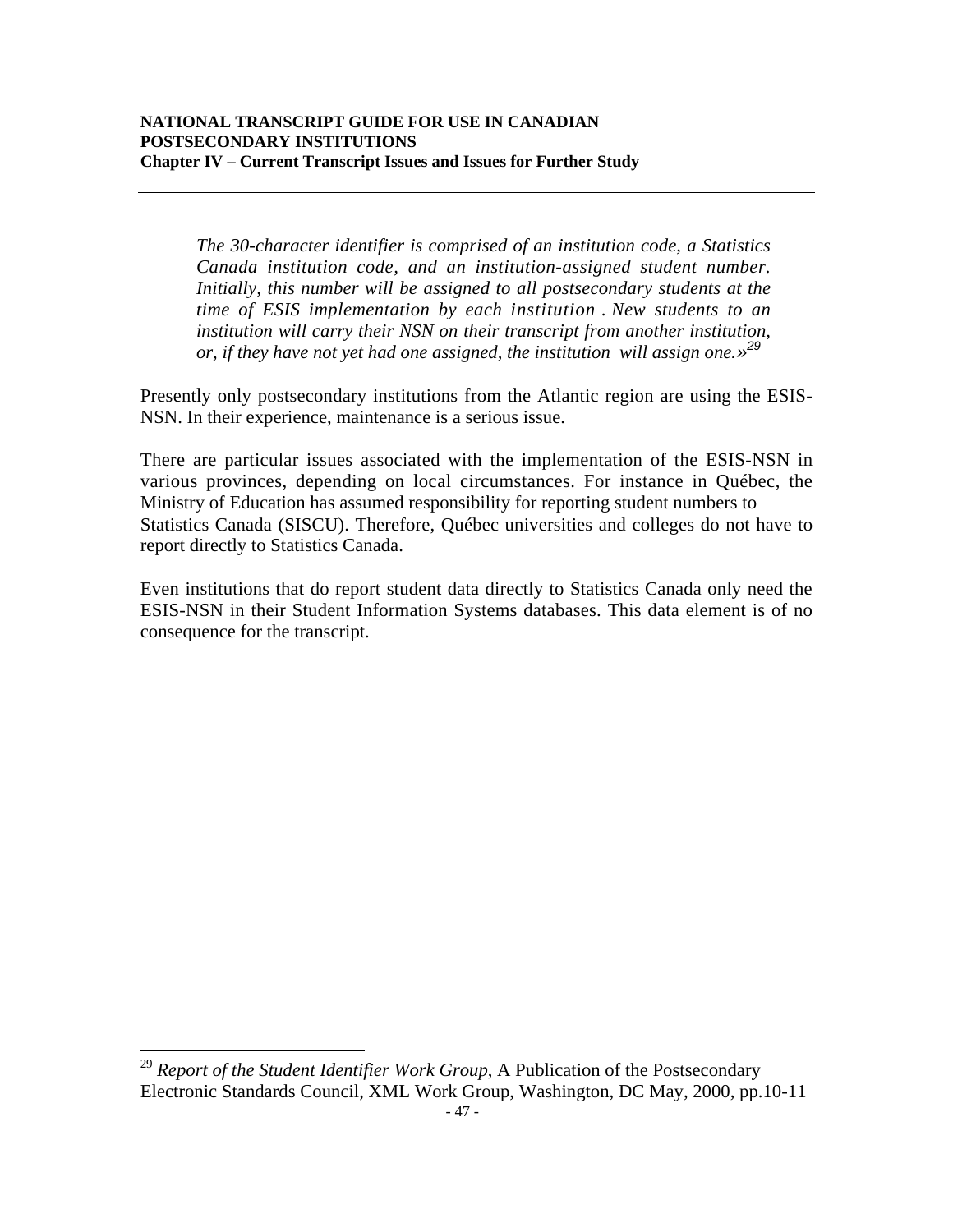# *CONCLUSION*

\_\_\_\_\_\_\_\_\_\_\_\_\_

The work on this *Guide* began as a simple attempt to update the 1986 ARUCC *Report on Student Records*. The result has exceeded the bounds of an update and has produced an innovative publication.

While focusing on the area of transcript data elements, its recommendations are the result of a thorough investigation of the practices regarding transcripts and their components and of a careful analysis of their specificities in the Canadian context. Clear definitions and an unambiguous classification of transcript-related concepts and data elements are its hallmarks.

The *Guide* is equally the result of a vast consultative process in which representatives of postsecondary institutions from all parts of the county have crafted recommendations on the treatment of transcript data elements and in which professionals in the field have been given every opportunity to express their points of view.

To this end, these guidelines are recommendations and postsecondary institutions are free to set policies and to implement practices which differ from the points of view expressed herein. It is hoped nevertheless that this *Guide* will be of assistance to Canadian postsecondary institutions and their communities in their transcript related activities.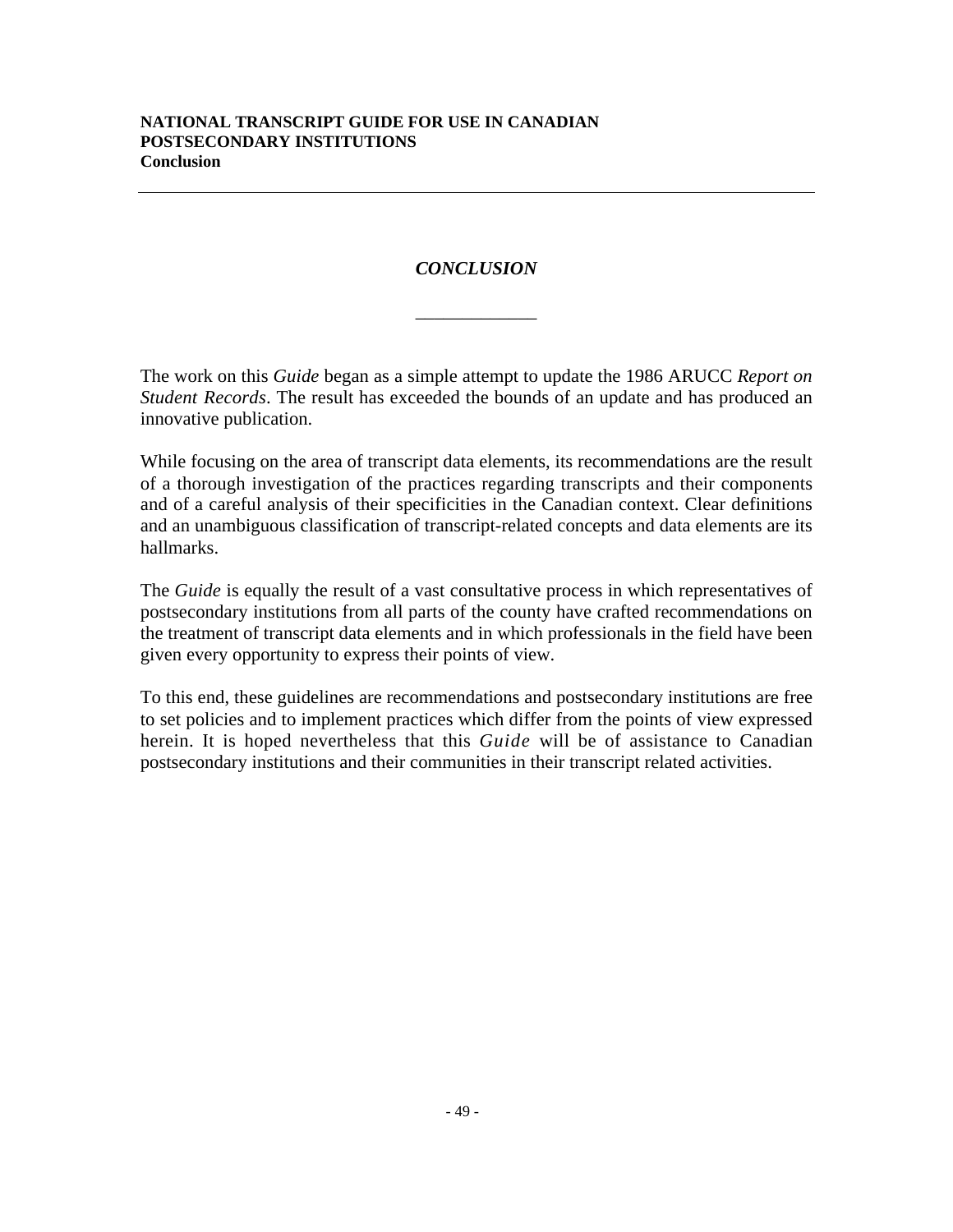# *APPENDICES*

\_\_\_\_\_\_\_\_\_\_\_\_\_\_\_

Appendix A – Reference Documents

Appendix B – Canadian Postsecondary Terminology

Appendix C – Transcript Key Data Elements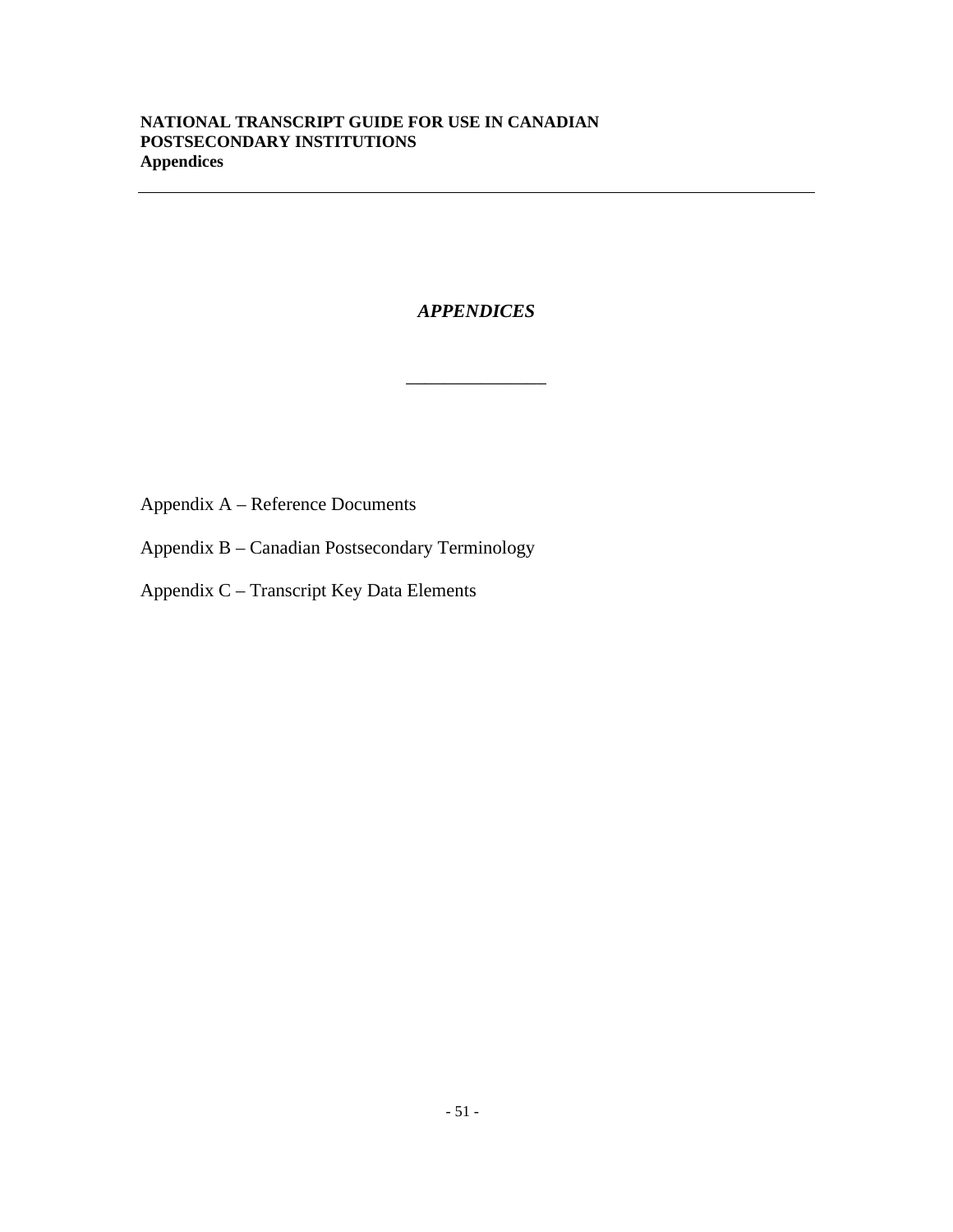# *APPENDIX A REFERENCE DOCUMENTS*

\_\_\_\_\_\_\_\_\_\_\_\_\_\_

*Academic Transcript and Records: Survey of Current Practices, AACRAO, Special Report*, April 2002, 9 pp.

*British Columbia Record and Transcript Guide for Use in Postsecondary Institutions in BC*, Last Revised March 25, 1998, 12 pp.

*Academic Record and Transcript Guide*, AACRAO, 1996, 37 pp.

*EDI Standards and & Implementation Workbook, The definitive guide for adopting electronic data interchange as a business practice by Canadian educational institutions*, EDI Task Force, (1996, 62 pp.)

*Report of the Task Force on Student Records, A Publication Sponsored by the Association of Registrars of the Universities and Colleges of Canada*, April 1986, 24 pp.

*Rapport du groupe de travail sur les dossiers d'étudiants, Publication parrainée par l'Association des Registraires des Universités et des Collèges du Canada*, avril 1986, 24 pp.

*Academic Record and Transcript Guide*, AACRAO, Revised 1984, 29 pp.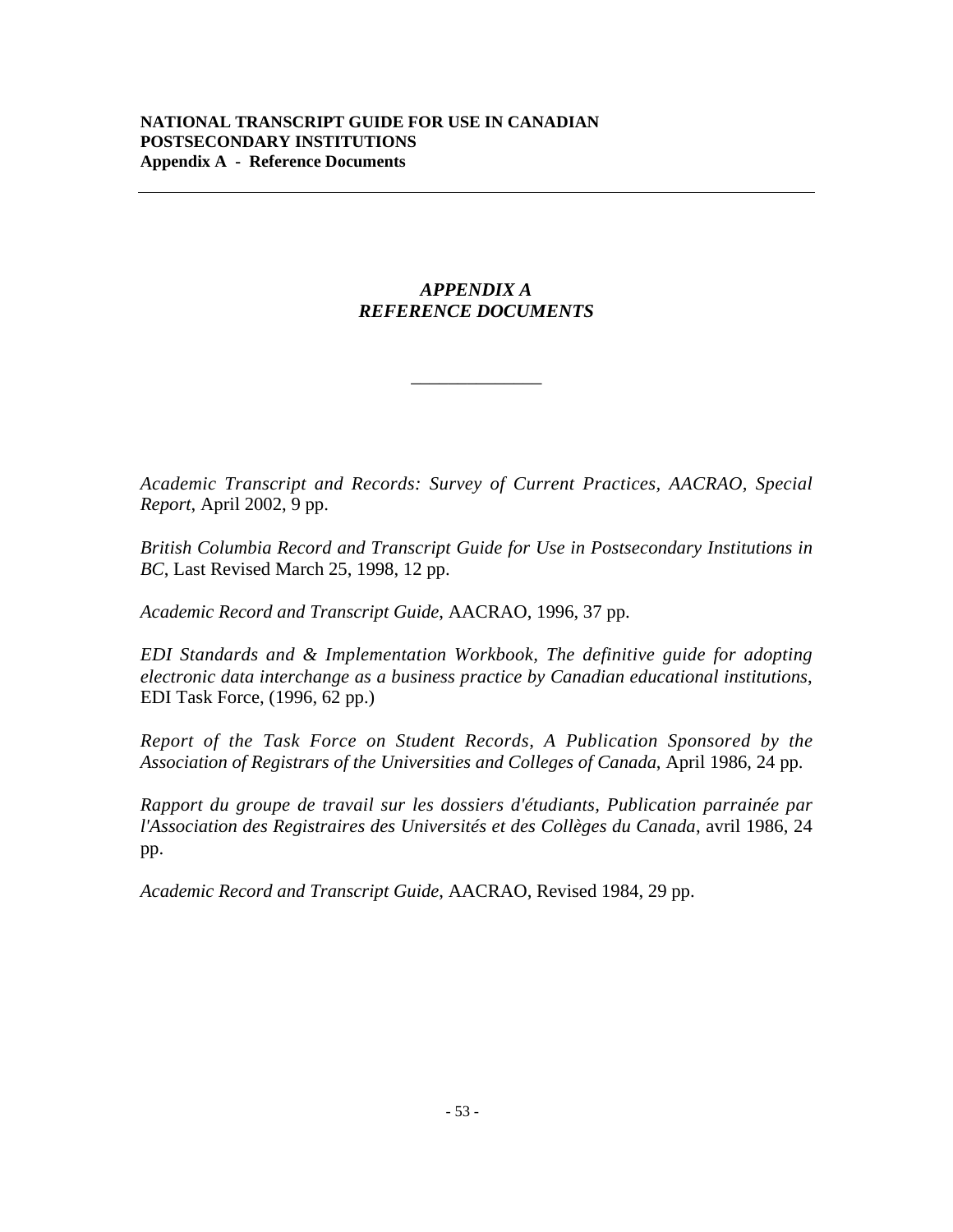# *APPENDIX B CANADIAN POSTSECONDARY TRANSCRIPT TERMINOLOGY*

\_\_\_\_\_\_\_\_\_\_\_\_\_\_

# **AACRAO**

The American Association of Collegiate Registrars and Admission Officers

### **Academic**

A qualifier indicating that which pertains to higher education. When used to describe programs or courses in higher education, it generally refers to the classical, liberal education rather than to the technical or professional education. Contemporary usage tends to reserve this term for that which pertains to university and use instead the qualifier "postsecondary" for other uses.

#### **Admission, Basis of**

The previous educational achievement (title, degree, educational record) or other criteria used to grant permission to enroll in a postsecondary program.

# **ARUCC**

The Association of Registrars of the Universities and Colleges of Canada

#### **Attendance, Dates of**

The period covered by each term or session of an academic year. The beginning and the ending date of a term or session are generally the first day of classes and the last day of the final examination period. See Calendar.

**Average, Grade Point** see Grade Point Average.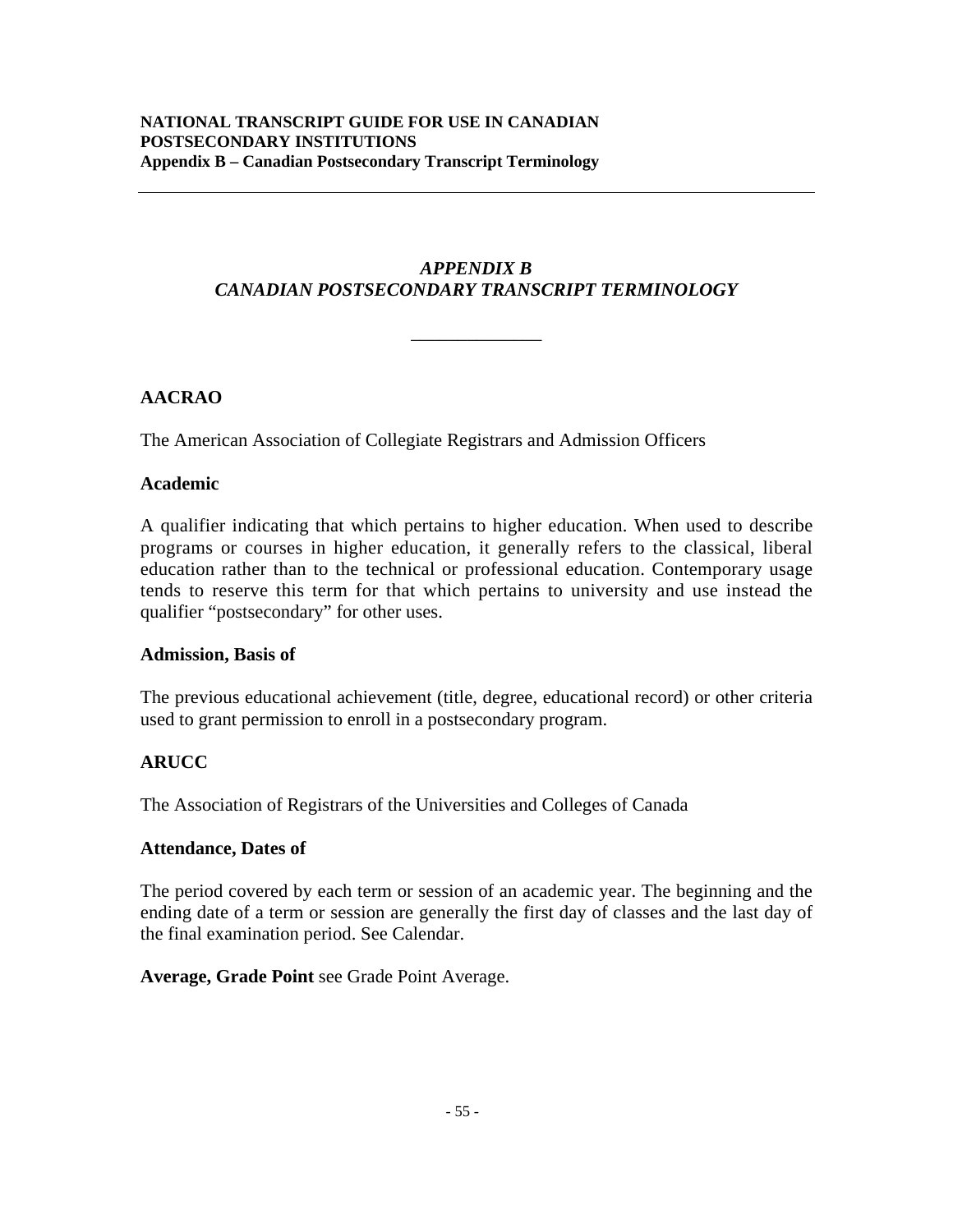### **Award, Academic**

Recognition obtained for educational achievements.

**Bachelor's Degree** see Degree, Undergraduate.

#### **Block Credits**

A form of transfer credit which consists of granting credits amounting to the value of credits attached to a group of courses. See Transfer Credits.

#### **Calendar**

1. The method by which the institution structures its teaching and learning periods. The most common type of Canadian postsecondary calendar is the term or session, comprising between 12 and 15 weeks of classes, inclusive of the final examination period.

2. The printed or the online publication, which presents information about the institution, the credentials, the programs and the courses that it offers. The printed calendar is usually published annually or biennially. The equivalent American term is "Catalog".

#### **Candidacy, Admission to**

The act of being accepted as a candidate for a graduate degree.

#### **Challenge for Credit**

An examination taken in lieu of enrolling in a course, in order to obtain the credits attached to the subject matter covered in the course. See Examination.

#### **Class**

1. A group of students receiving instruction at the same time.

2. A group of students whose admission date, or graduating date, is the same.

3. The regularly scheduled meetings of the students enrolled in a course or in a section of a course.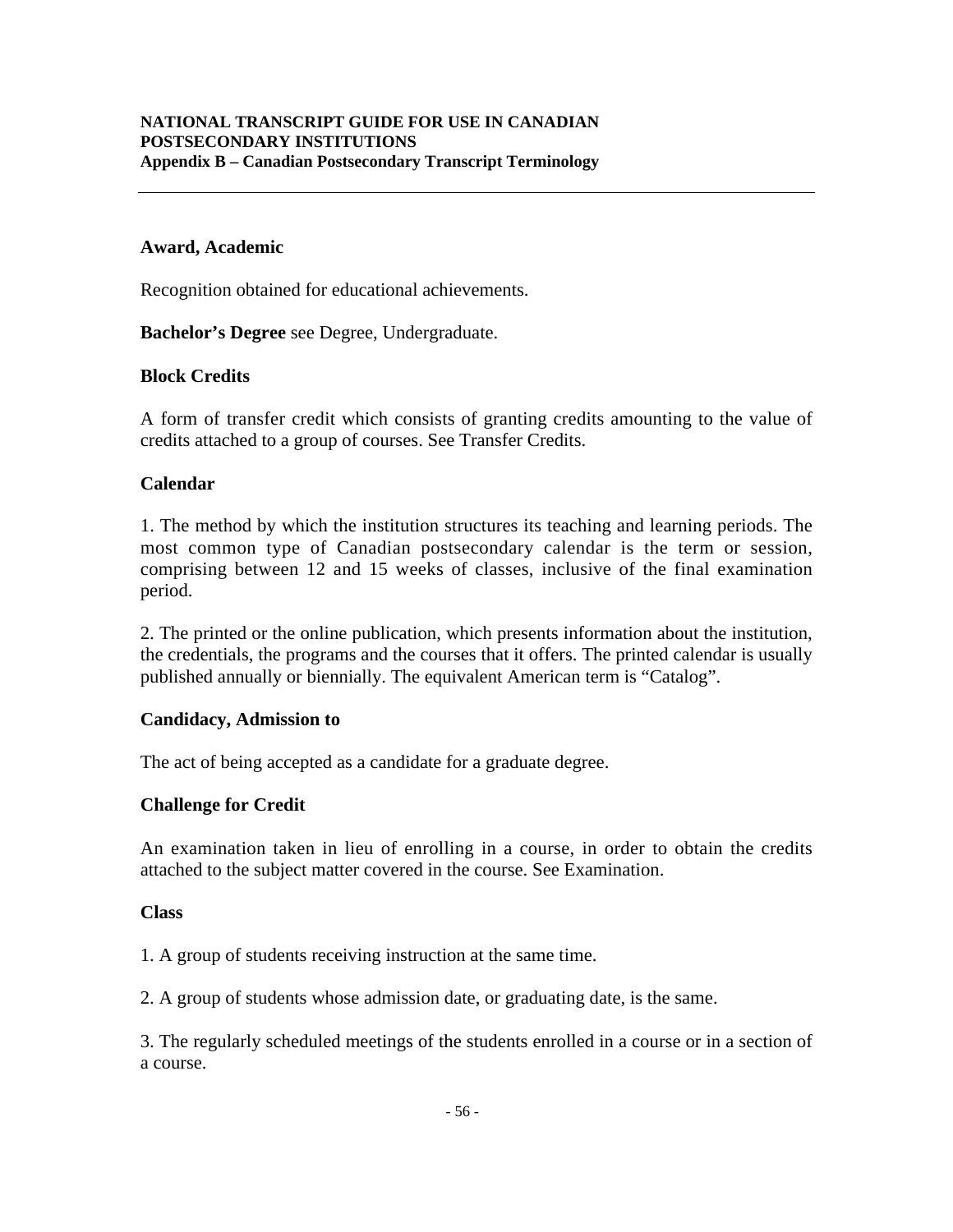# **Class Rank** see Rank in Class.

#### **Class Size**

The number of students enrolled in a course or in a section of a course at a given point in time.

#### **Co-operative Education**

A method of course delivery, which combines and alternates periods of full-time study with periods of full-time supervised remunerated employment, in the area of the professional activity of the future graduate.

#### **Correspondence Education**

A method of course delivery conducted by mail. It may or may not involve face-to-face meetings with instructors.

#### **Course**

A discrete unit of instruction which is part of a program leading to a credential.

#### **Course Description**

The brief description of the content of a course as presented in the institution's official publications (calendar, etc.).

#### **Course Identifier**

An acronym composed of various elements such as the offering faculty and department, the subject field, the course number, the section number, which serves to identify the courses offered, meeting time and places, instructor, etc.

#### **Course of Study** see Program of Study.

#### **Course Section**

A division of a course, taught at a specific time and place by a specific instructor. A course may consist of one or several sections.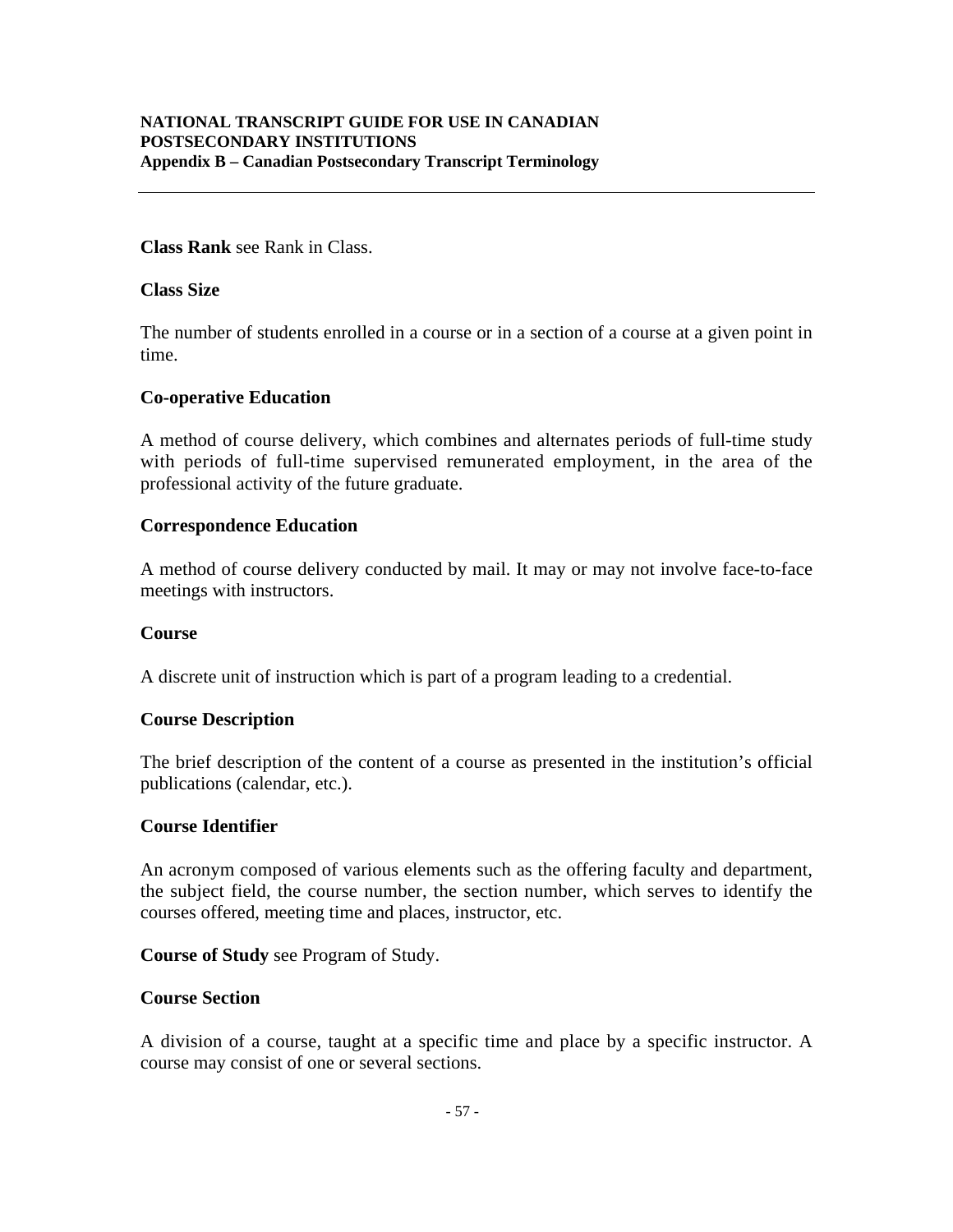#### **NATIONAL TRANSCRIPT GUIDE FOR USE IN CANADIAN POSTSECONDARY INSTITUTIONS Appendix B – Canadian Postsecondary Transcript Terminology**

# **Credential**

The official title bestowed as recognition for having completed and satisfied the requirements of an academic program.

### **Credit**

1. The unit of value attached to a given course.

2. The recognition awarded to a student for successfully completing the course's requirements.

See Block Credits, see Transfer Credits, see Challenge for Credit.

### **Credit, Advanced Standing**

Credit awarded, usually at the time of admission, for learning achieved externally to the awarding institution. Such credit may be given for work done in another institution, or as a result of examination, or of portfolio evaluation.

#### **Credit Course**

A course carrying a unit value which can be applied against a program of study's requirements, if the course is completed successfully.

#### **Credit for Experience**

The credit awarded for one's work or life experience.

#### **Credit Hour**

The unit of value that expresses the quantity of course work required. The number of credit hours of a course is usually determined by the number of hours of class per week multiplied by the number of weeks in the term or session. One credit hour is usually assigned for each hour which meets per week over a term or session.

#### **Credit Transfer** see Transfer Credit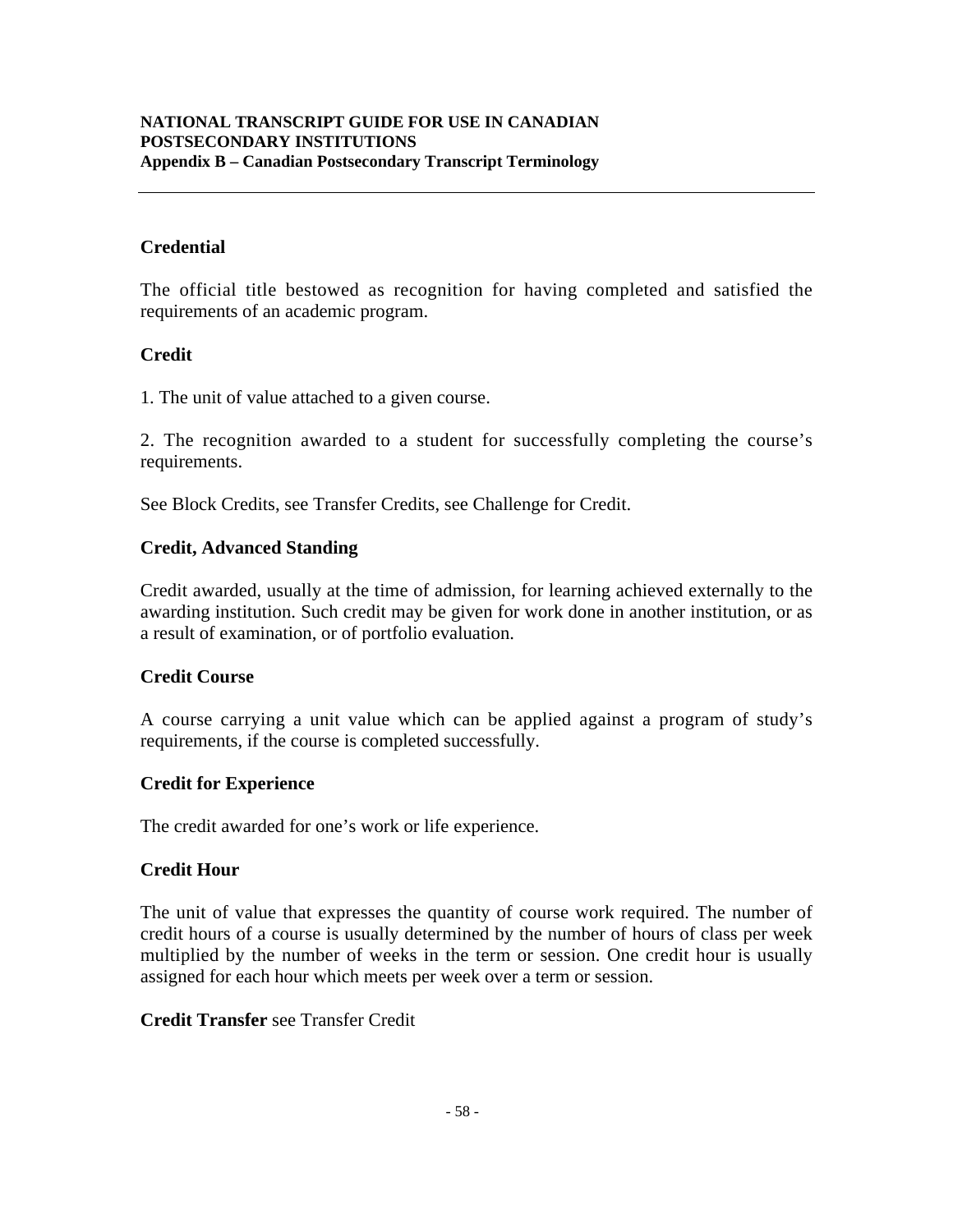### **Credits Attempted**

The courses, and their corresponding credit value, in which the student has been enrolled and for which the student has received a grade. This does not include courses from which the student was authorized to withdraw prior to grade notation deadlines or without academic penalty.

#### **Credits, Cumulative**

The sum of all credits earned towards a credential, including credits achieved and recognized from other institutions.

#### **Data Element**

A discrete unit of information that can be machine processed and computed.

**Degree** see Credential.

#### **Degree, Associate**

An American term, designating a title granted upon completion of an educational program of at least two years but less than four years of college studies.

#### **Degree Audit**

The process of analyzing and summarizing the courses and credits earned, compared to the degree requirements.

#### **Degree, Graduate**

A degree beyond the baccalaureate level.

#### **Degree Mill**

A commercial enterprise, which sells fraudulent degrees, diplomas and transcripts.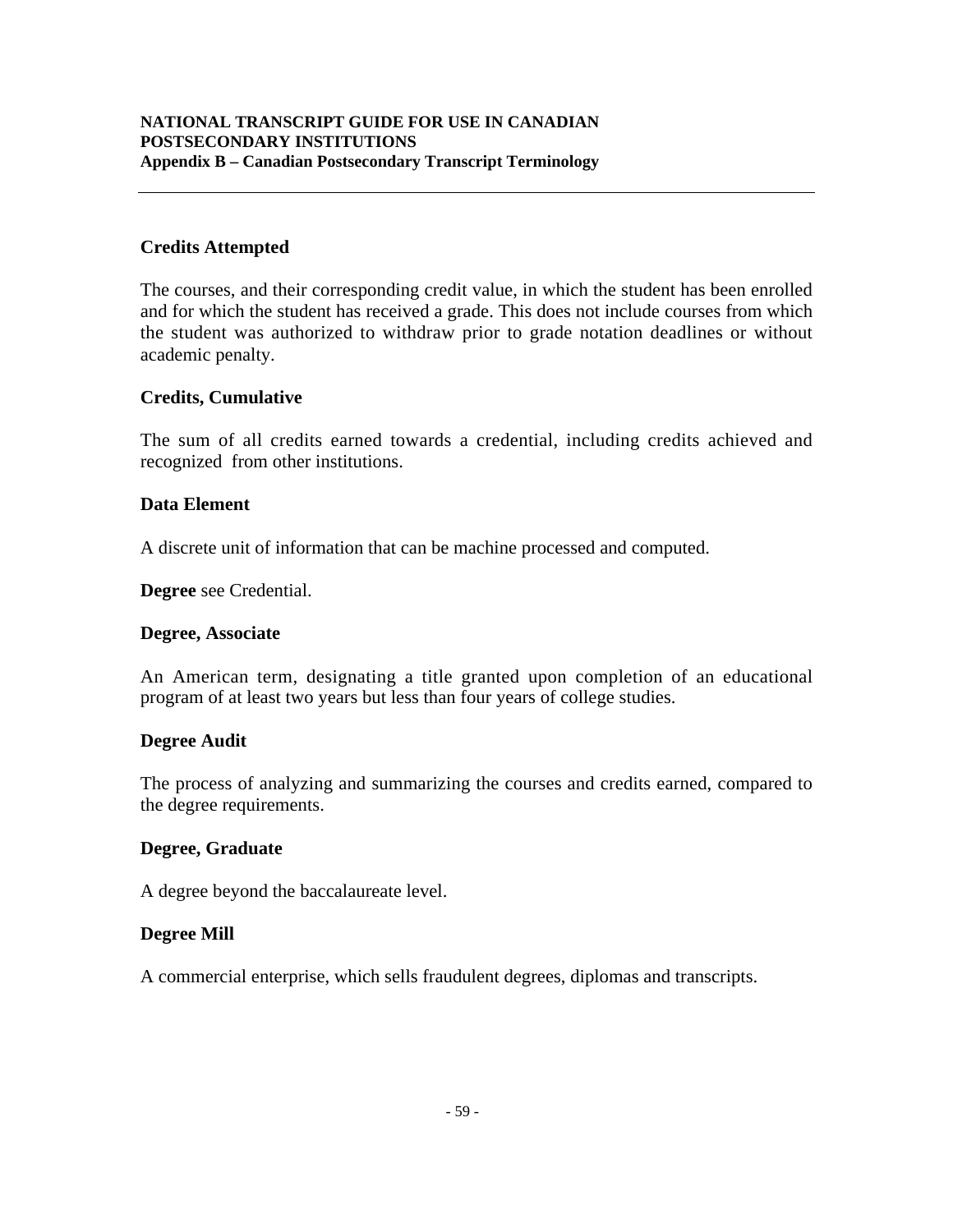#### **Degree Requirements**

The criteria to be met, prescribed by a postsecondary institution, as conditions for granting a degree. The degree requirements are stated in official publications, notably the calendar.

#### **Degree, Undergraduate**

Degree at the baccalaureate level, normally requiring three or four years of full-time academic work beyond the secondary level, and leading to the title Bachelor of...

#### **Degree with Distinction** (or **with Honours**)

The recognition of educational achievement (*cum laude*, *magna cum laude*, *summa cum laude*) in the awarding of a degree.

#### **Department, Academic**

An organizational unit in postsecondary institutions, responsible for teaching and research in a discipline or in a field of study.

#### **Diploma**

The document, also called parchment, attesting to the awarding of a credential upon successful completion of a program of study requirements.

#### **Distance Education**

A method of course delivery in which students are not required to take up residence in the institution for regular class meetings and receipt of course materials. It may or may not involve correspondence or multimedia delivery.

#### **Electronic Data Interchange (EDI)**

The exchange of routine business transactions and information from computer to computer, based on official standard protocols called transactions sets. The American National Standards Institute (ANSI) has approved a number of computer-processable standard transaction sets, including a transaction set for the exchange of transcripts, for use by North-American postsecondary institutions.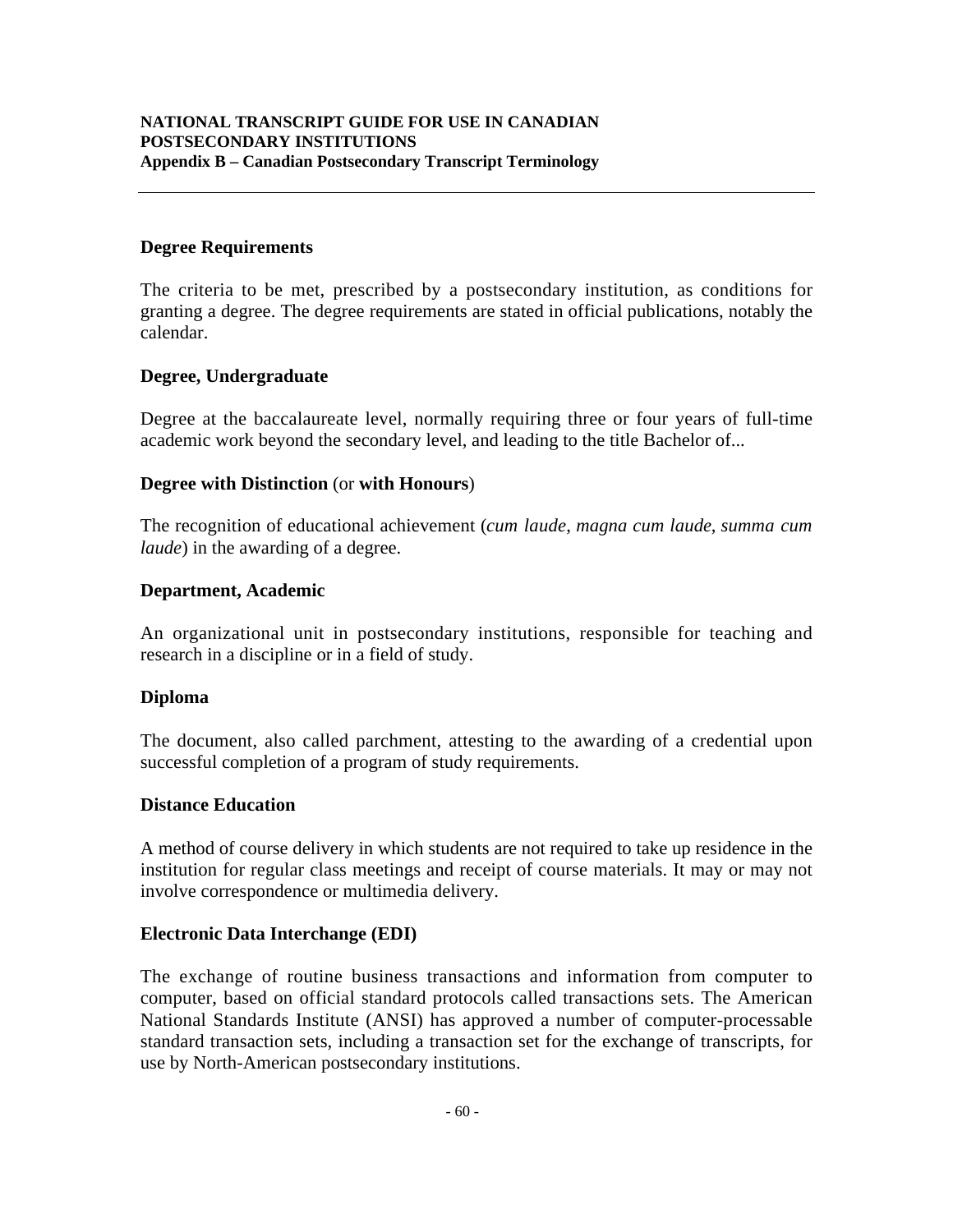### **Electronic Classroom** see Online Education.

### **Enrollment**

- 1. The act of registering in a course.
- 2. The number of students enrolled in a course.

#### **Examination**

- 1. The evaluation of achievement or ability.
- 2. The tools used to make such an evaluation.

**Examination, Credit by** See Challenge for Credit.

### **Examination, Qualifying**

The examination taken to determine the student's qualifications for candidacy to a graduate degree. Also called comprehensive examination.

#### **Extensible Markup Language (XML)**

A subset of the Standard Generalized Markup Language (SGML), which holds great promise to be the foundation of simplified and less costly methods of encapsulating and of transmitting secure documents and transactions electronically through the Internet. In the spring of 2003, the American National Standards Institute (ANSI) is considering a proposal for a standard for the postsecondary transcript, the XML Postsecondary Transcript.

#### **Good Standing**

An academic status noting that a student's academic record is such that he or she may continue in his or her studies.

#### **Grade**

A representation of a student's achievement in a course, expressed on a letter scale or a numeric scale, or in percentages. See Transcript Key.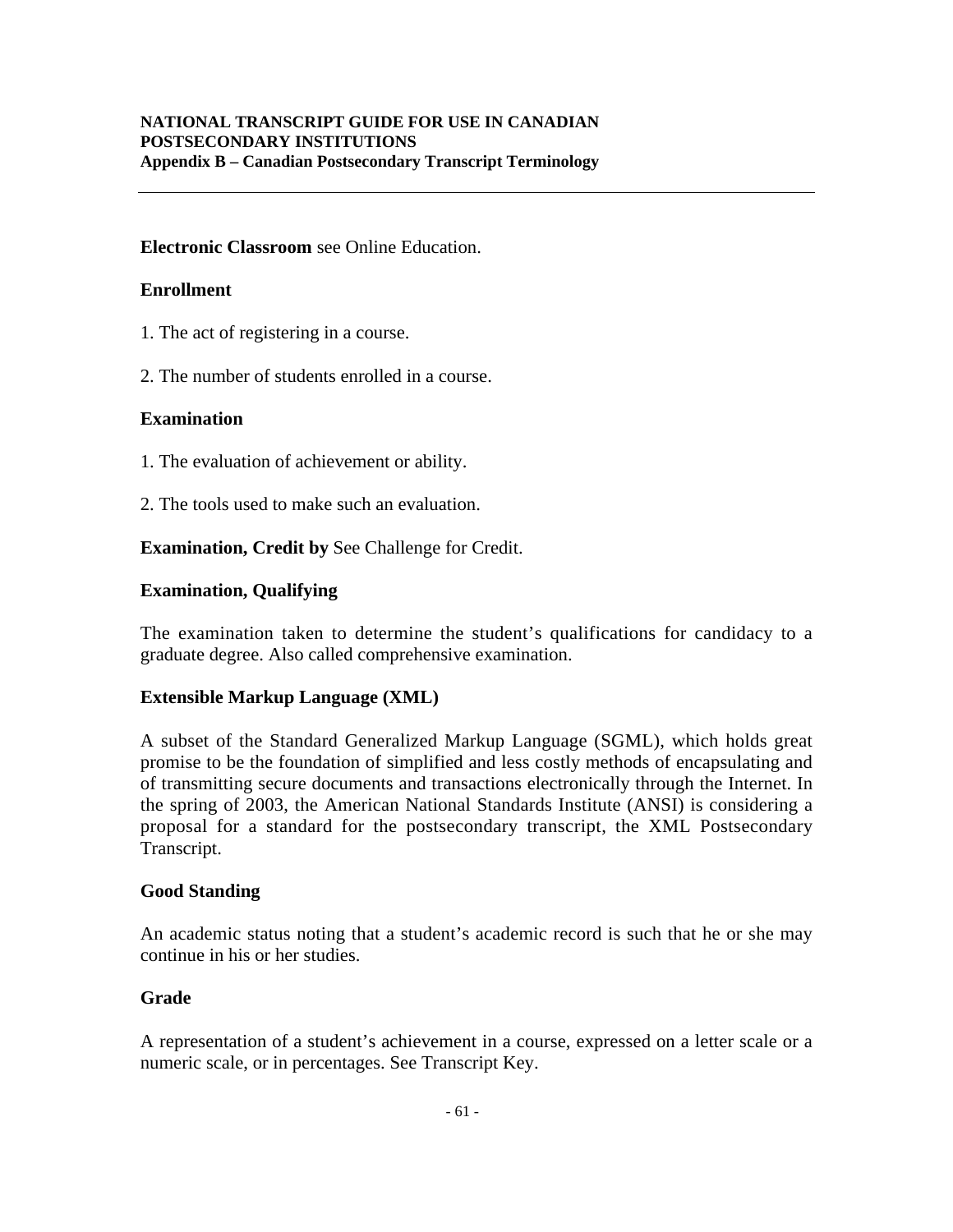### **Grade Point**

The numerical value assigned to a grade, expressed on a letter scale, in order to be able to convert the letter grades to numerical values. Sometimes called "quality points".

### **Grade Point Average**

A measure of a student's academic performance over a group of courses, obtained by dividing the sum of grade points earned by the student, by the total number of attempted credits in the same group of courses.

### **Graduation**

The formal recognition by a postsecondary institution, through a credential conferral, of the successful completion of a program of study. See Degree.

**Graduation Requirements** see Degree Requirements

**Honours Program** see Program of Study.

#### **Independent Study**

An individual program of study with subjects and topics chosen by the student with the department's approval.

**Majo**r see Program of Study.

**Master's Degree** see Degree, Graduate.

**Minor** see Program of Study.

#### **Misconduct, Academic**

Behavior that is at variance with accepted institutional standards regarding academic and intellectual work.

#### **Misconduct, Nonacademic**

Behavior that is at variance with accepted institutional standards regarding maters other than academic work.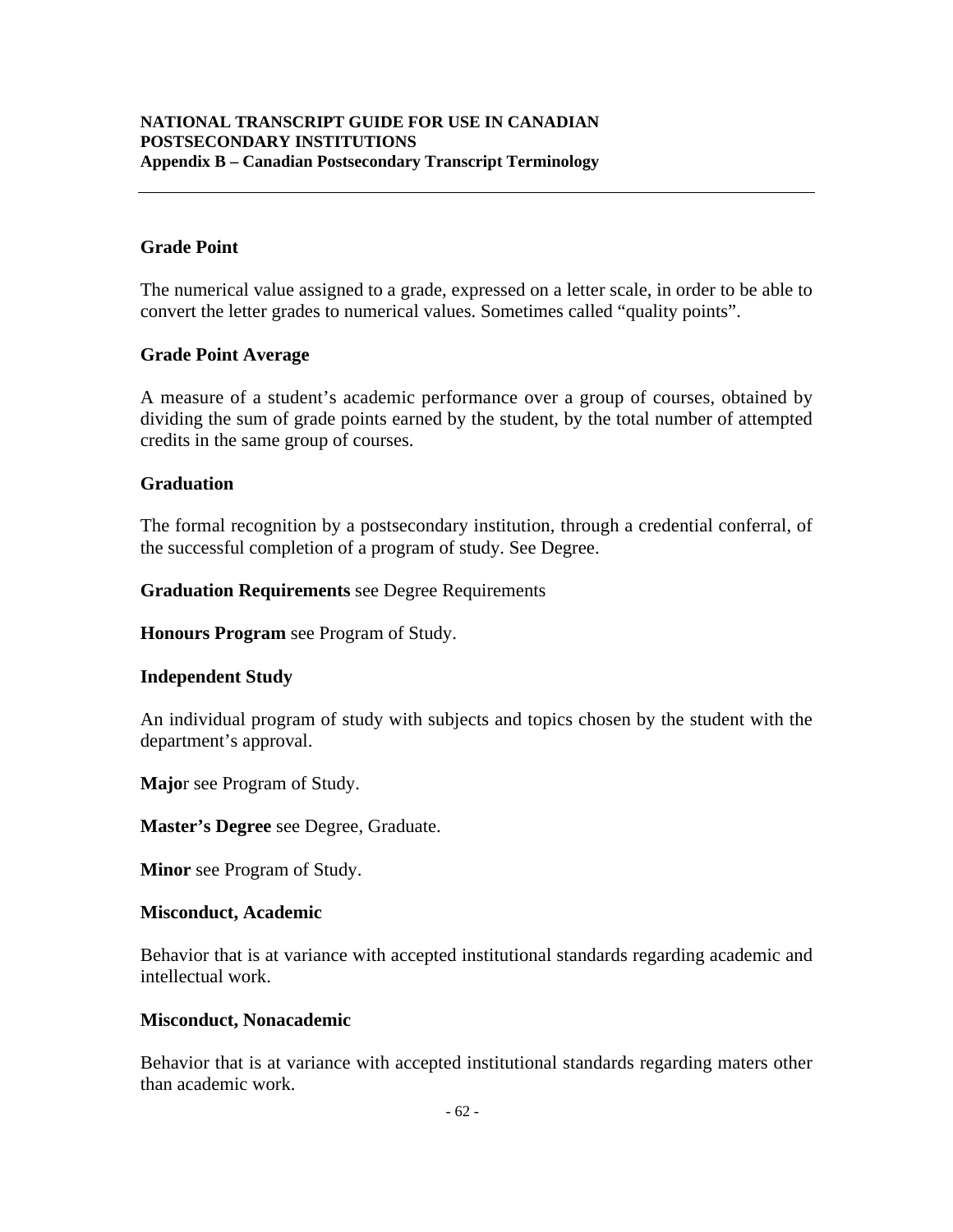### **Narrative Evaluation**

A written assessment describing a student's performance and achievement which substitutes for or complements the grade. See Grade.

### **Online Education**

A method of course delivery that utilizes, in various combinations, a wide array of technology platforms, including satellite communications, interactive television, the Internet and its technologies, CD-ROMs, videotapes. It may or may not involve face-toface instruction in a physical class. See Distance Education.

**Paper, Safety** see Security Paper.

### **Privacy Legislation**

Laws enacted by various provincial legislatures in order to protect the privacy of personal records and to insure, under certain conditions, legitimate access to an individual's personal information.

#### **Probation, Academic**

An academic status resulting from unsatisfactory performance. Usually accompanied by specific requirements and conditions to improve performance. See Standing, Academic

#### **Program of Study**

An institutionally defined curriculum, which leads to a credential. The name of the program (field of study, honours, major, minor, specialization, concentration, etc.) varies with institutional rules and practice.

#### **Rank in Class**

The relative position of a student in a defined student population based upon his or her academic performance as measured by various methods (Grade Average, Grade Point Average). Sometimes called Class Standing.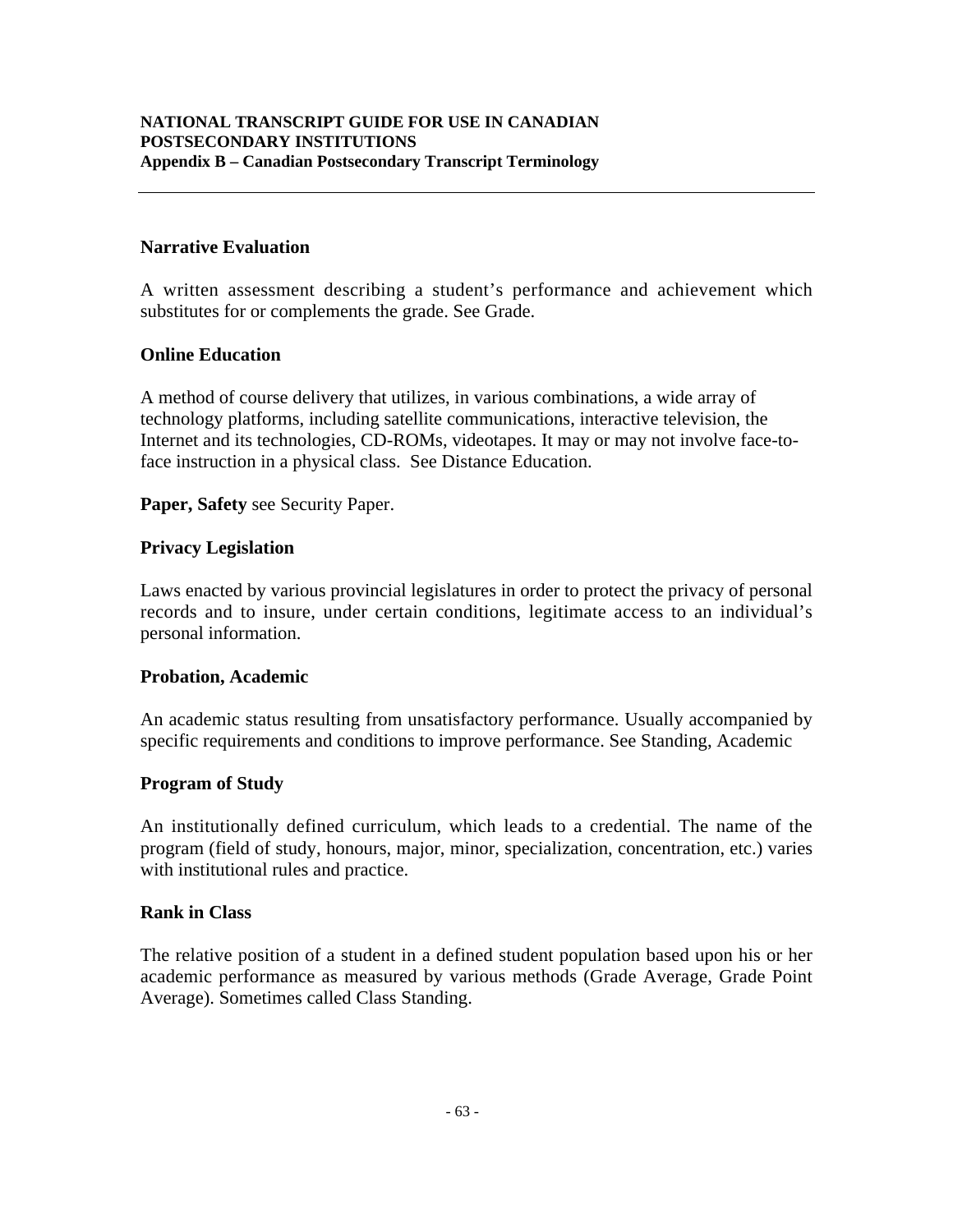### **Seal, Institutional**

A stamp or an equivalent device used to authenticate transcripts, diplomas and other official documents issued by a postsecondary institution. It may or may not be raised or embossed.

**Section** see Course Section.

# **Security Paper**

Paper engineered and manufactured by using chemical methods and techniques to endow it with special properties such as reveling hidden words when photocopied.

#### **Semester**

The designation of a term in the semester system calendar. See Calendar.

**Session** see Calendar.

# **Standing, Academic**

The status of a student at a postsecondary institution based on academic performance. Examples of academic statuses include: Good Standing, Probation, Warning, Dismissal.

**Status, Academic**, see Standing, Academic.

# **Student Record**

A file containing documents and data, regardless of their physical medium (paper, electronic), their format, type or characteristics, created to gather, to store and to preserve information regarding a student's entire history of learning at a postsecondary institution. The file includes courses, grades, credits and degrees pertaining to the file's subject.

**Term** see Calendar.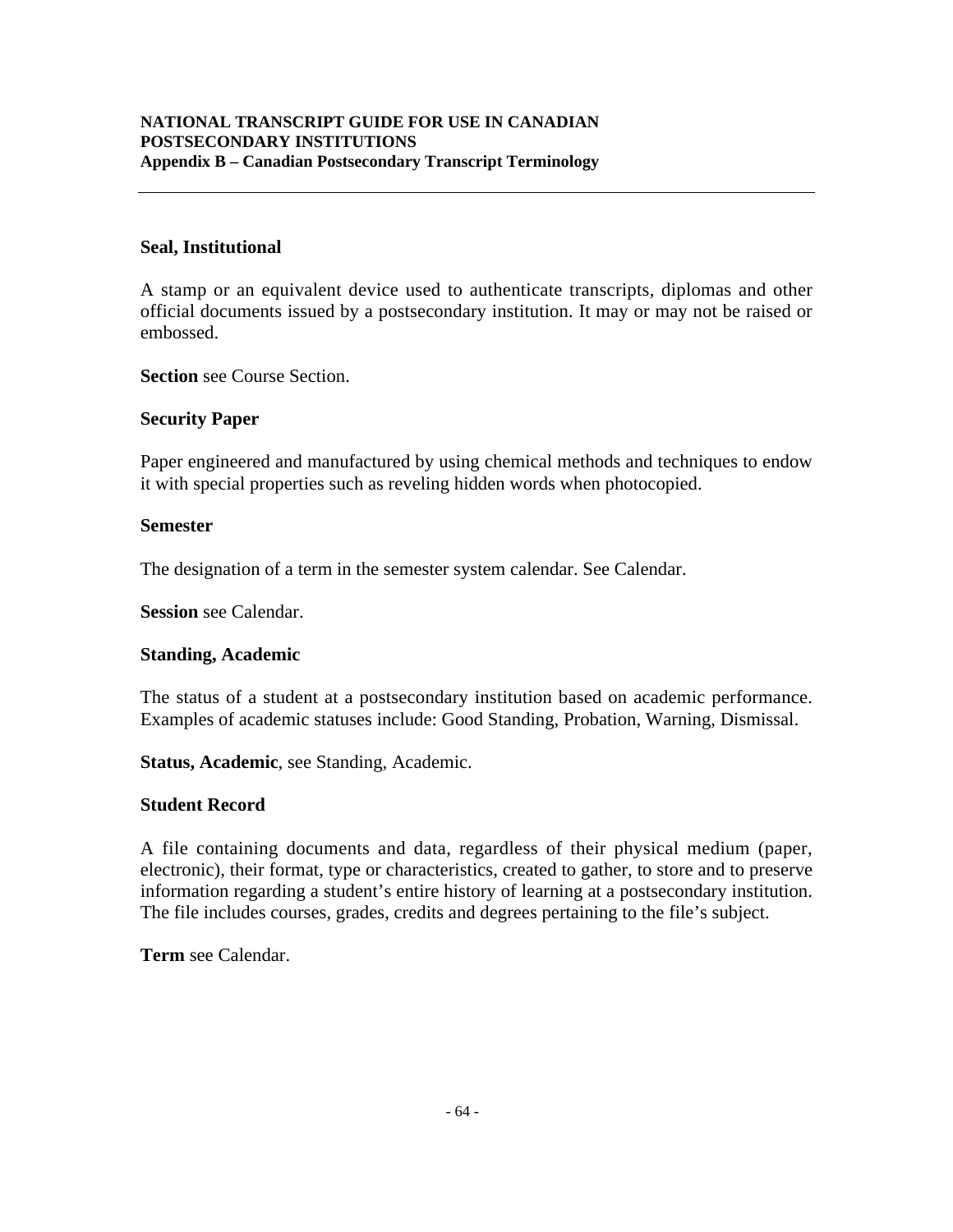### **Transcript**

A subset of a student's educational record at a given point in time, issued by a postsecondary institution, which reflects the student's complete and accurate educational history at the issuing institution. The transcript is considered official when it has been verified as issued by a competent issuing authority. Authentication criteria may or may not include direct transmission from institution to institution and presence of an institutional seal. See Seal, Institutional.

### **Transcript Key**

A document describing in detail the meaning of the symbols and abbreviations, as well as the methods of calculation used in the transcript. The Key usually appears on the transcript's back page.

**Transcript Legend** see Transcript Key.

**Transcript Mill** see Degree Mill.

#### **Transfer Credits**

The credits recognized for learning achieved externally to the transcript issuing institution, usually at the time of admission.

#### **Trimester**

The designation of a term in the trimester system calendar. See Calendar.

**Virtual Classroom** see Online Education.

#### **Warning, Academic**

A caution issued to a student whose academic performance is unsatisfactory.

#### **Withdrawal**

The act of leaving a course, a program of study or a postsecondary institution before the term's end. May or may not carry prior approval.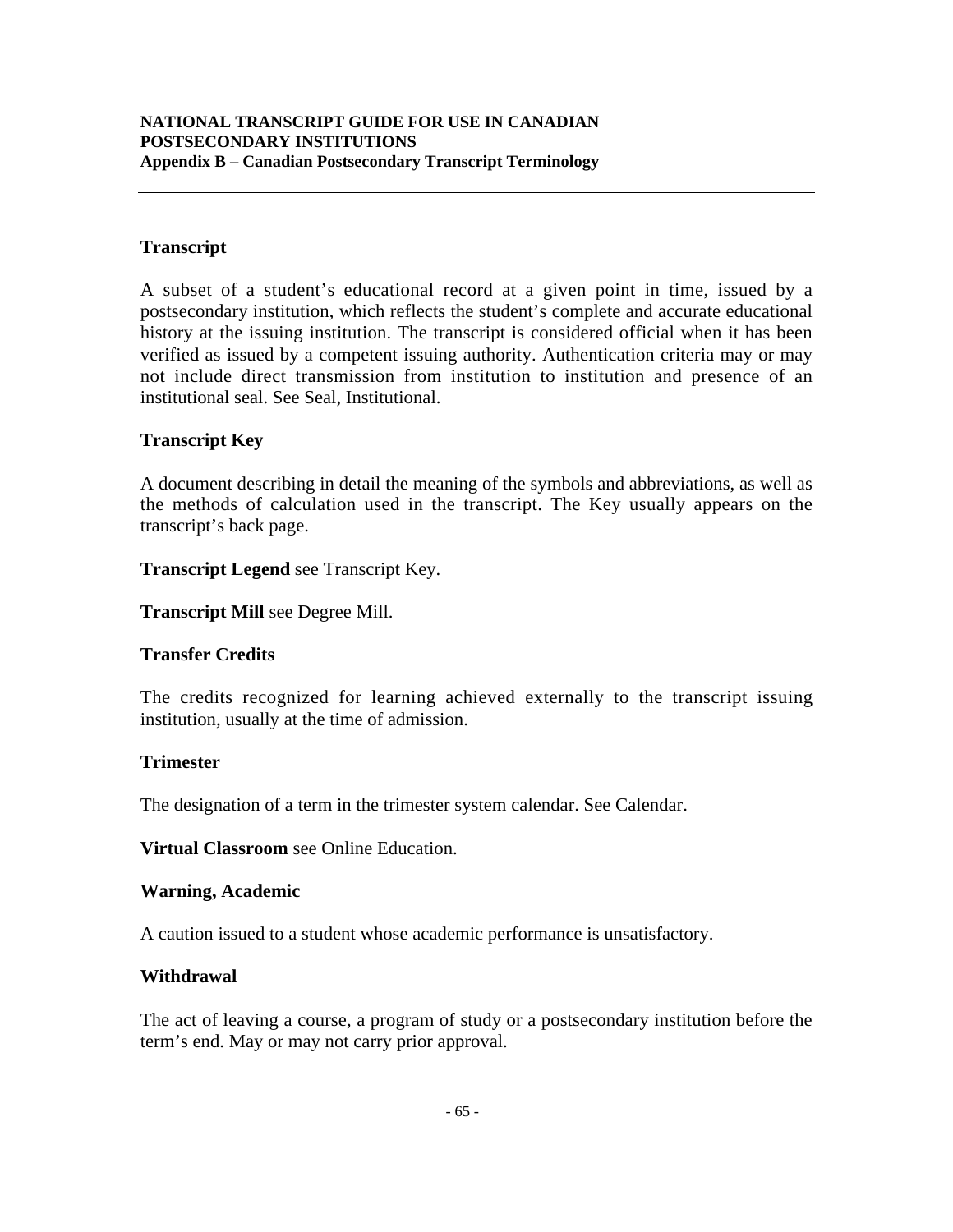# *APPENDIX C TRANSCRIPT KEY DATA ELEMENTS*

\_\_\_\_\_\_\_\_\_\_\_\_\_\_

| Institution's Name                                                      |  |
|-------------------------------------------------------------------------|--|
| <b>Affiliated Campuses / Institutions</b>                               |  |
| Statement of Accreditation / Establishment / Mission Statements         |  |
| Contact Information: Address / Phone / Fax / Email / Web sites          |  |
| Undergraduate and Graduate Grading Systems: Versions and Dates          |  |
| Grade Equivalencies                                                     |  |
| <b>GPA</b> Calculation                                                  |  |
| <b>Academic Status Decisions Information</b>                            |  |
| Non-Grade Designations / Symbols                                        |  |
| Academic Terms Description: Names and Dates /                           |  |
| Units of Instruction / Credit Hour Definition                           |  |
| Course Numbering Schema Information / Non Credit Courses                |  |
| Information                                                             |  |
| <b>Program Requirements Information</b>                                 |  |
| Standing at Graduation Information                                      |  |
| <b>Awards Information</b>                                               |  |
| Security Information: Official and Unofficial Transcript / Paper / Seal |  |
| Policies and Systems Changes Information                                |  |
| Date of the Key's Last Revision                                         |  |
|                                                                         |  |